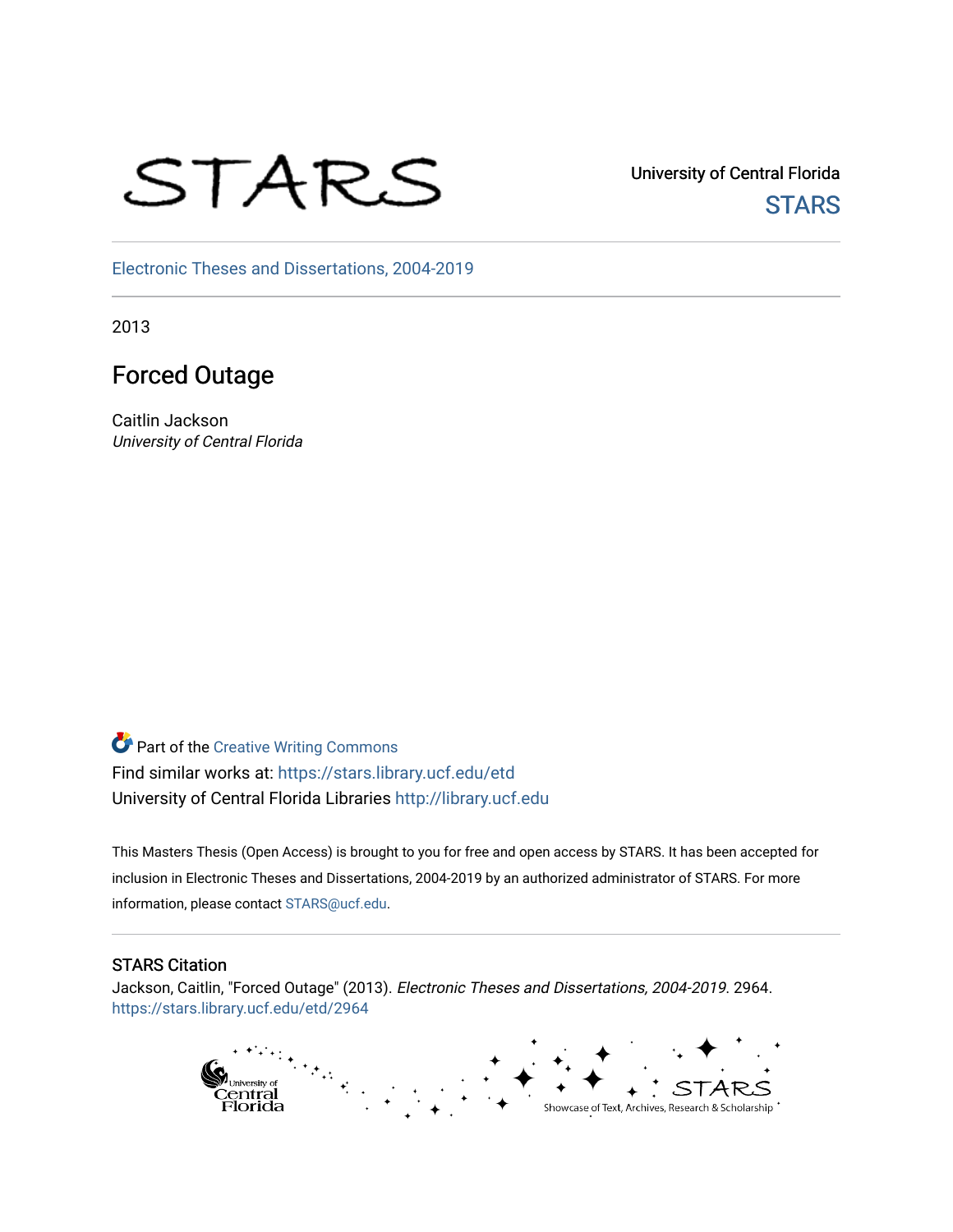# FORCED OUTAGE

by

# CAITLIN JACKSON B.A. Oberlin College, 2007

A thesis submitted in partial fulfillment of the requirements for the degree of Master of Fine Arts in the Department of English in the College of Arts and Humanities at the University of Central Florida Orlando, Florida

> Spring Term 2013

Major Professor: Donald Stap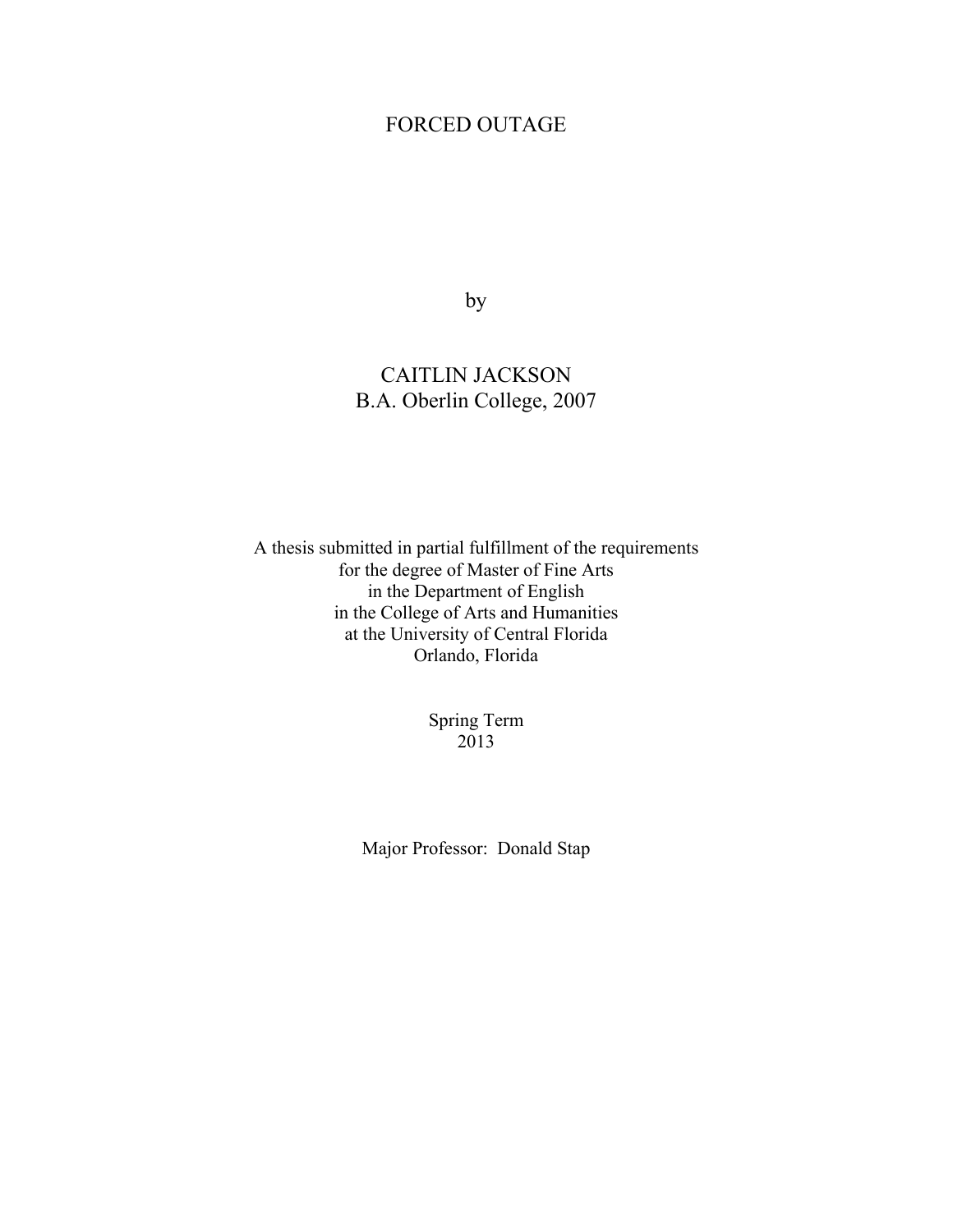# ABSTRACT

This collection of poems explores an inner emotional life contrasted with a plodding existence in the external world of day to day business as usual. The poems embrace the importance of noting moments of beauty and grace in an otherwise bland landscape, and mourn the difficulty of holding onto such moments as life moves forward.

These poems lead the way down bumpy emotional roads and explore the struggle to make human connections in simple circumstances. Most important, they attempt to capture the beauty of the connections that come from these struggles, and the triumphant promise that we are not alone.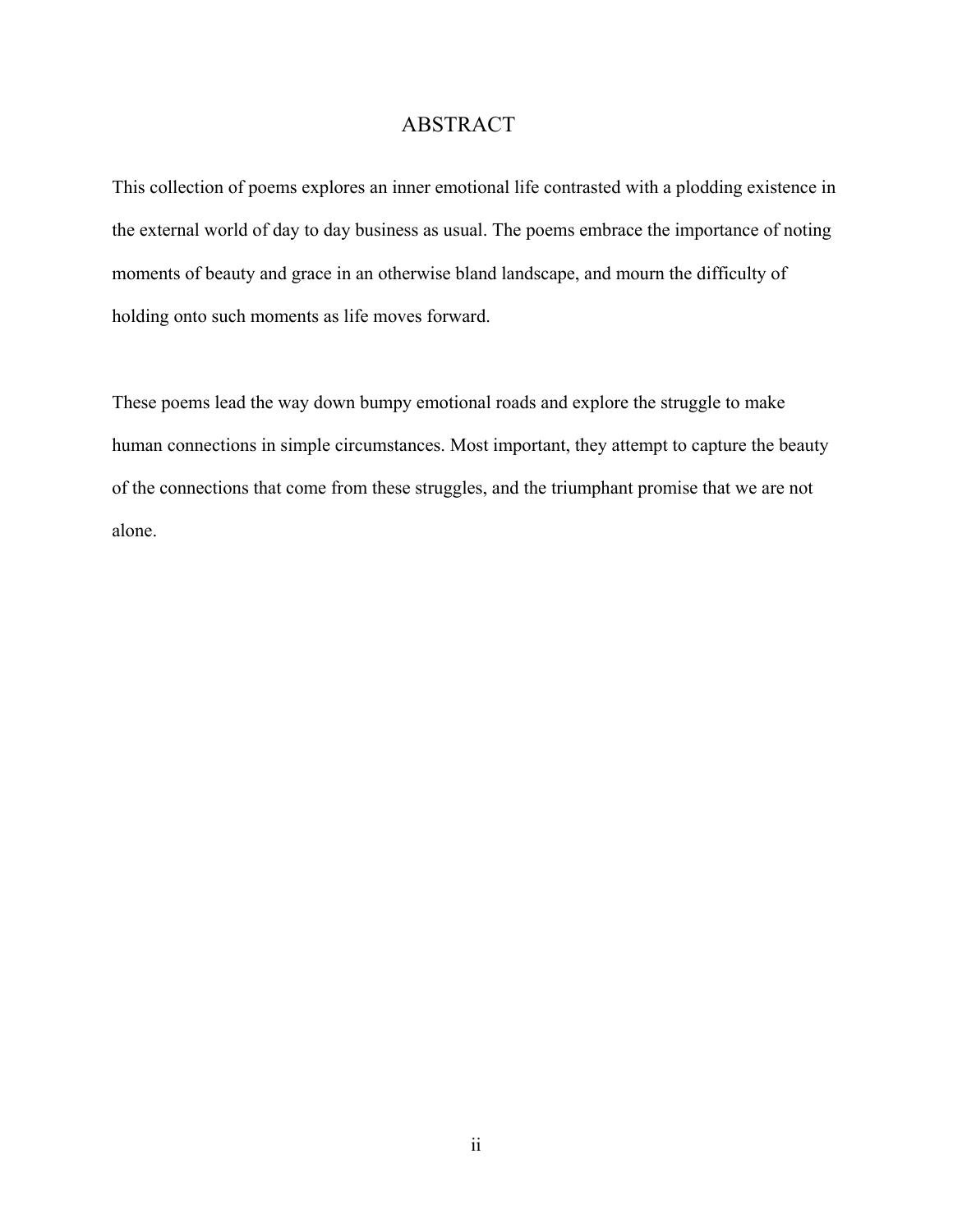# TABLE OF CONTENTS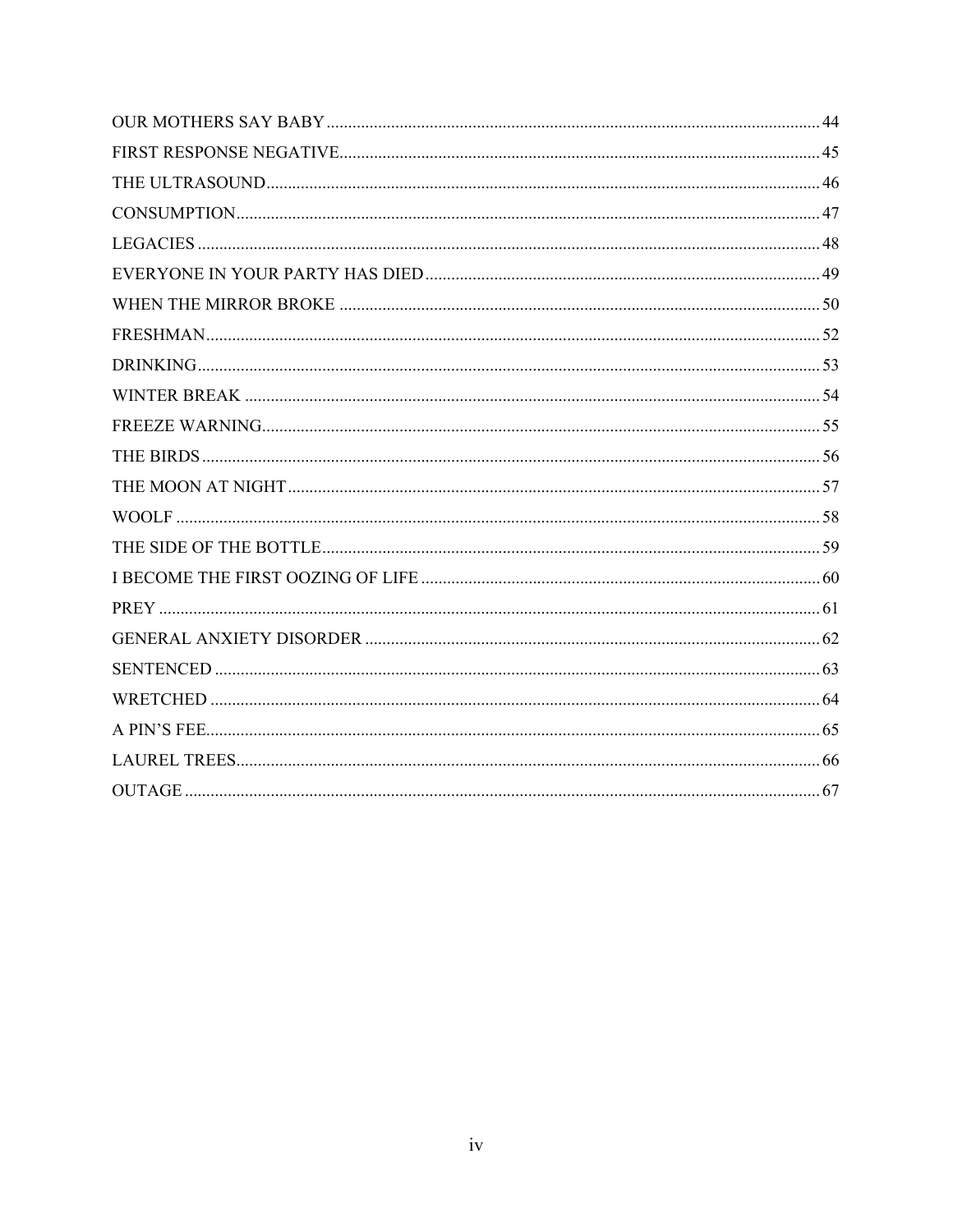#### <span id="page-5-0"></span>WRITING LIFE ESSAY

#### Simplicity and Epiphanies

This questions of when one "decides" to become a writer and "why write at all" trouble me. On many graduate school applications or essays I have dutifully written answers, but they feel bland and nonspecific. *I have always wanted to be a writer, before I can remember*, I type, and though it is the truth, it doesn't feel as though I am really answering the question.

Since I was very young, I've been attracted to mythology, to science fiction, to novels with wildly imagined worlds that provide escape from this one. I'm also beguiled by the simple beauty of written words for their own sake. It still amazes me how silent words are on a page but how powerful and loud they are in the reality of the every day. Before I *could* write, I was confident I one day *would* write, but for a long while exactly what and how was not clear to me. It wasn't until high school when, in an advanced English class, I received an ancient handout of "The Love Song of J. Alfred Prufrock" that I finally understood that this was how I wanted to write. Having just struggled through *Hamlet* without experiencing much connection to it in my restless 17 year old heart, this poem, by contrast, knocked me flat with its impact.

The poem made sense to me, and it made sense in the best, most subtle yet obvious way imaginable. I knew I wanted to write in this same language, for it did seem a language all its own. "Prufrock" is a portrait of a practical, worn down individual daunted by the thought of taking steps to "disturb the universe," but the poem puts his life in epic terms, melancholy though they may be. The way the poem centered so achingly around an inner emotional life struck deep chords in me. Nothing dramatic or grand happens in the poem, and yet it moved me more than that melodramatic final scene of *Hamlet.* Sitting in the classroom surrounded by my classmates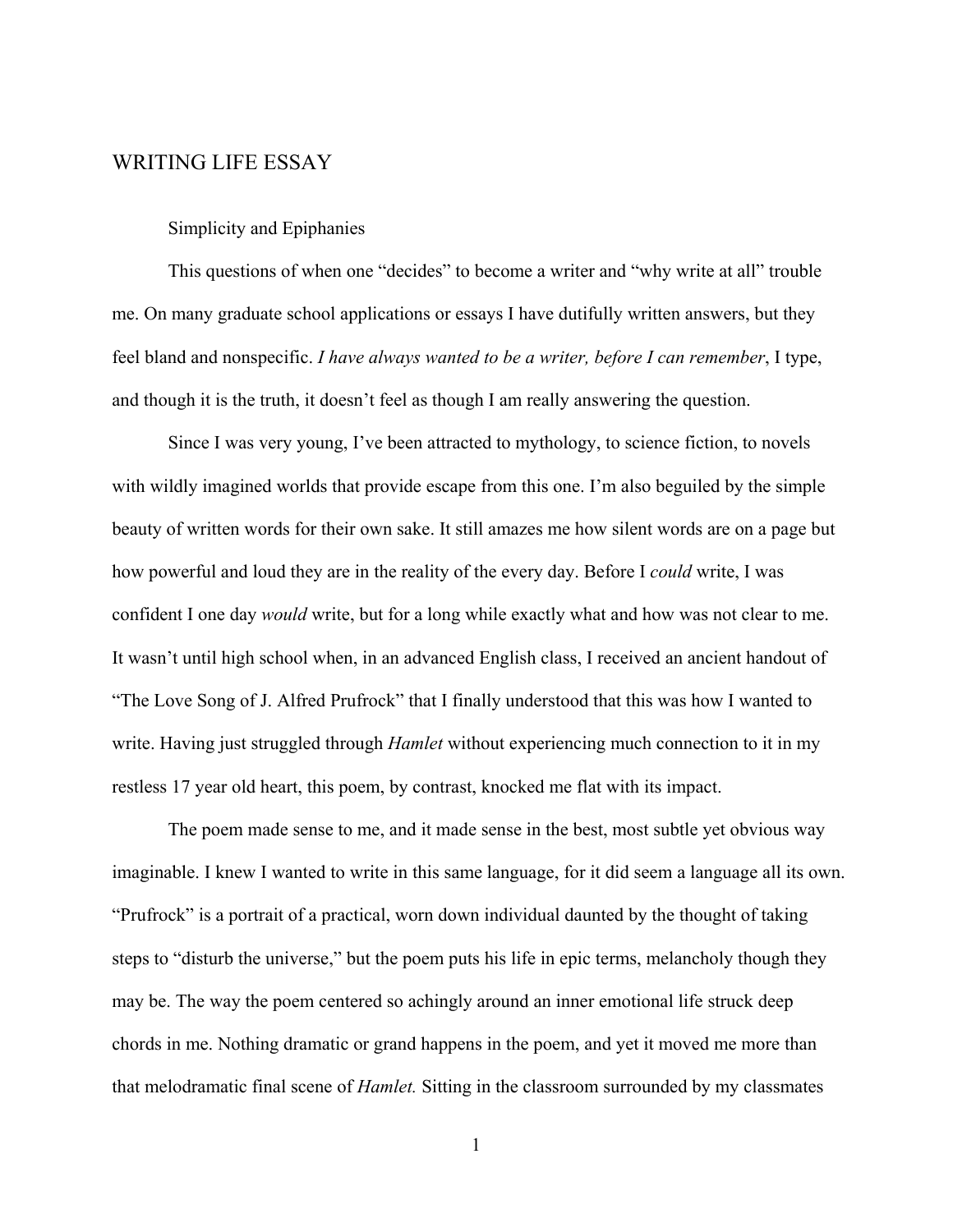who one could say "measured out [their lives] with coffee spoons," "Prufrock" seemed like a keenly observant and well timed warning, with the added bonus of being beautiful and memorable.

After reading "Prufrock" I began to write as though I was T.S. Eliot. It took a long time before I realized that it wasn't working. I ended up with many long winded poems crammed full of highbrow allusions, but that in the end meant nothing. I realized I needed to simplify and become less grand in my writing scope. It was a hard lesson to learn, but it became easier when I turned to another poet I read in high school, but who had been dwarfed beside Eliot at the time. I re-discovered Jane Kenyon.

I first read Kenyon's poem "The Suitor" soon after I read "Prufrock," and its purity and honesty made it stand out from most of the other literature I was exposed to at that point. Because there was no extraneous clutter in the poem this singular image leapt off the page: "Wind moves the leaves of the box elder;/ they show their light undersides,/ turning all at once/ like a school of fish." It's such a quiet picture, but it is one that creeps underneath a reader's skin and lingers. I strive to capture such lasting and clean imagery in my own poetry. I learned to distill my experiences into a trail of moments, which I could then gather up in poem form.

In addition to Kenyon's own poems, there are twenty poems by Anna Akhmatova which Kenyon translated from the Russian, and which are included in her collection of essays *A Hundred White Daffodils*. I immediately saw why Akhmatova, whose poems include powerfully simple imagery stretched taut with emotion, would have struck Kenyon and inspired her to translate them. These poems also introduced me to the "Imagism" movement in poetry specifically, versus the "Symbolism" movement. As imagism was emerging Akhmatova became one of its early followers. It is a movement that emphasizes craft, concrete imagery and clear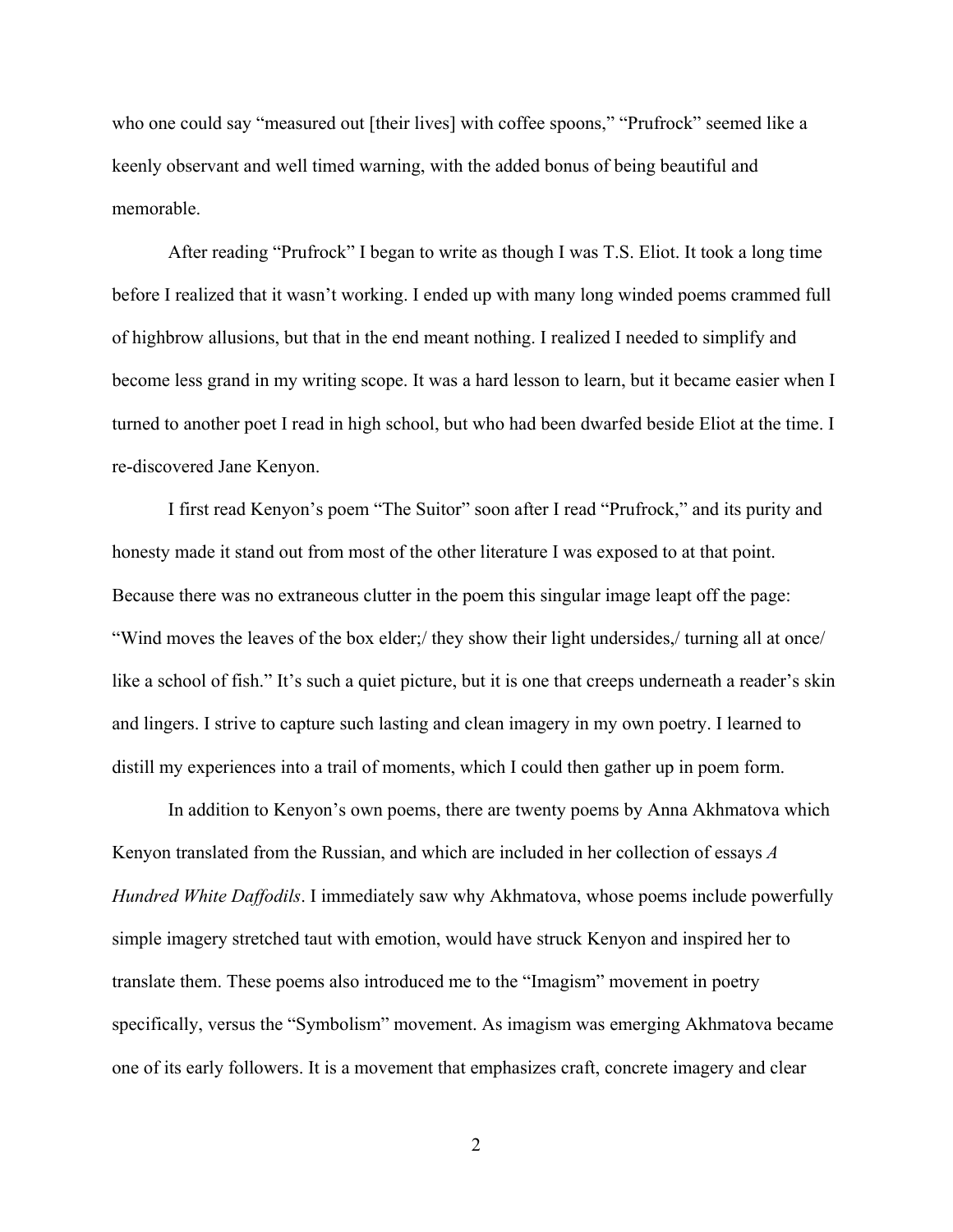language over the mysticism and metaphor of Symbolism. I immediately identified with the Imagism philosophy and can see it living today in my own poetry. There is something hauntingly honest in appreciating an object's beauty for its own sake and not as a metaphor for anything more ostentatious. Yet it is amazing how quickly and easily the two philosophies become intermingled. While one can describe the moon's beauty and admire it simply for what it is, one can also assign it greater emotional significance in the eyes of the speaker. You can use it to set a mood and describe a state of mind, as Kenyon does with the leaves of the box elder in "The Suitor." It is when these two philosophies meet that the poem begins to become transcendent, and this is what I strive for in my own work. So I've suddenly found myself on the opposite end of the writing spectrum from where I entered it. I went from wanting to provide only escape into other worlds, to depicting this world as it is, in sharp clarity and full of emotional life.

James Joyce's *Dubliners* has steadily affected the core of my writing for many years. After reading this collection of short stories I have been forever striving to capture on a page the elusive epiphany. That last story in the book, "The Dead" was particularly influential. When I sit down to write, it is impossible not to see the snow falling "upon all the living and the dead." I loved the length and pacing of this story, how the first lengthy piece is set during a rather tiresome party, and does nothing much except establish character. The fact that nothing really *happens* in this story was what really intrigued me. There are no action set pieces, no bank robberies or weddings or guns being pulled. It's just an evening at a party with a married couple, and the journey you go on with them is completely internal. It's the internal journey that interests me the most, not the external one. In "The Dead" the only real drama takes place at the very end, with a wife telling her husband a sad, deeply personal story about herself that he did not know. All of a sudden he feels as though his wife of many years, the mother of his children, is a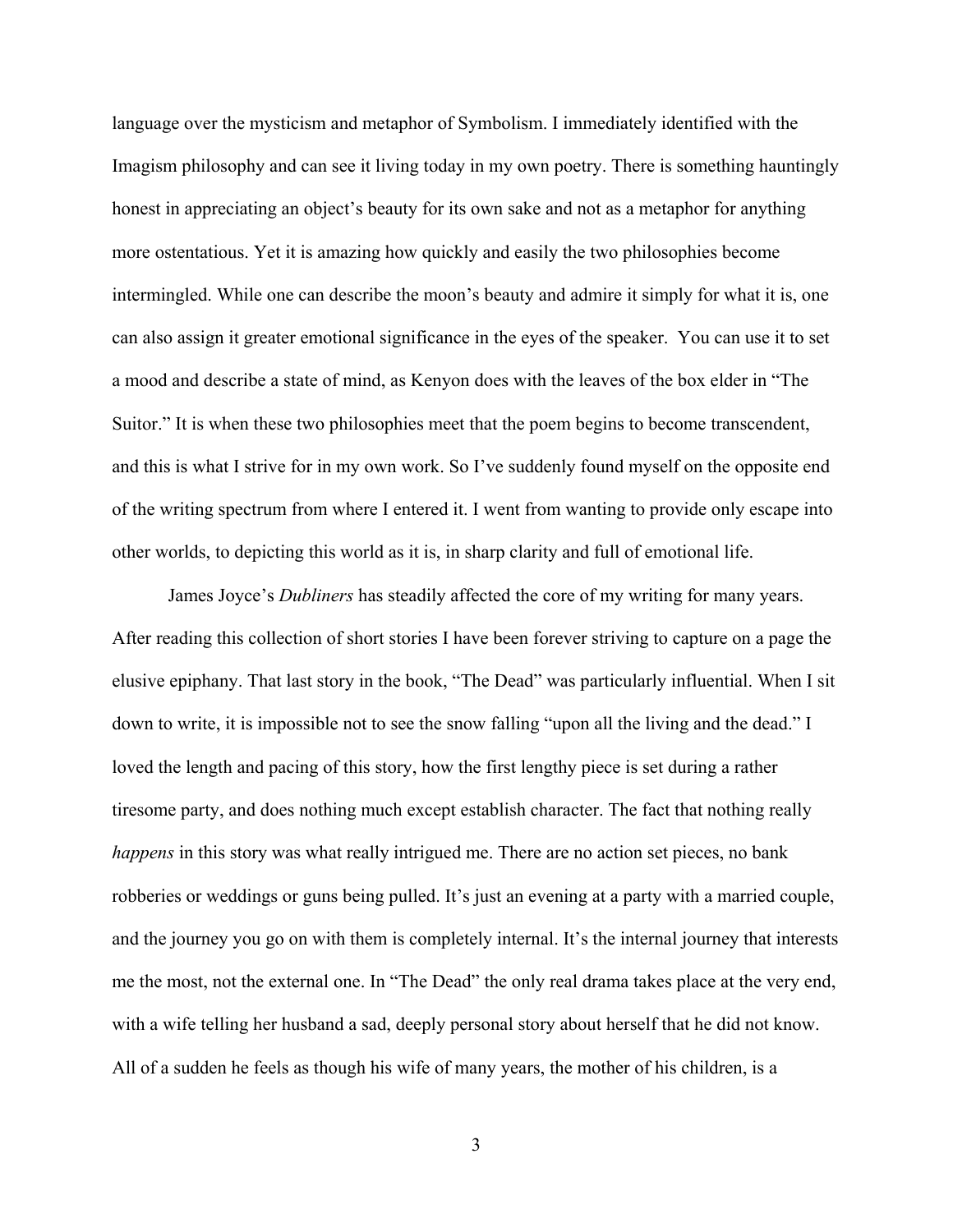stranger. He feels deeply foolish and suddenly as readers we are caught in the current of his inner emotional turmoil. Though all that's happened is a story has been told, we can feel wheels turning and sands shifting in this man's inner life. The moment is monumental, though in the morning everything will return to normal. The paradox of the epiphany fascinates me. It is by its nature something deeply moving and important, yet it is also slippery in nature, and nearly impossible to incorporate into tangible day to day life. Joyce explores the paradox of the epiphany with his masterful prose, I would also like to embark on this exploration.

One of my foremost goals in writing poetry is to capture those moments of crystallized realization which are so hard to hold onto, to take the reader on a purely internal emotional journey. It is a challenge, because you must make your work engaging without anything overtly dramatic happening, and you also can by no means shout what you intend at the reader. "The Dead" taught me that this moment of epiphany must creep up on a reader as softly and steadily as it does on the one who is having it, otherwise the experience is lost. This is what I hope to achieve in my poetry.

Poets continue to teach me most of my lessons about writing and reading. Yeats taught me that though I may not love a poet's work, I can learn to respect them as writers and even like them in time. He taught me that reading poetry can be hard work, but also worthwhile. In short he taught me not to judge so quickly. After reading his sing song "Lake Isle of Innisfree" I was ready to write Yeats off. And if I had I wouldn't have experienced "Adam's Curse" which is one of my favorite examples of epiphany captured in poetry, and also has one of my favorite endings of any poem. Frost also taught me a lesson in judging too quickly: I loved him as a child, but as I grew older brushed him off as just writing pretty poems about nature. After later encountering "Out, Out," a poem in which a young boy chops off his own hand while cutting wood, and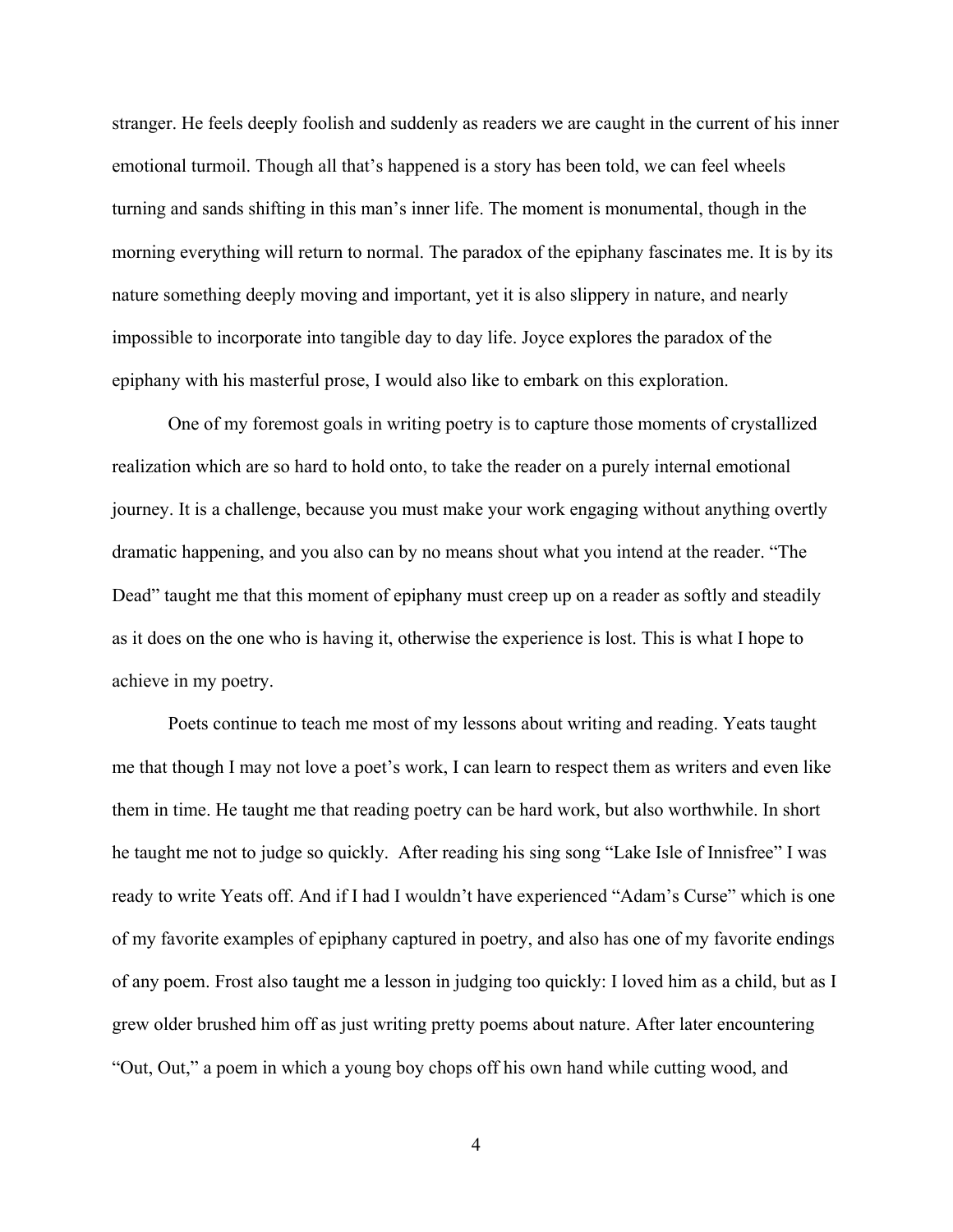promptly bleeds to death, I decided I should re-evaluate my opinion. Now Frost is one of my favorite poets. His poems emanate a dark peace which I take to heart in my own writing, and he is a master of setting moods with descriptions of nature, which is something I am always attempting. Yeats and Frost both showed me to be more flexible and open minded, and that sometimes you have to work to take things away from poetry. Just because you don't immediately like a poem does not mean you should immediately despair of it. I've found these lessons invaluable in further reading.

Through all this poetry and serious literature my love of science fiction still persists, and with Kurt Vonnegut the two intersect. It is him I turn to now, when I look to answer that bothersome "why do you write?" question. "Why write?" Kurt Vonnegut says, "Still and all, why bother? Here's my answer. Many people need desperately to receive this message: I feel and think much as you do, care about many of the things you care about, although most people do not care about them. You are not alone." And in sharing an emotional inner life through my poetry, this is exactly what I hope to convey.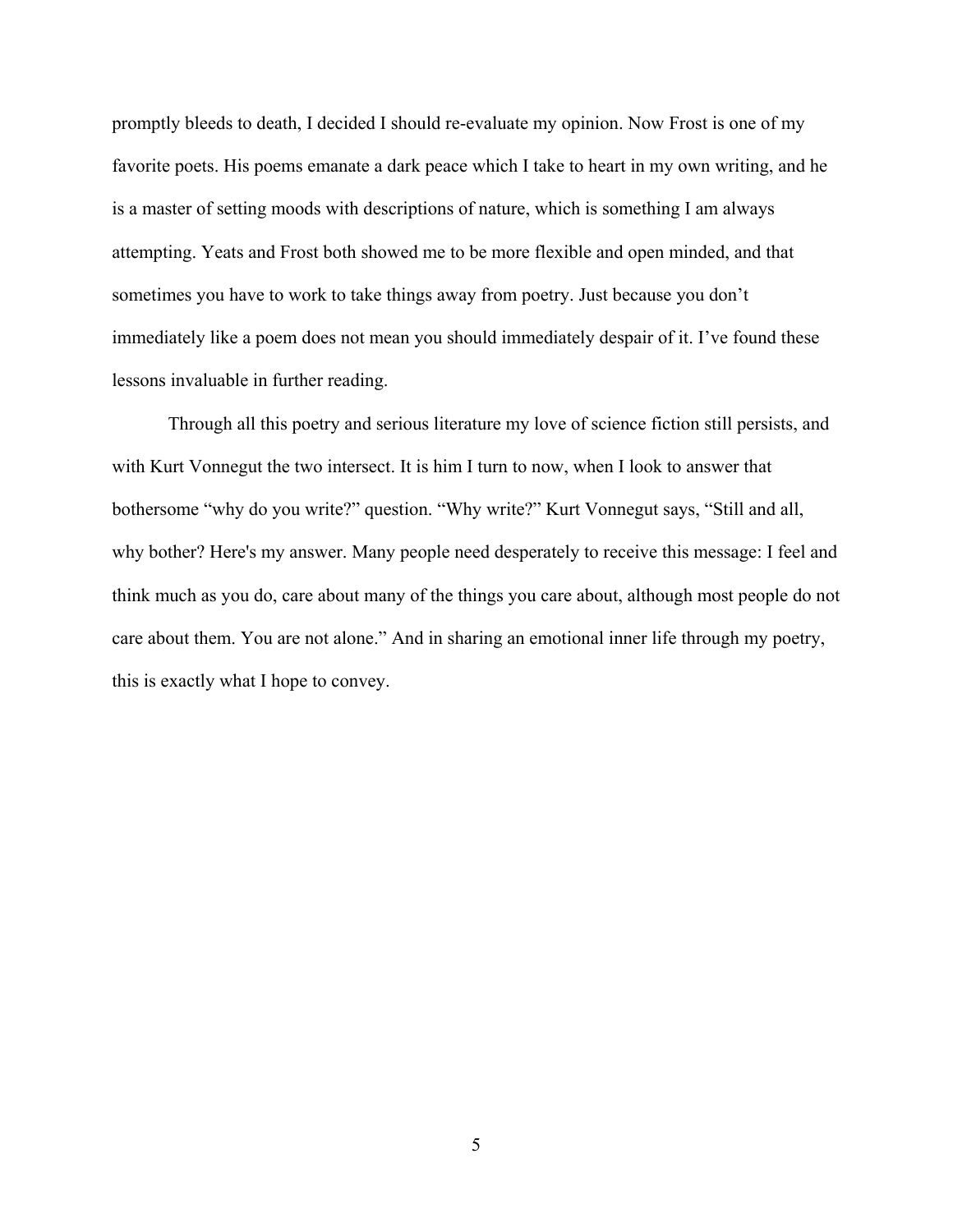#### <span id="page-10-0"></span>READING LIST

Poetry Thomas Brasch *Was Ich Mir Wuensche* Charles Bukowski *The Roominghouse Madrigals* Raymond Carver *All of Us The Collected Poems* Billy Collins *Nine Horses*  Billy Collins *Horoscopes for the Dead*  Billy Collins *Sailing Around the Room*  T.S. Eliot *The Complete Poems and Plays*  Thomas Sayers Ellis *The Maverick Room*  Nancy Eimers *No Moon*  Hans Magnus Enzensberger *Lighter than Air*  Robert Frost *The Poetry of Robert Frost* Tony Hoagland *Donkey Gospel*  Marie Howe *What the Living Do*  Donald Justice *New and Selected Poems*  Laura Kasischke *Gardening in the Dark*  Jane Kenyon *Selected Poems*  Phillip Levine *New Selected Poems*  Peter Meinke *Lines from Neuchatel*  James Merrill *Collected Poems*  Joseph Mills *Somewhere During the Spin Cycle* D. Nurske *Burnt Island*  Frank O'Hara *Lunch Poems*  Cathy Park Hong *Translating Mo'Um*  Sylvia Plath *Ariel*  Lynn Powell *The Zones of Paradise*  Adrienne Rich *Diving into the Wreck*  Anne Sexton *Selected Poems* Jane Shore *The Minute Hand*  Charles Simic *Return to a Place Lit by a Glass of Milk*  William Stafford *The Darkness Around us is Deep*  James Tate *The Eternal Ones of the Dream: Collected Poems*  Wang Wei, Li Po Tu Fu, Li Ho, Li Shang-Yin *Five T'ang Poets (Translated by David Young)*  Jonah Winter *Amnesia*  Jonah Winter *Maine*  Franz Wright *Walking to Martha's Vineyard*  James Wright *Above the River The Complete Poems*  W.B. Yeats *The Collected Poems of W.B. Yeats*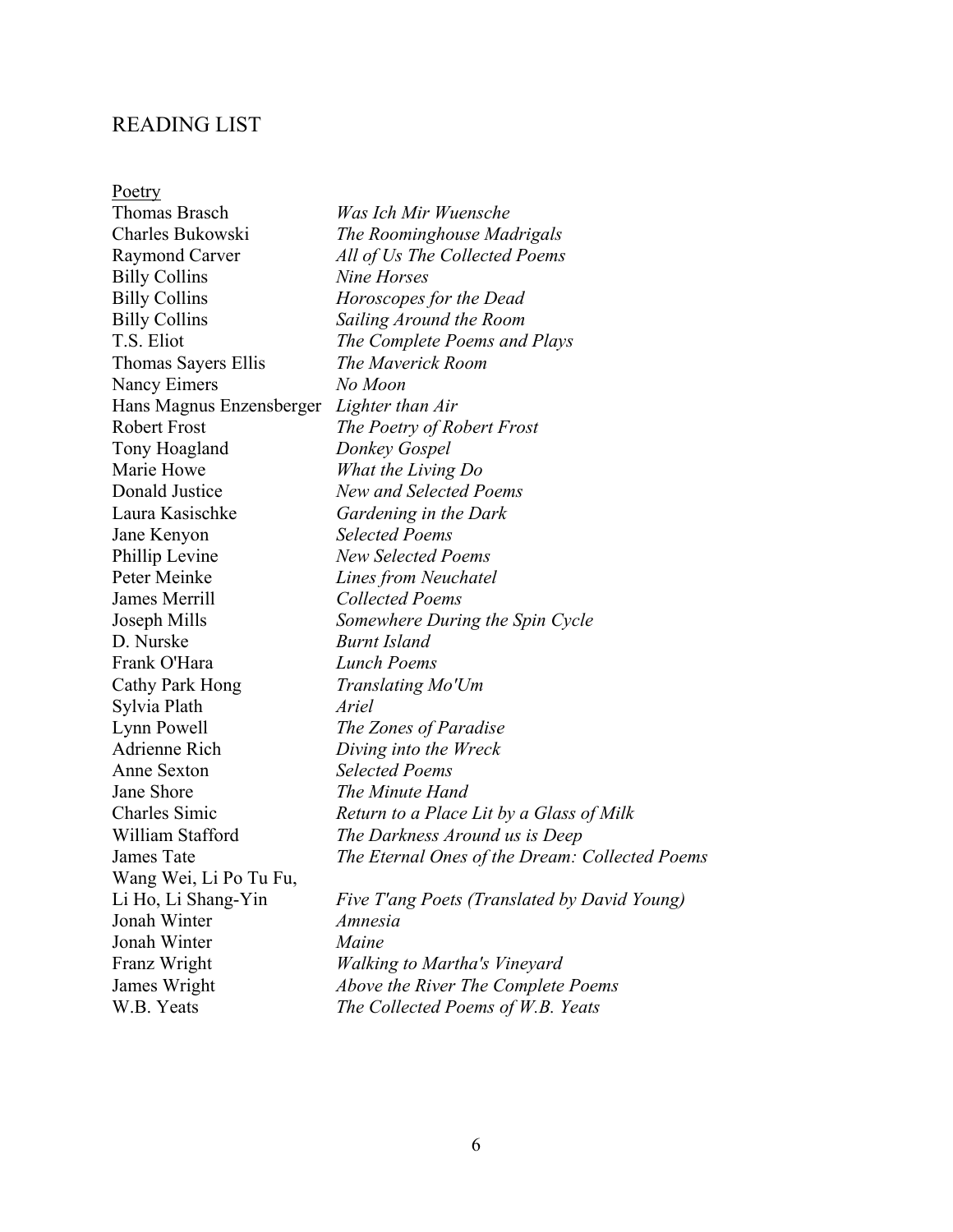Fiction Albert Camus *The Stranger*  Raymond Carver *What we Talk about When we Talk about Love*  William Faulkner *Absalom, Absalom!*  Rivka Galchen *Atmospheric Disturbances*  Jonathan Goldstein *Lenny Bruce Is Dead*  Ernest Hemmingway *A Farewell to Arms*  Ernest Hemmingway *The Complete Short Stories of Ernest Hemmingway*  James Joyce *Dubliners*  Franz Kafka *The Metamorphisis, In the Penal Colony and Other Stories*  Franz Kafka *The Trial*  Heinrich von Kleist *The Marquise of O and Other Stories*  John Knowles *A Separate Peace*  Jhumpa Lahiri *Interpreter of Maladies*  Kenzaburo Oe *A Personal Matter*  Walker Percy *The Moviegoer*  Dodie Smith *I Capture the Castle*  Robert Stone *Bear and His Daughter* William Trevor *After Rain*  Kurt Vonnegut *The Sirens of Titan*  Kurt Vonnegut *Slaughterhouse Five* 

#### Plays

Samuel Beckett *Waiting for Godot*  Samuel Beckett *Endgame*  Jean-Paul Sartre *No Exit and Three Other Plays*  Tom Stoppard *Rosencrantz and Guildenstern are Dead*  Tom Stoppard *Arcadia* 

#### NonFiction

Kurt Vonnegut *Palm Sunday*

T.S. Eliot "Tradition and Individual Talent" Nancy Eimers WMU Interview Jane Kenyon *Hundred White Daffodils*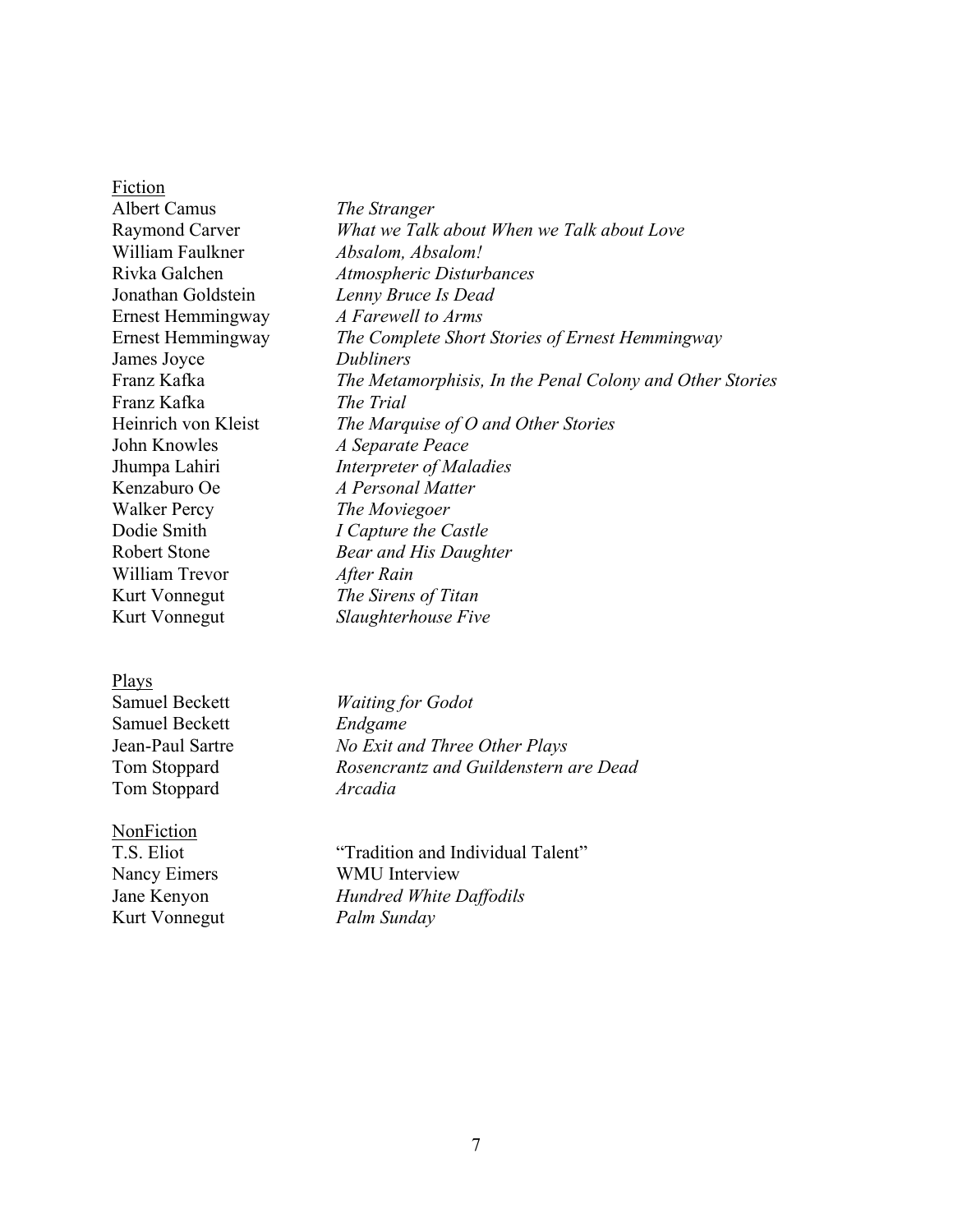# FORCED OUTAGE

*Life in a box is better than no life at all, I expect. You'd have a chance at least. You could lie there thinking: Well, at least I'm not dead.* ― Tom Stoppard, *Rosencrantz and Guildenstern Are Dead*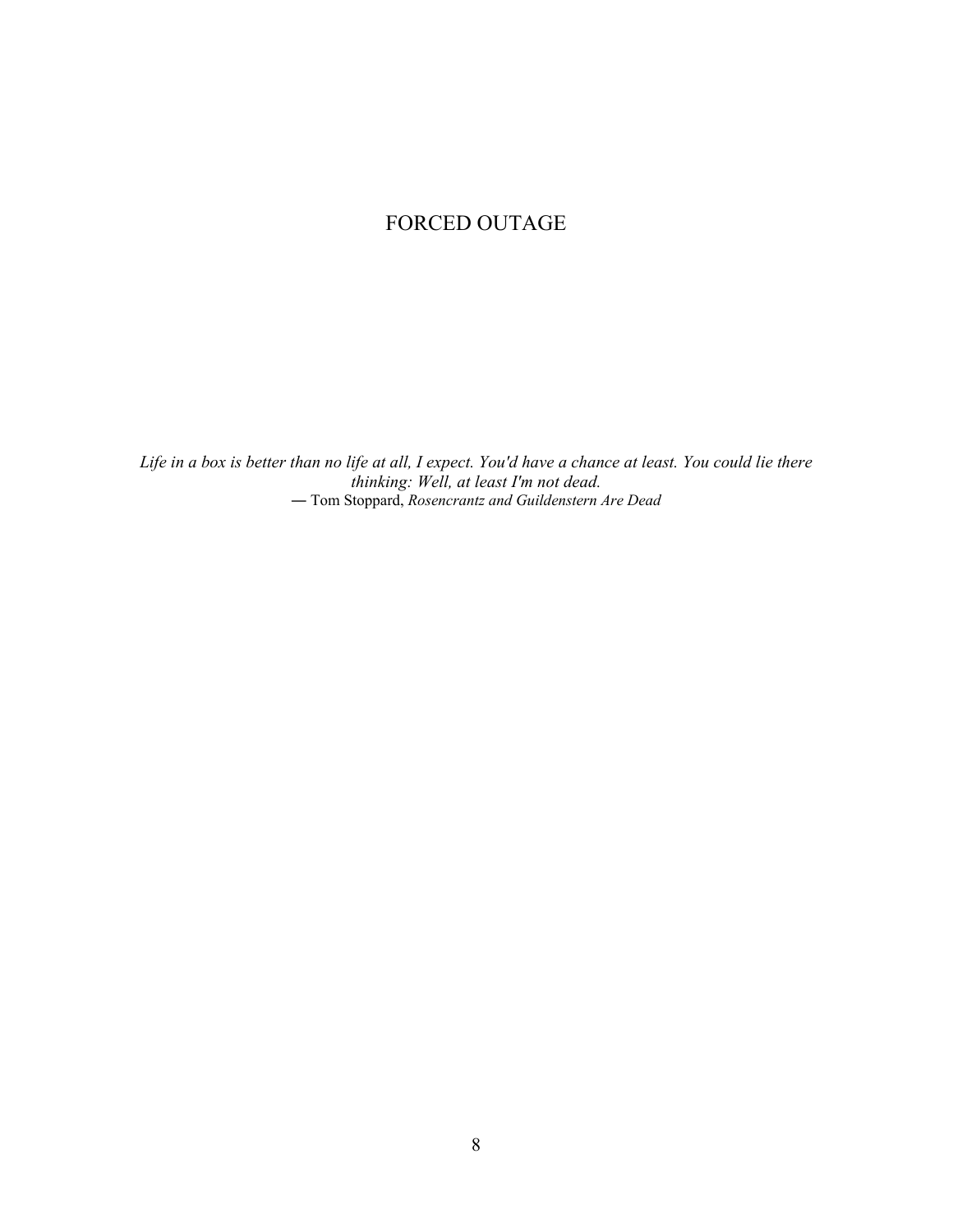## <span id="page-13-0"></span>FORCED

*When you were called, did you answer or did you not? Perhaps softly and in a whisper?*  ― Søren Kierkegaard, *Fear and Trembling* 

Over drinks I see you stew twitching like Abraham but saying there is no leap to take and we are all ashes flicked from cigarettes-- a pin prick hole burnt in the black and white of my skirt and then we're gone. So that is all. I'll preach at you *Fear and Trembling* talk Plato's cave, design galaxies with doors that open outward. But you insist: this is nothing. We are abyss eaten up and chained up and choking on rocks clicking against our teeth.

Finally grown soggy with beer I'll retreat. Finger the smoldered fabric at my lap and remember the world is widening without you.

Maybe you can answer me in machine clicks in screeching metal in the chugged up calm of broken pieces, the moving parts shuddering still. I know you find redemption in breathless devices. You make the lifeless whole and leave me.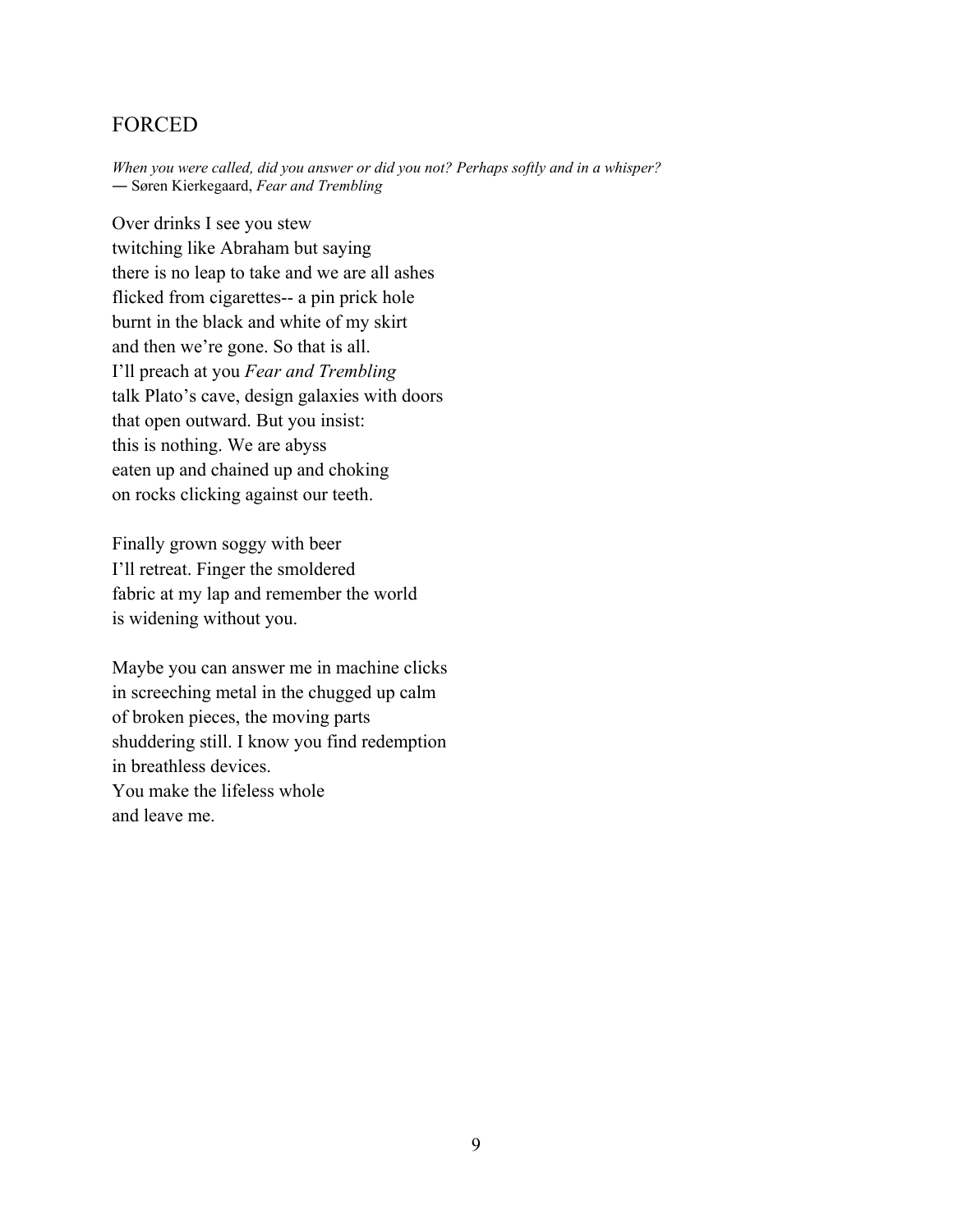# <span id="page-14-0"></span>LIMBO

Down in a candle flickering bar hipsters are propped on squat stools masquerading as liquor cartons. I am drinking bourbon for the first time in years, sipping it through the muddled mint and fresh Michigan cherries. I can't feel it pounding in my blood like it did when I was younger, urging me to roam in tight hot circles and smoke cigarettes in off limit spots, glaring through exhalation and picking battles poorly.

I have not smoked in years. The ash blows in my eyes and when I wake at night the smell is in my hair. But tonight is an echo of an inhalation. My friends are shutting long white gowns away in closets and already posting baby pictures. Meanwhile I am drinking at bars with no signs outside and the boy serving us is dressed as an airline pilot. Everyone has turned into children! The children have children and work with heads down all day right next to me but so far they are fuzzy in my eyes.

So we trudge from one bar to another in the liquid cold of the north, and when it's over I tip my taxi driver a good 40 percent. She tells me without complaining how often students are sick in her cab. The extra tip is in apology.

The taxi driver I understand. She offers me a cigarette as I climb from the car. No thank you. I say, not quite making up my mind in time.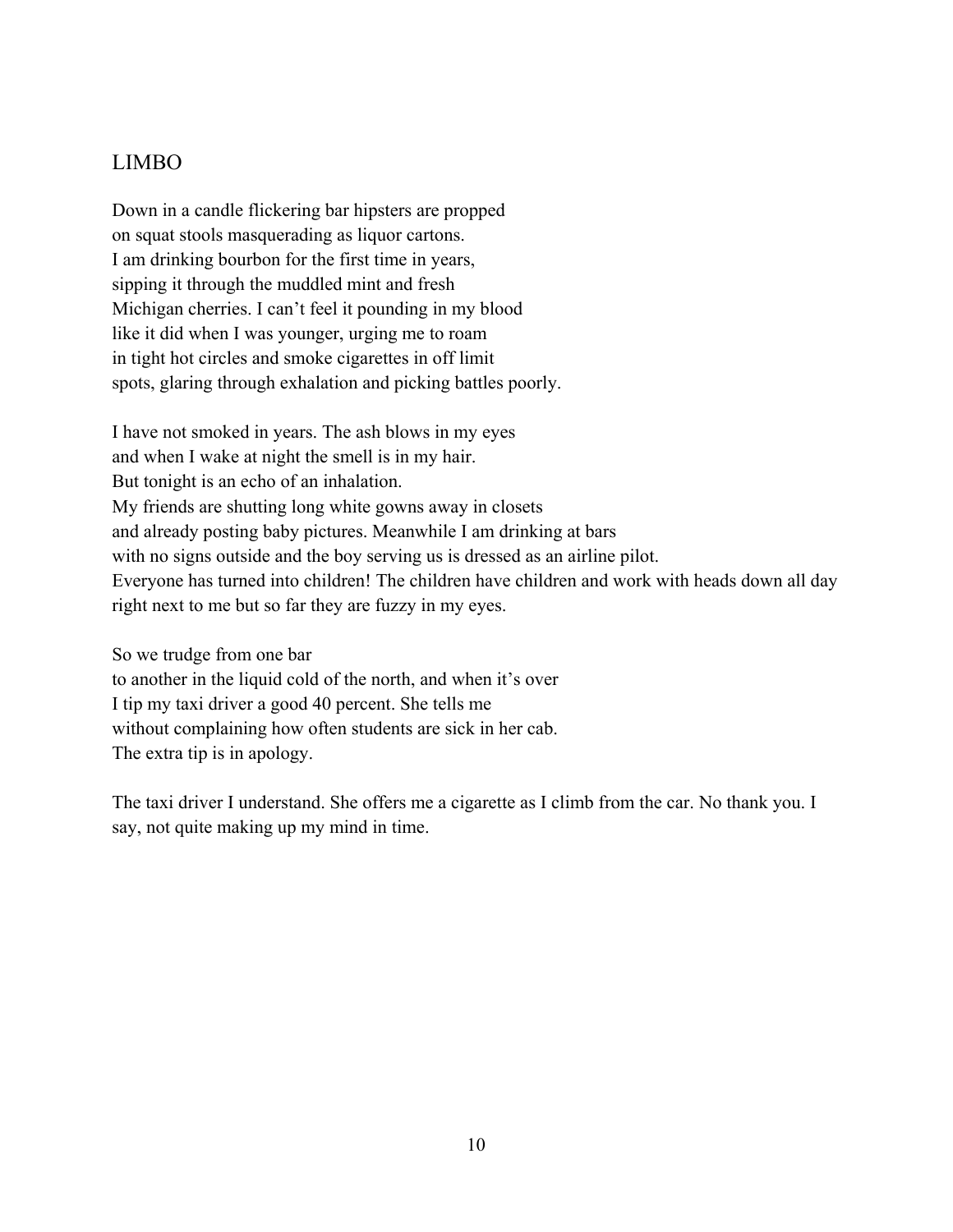# <span id="page-15-0"></span>BEDROOM

Paint swatches would claim these walls are mint flavored or a mist filled morning. I can think only of sickened calves, flared nostrils blowing at grass blades in pale green puffs.

We could toss and snore to death here, move like the sun shadow patterns that shift and flow over the sock scattered floor. Fading to sleep

and rising into cloud, I wait on a foreign taxi and chase pigeons the size of cats across a far off square. Their wings melt in the rain.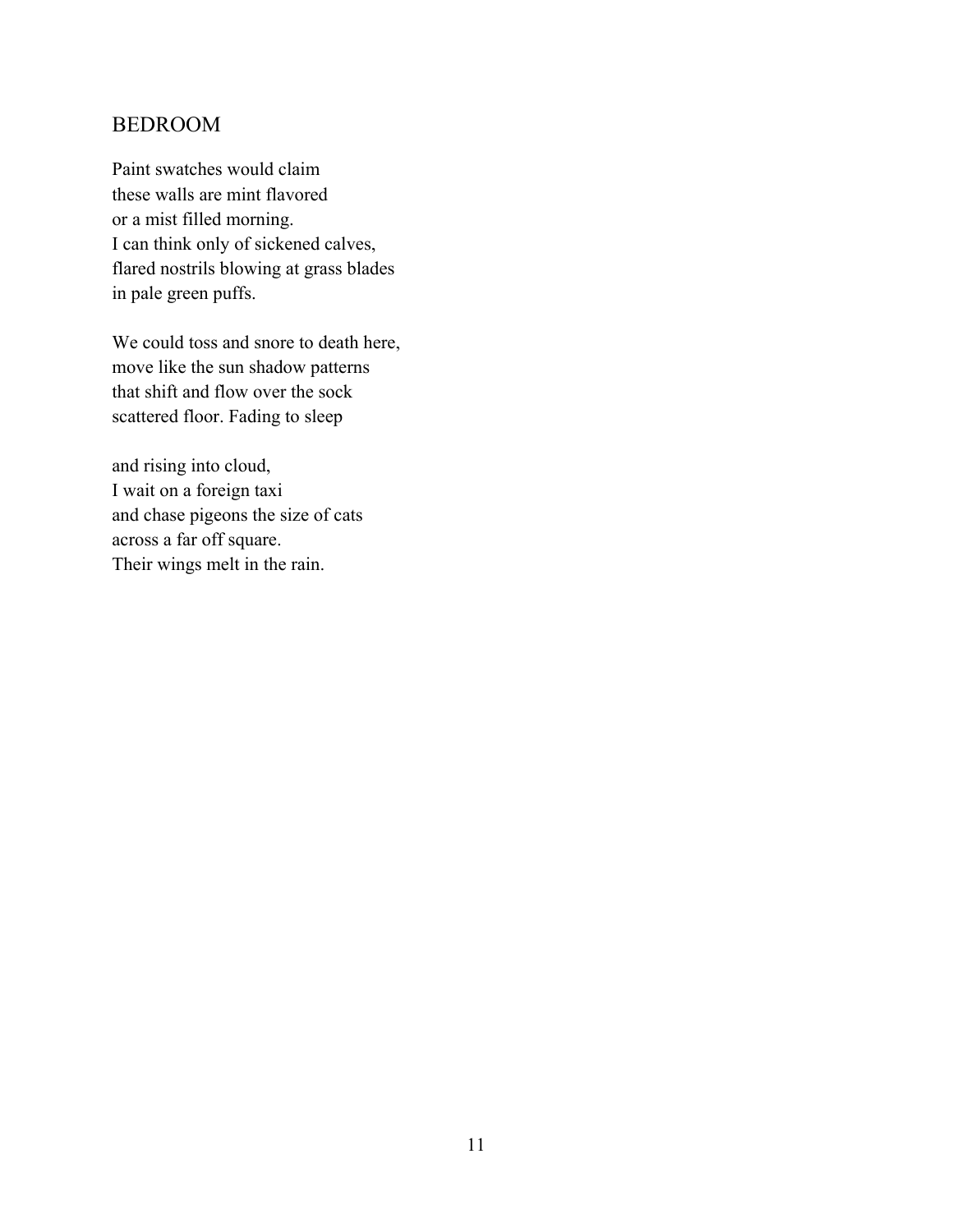## <span id="page-16-0"></span>ALARM

My mother passed her sickness on to daughter. At night she never slept but haunted our house in long pale gowns a glass of water clutched and pacing patrol to living room, bedroom, bathroom listening for breathing, for shattered glass.

Now tiny matters breed disaster. The plant not watered, dead. The forgotten door unlocked, a murderer's way in. The morning doctor visit, a tragedy. Vein rolling, needle digging, fresh bruise blossoming as the nurse's teeth gnash and deep red secrets finally gush to one tube, then another.

And so my mind will go until I think to listen for the rhythm of your heart skipping over distance heavy as a stone. I can count 1,2 the beat matching breath 1 and 2.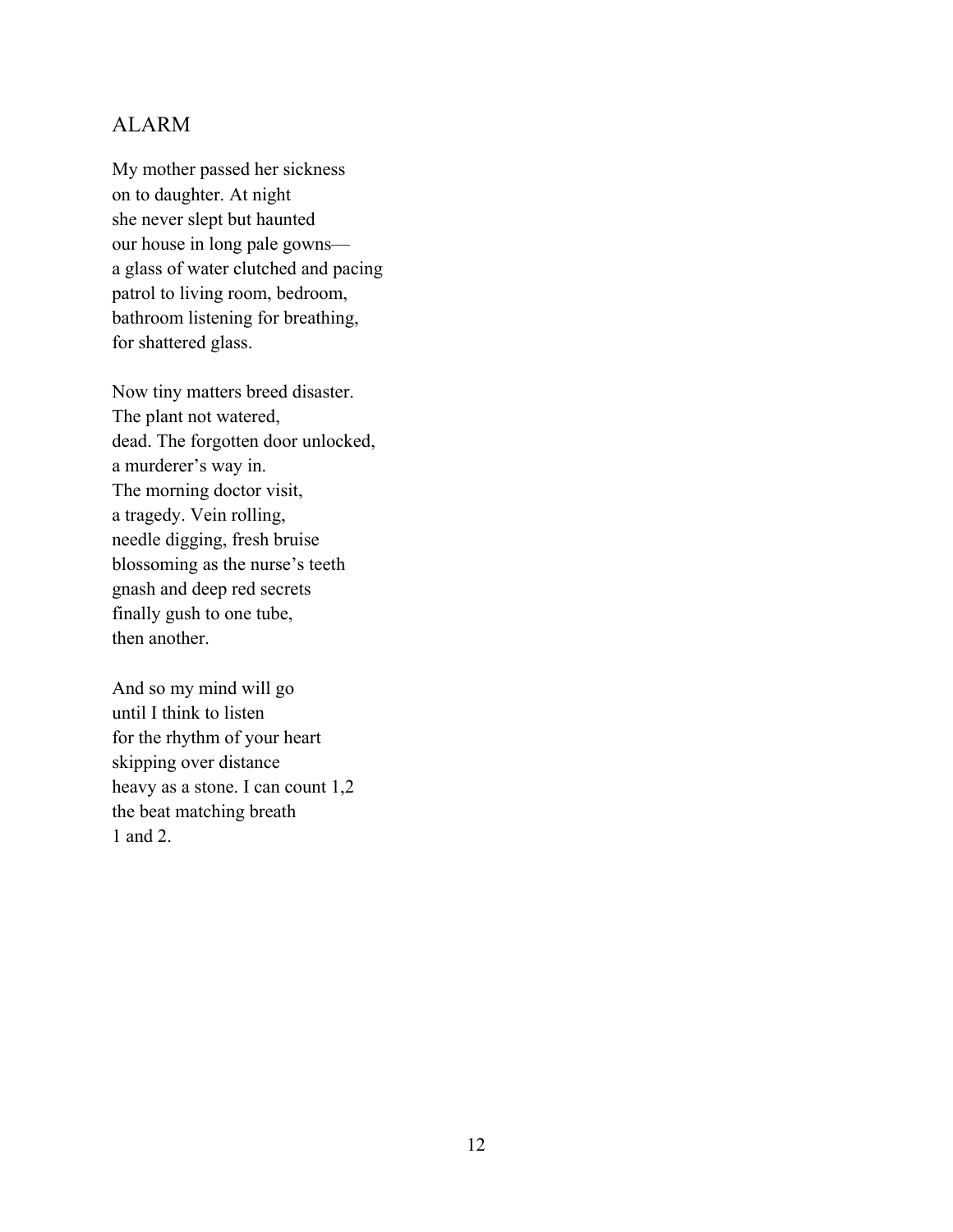# <span id="page-17-0"></span>YOU NEVER SLEEP WELL

so to hear you breathing now in the dark slow and heavy— full of rest it seems a quiet gift, each puff of air a facet of a dream. I feel as though I am peering around kaleidoscope corners multitudes of eyes witnessing the measured firings of your synapses. I do not move for long minutes. In leaving I would wake you.

Finally I will cede my covers, tuck you in tighter. I long to leave all the doors to this moment open to walk through its corridors forever. But the tile is cold the bathroom light scalding bright, the doors are slamming shut one after one. In whispering goodbye success is in not crying in getting in my car and switching the heat on against the outside.

Still, before I turn the keys, I cannot resist forcing out one long breath to watch it dissipate into morning.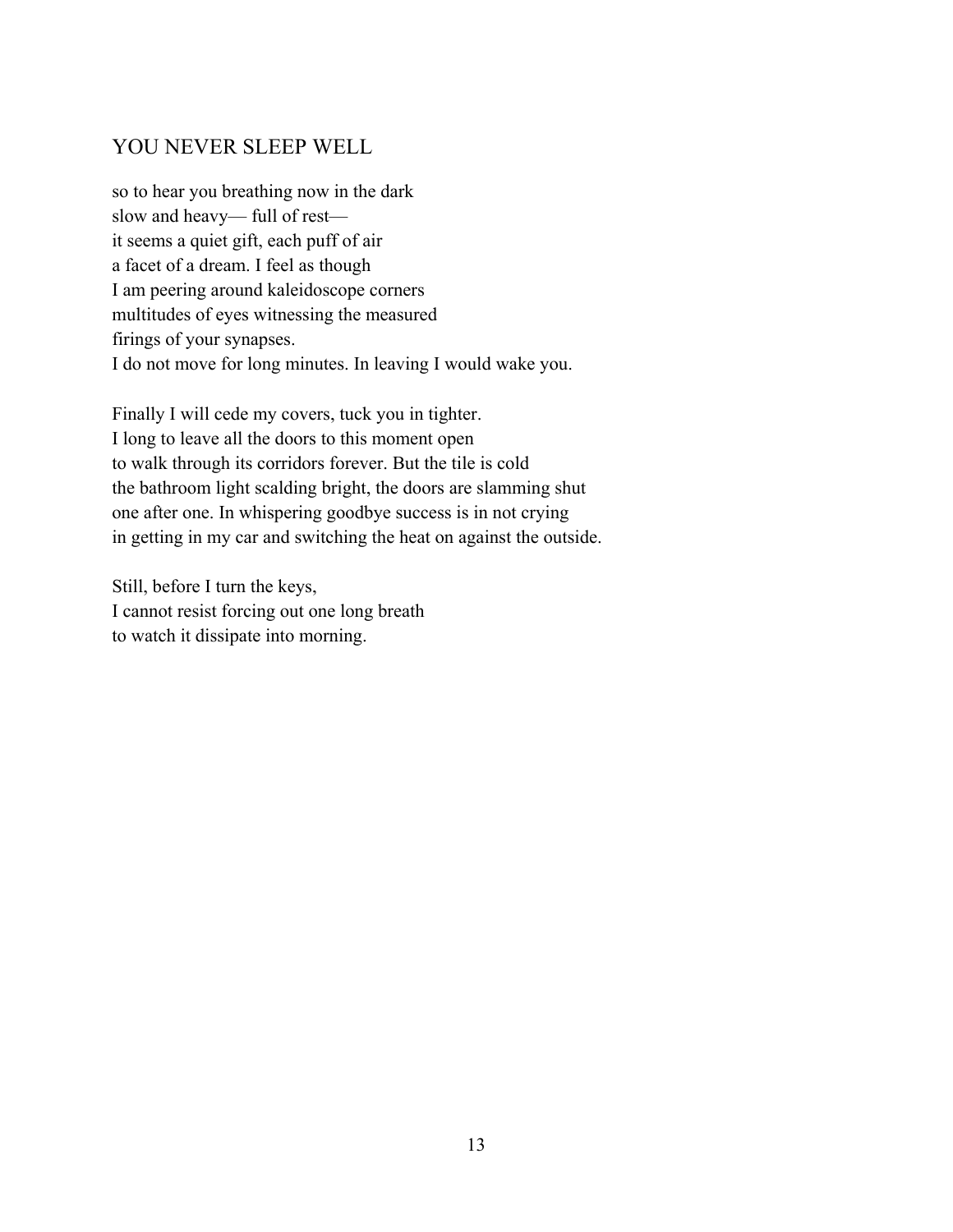## <span id="page-18-0"></span>NEW HOUSE HAUNTED

My first night there I woke up often, tossing into the space where I have no name and can't remember who you are next to me. It was all black the kind with creatures waiting perched and red eyes flashing just out of sight.

You did not sleep well either and when the alarm came on I squeezed your wrist before breaking in your shower. There's a window opening onto the stall, so I can feel the leaves' breath outside, and watch the sway of a neighbor's bird feeder bending a stray branch. The outdoor air opens the world to me like a peeled orange twisted in two, the juice leaving fingers dripping.

I am sorry for my nightmares, for the tangle of sheets I leave behind. I am sorry this is not my home and I promise to tread carefully with no dripping water on the floor and no sticky fingerprints left on your cheek when I linger goodbye.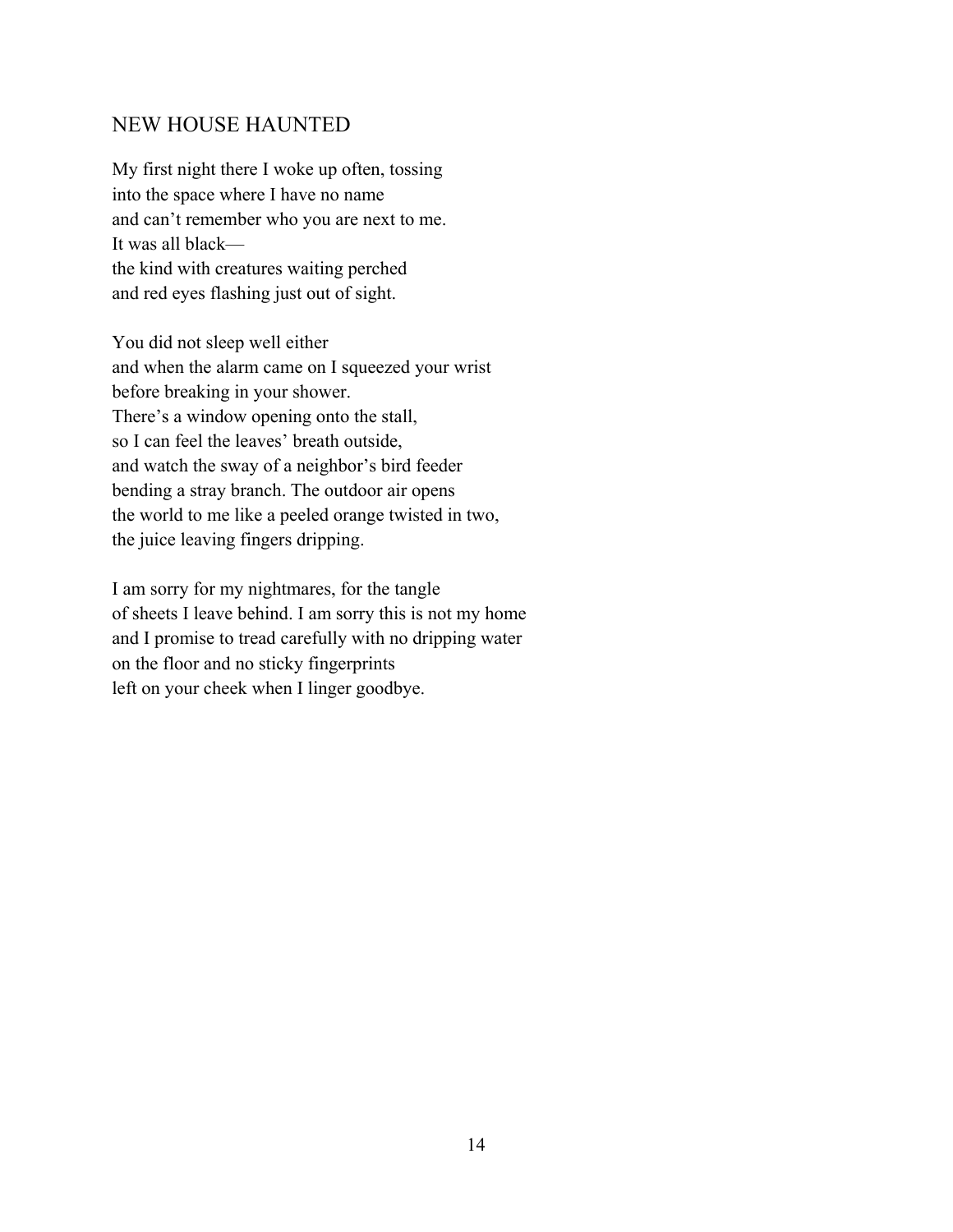## <span id="page-19-0"></span>RAISING THE WHITE FLAG

I came close once. It was like falling asleep on a ship, or a train. Soft waves, steady track clicks, your breath in and out imagined.

Now in the dark of mornings when some restlessness wakes me a building's sigh, your face yanked from a dream— I have to pretend I am close again to slip back to sleep.

And in the bright day of cruise control and toothpaste taste leftover and screens after screens I know I have left something on the train or the ship. The black and green of a broken earring, a smudged window thumb print, the opened umbrella of my closed eye lid.

Empty handed, I stand on the shore waiting for rain.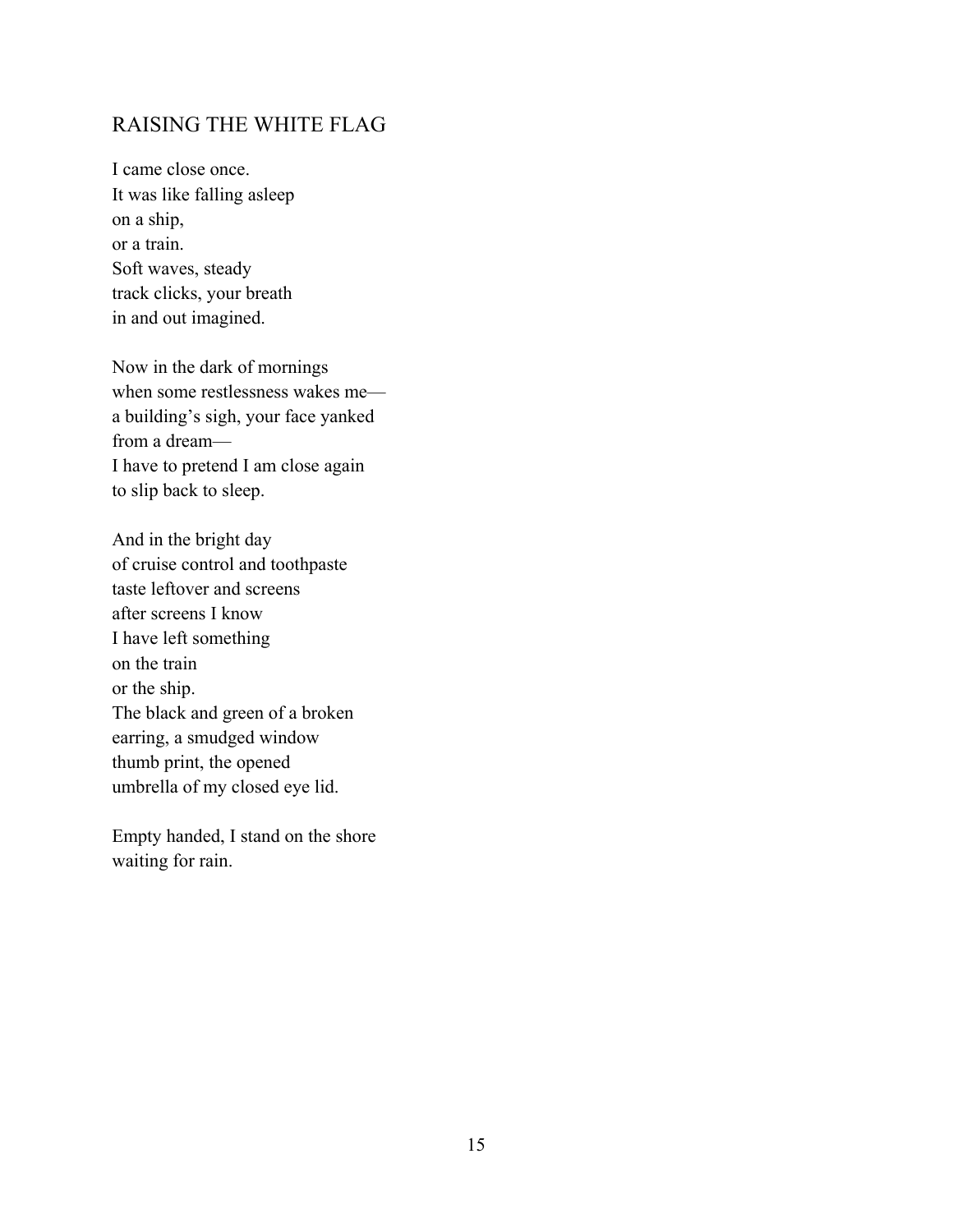## <span id="page-20-0"></span>AWASH

#### I

To step out into it from the shower not neat lines of small round capsules but fist mashes of blue, white, yellow.

And to lie down when it's over, Feel the salt slap of rearing, snorting waves. Feel the comfort of the ending

of a book read once. Long skirts dragging, then nothing but sea. Feel sluggish hope pried free and that warm watery taste of approaching, of far off final peace.

#### II

Now you call.

Insistent songs. First like sirens, crashing over something out of sleptthrough cassette tapes.

Then sharp. Nothingness split. And after curled up crunched air gasp out

the shame sting of salvation is what is left. Entire oceans drained away. Long since fled.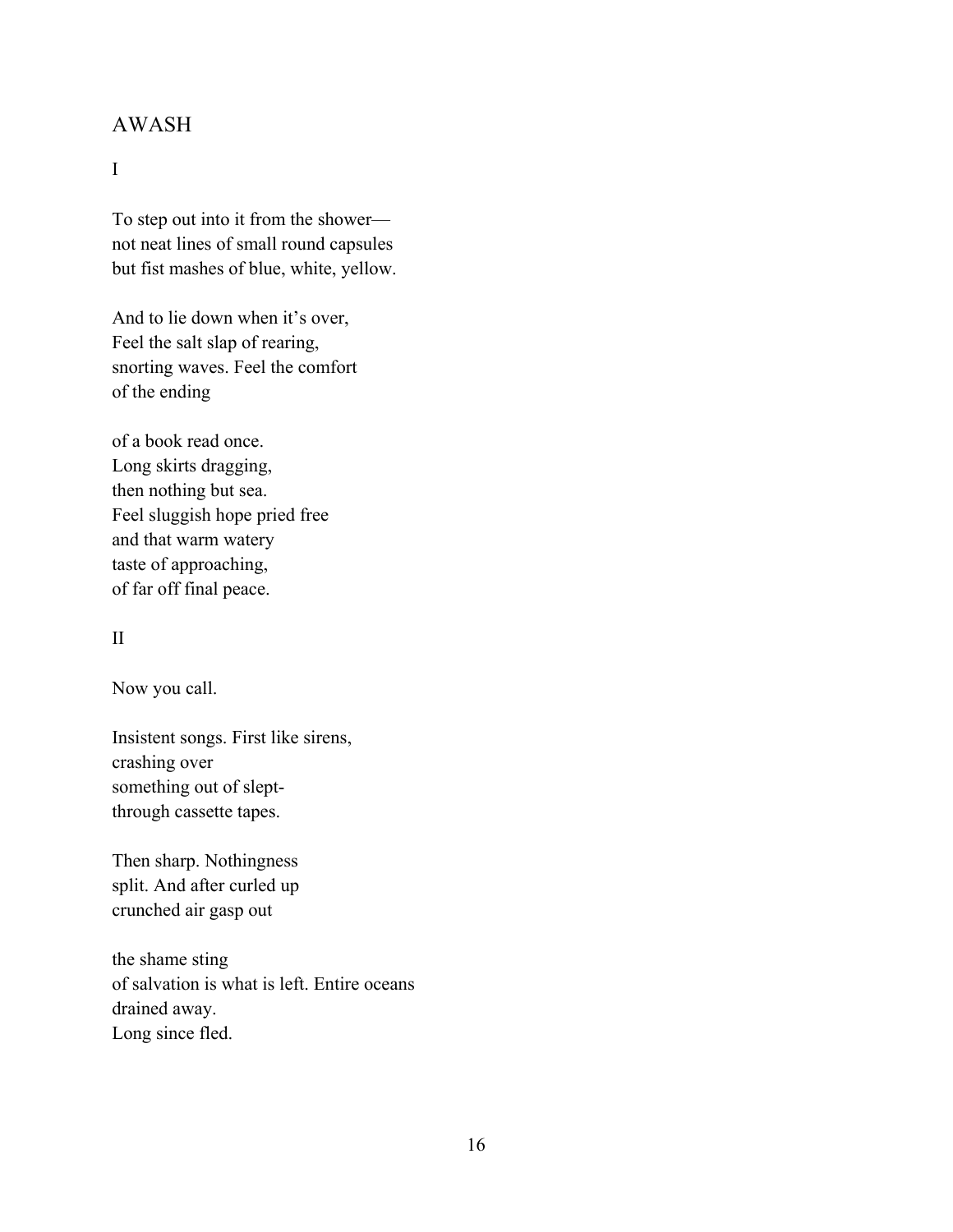# <span id="page-21-0"></span>KOREA

I lie down in the day, pretend it's dark as where you are.

To sleep like this forever, cow heavy stupor, or no? That is not my question.

The invasion has won and there are others now, cannon boom loud.

Were it just me then curl up seashell smooth

and silent.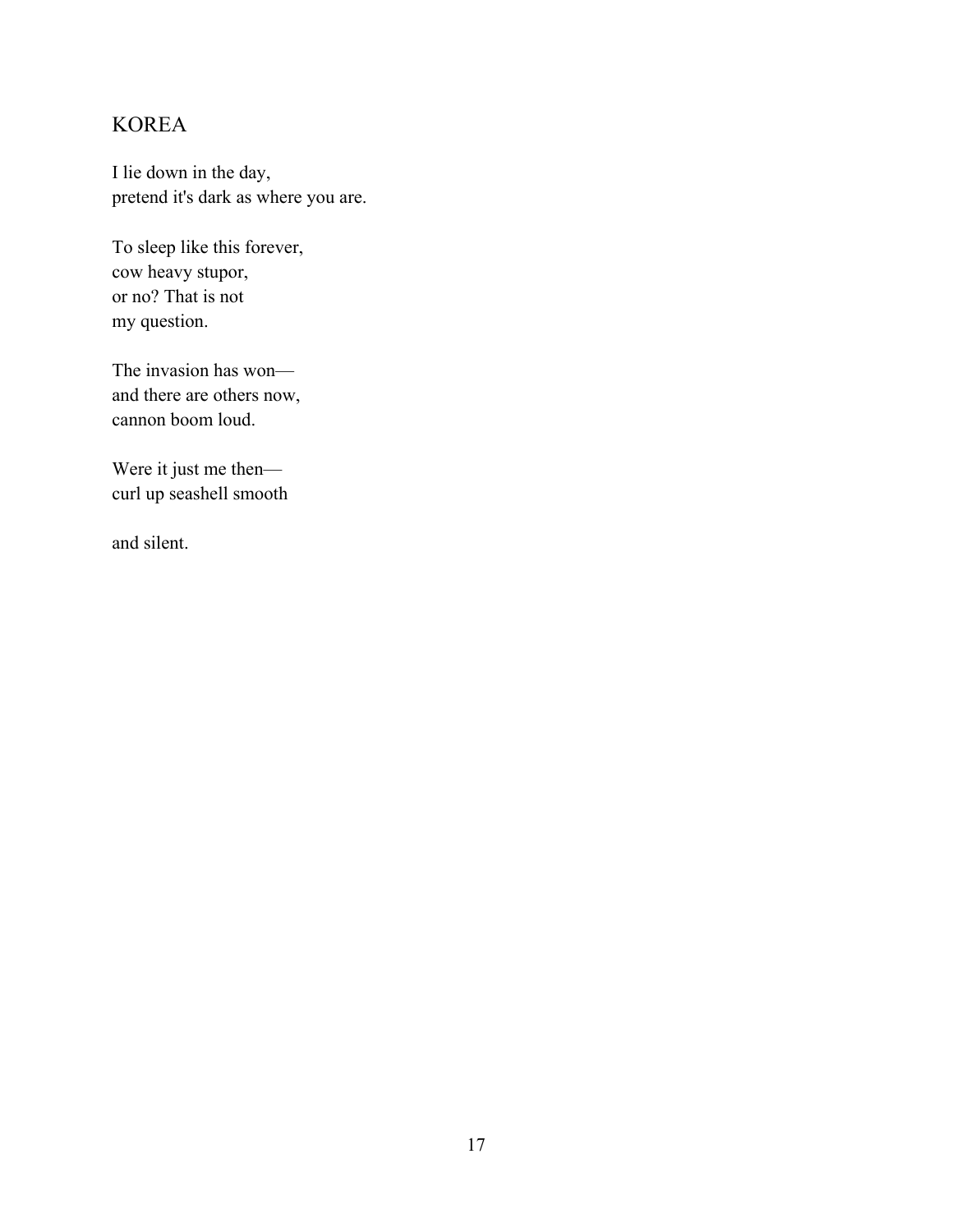# <span id="page-22-0"></span>DROWNING IN THREE PIECES

#### I.

When I heard glass is a liquid, the window a spell bound water fall, I pressed my palm flat against. Were you on the other side I could part seas.

#### II.

Chinese poets are always drowning beneath their own reflections. Their intentions are good and so thin schools of silver fish swirl to honor clouding over flesh in a shroud.

#### III.

For me the rain will thicken into a hanging sea. The world will rest in other depths in other frozen lives.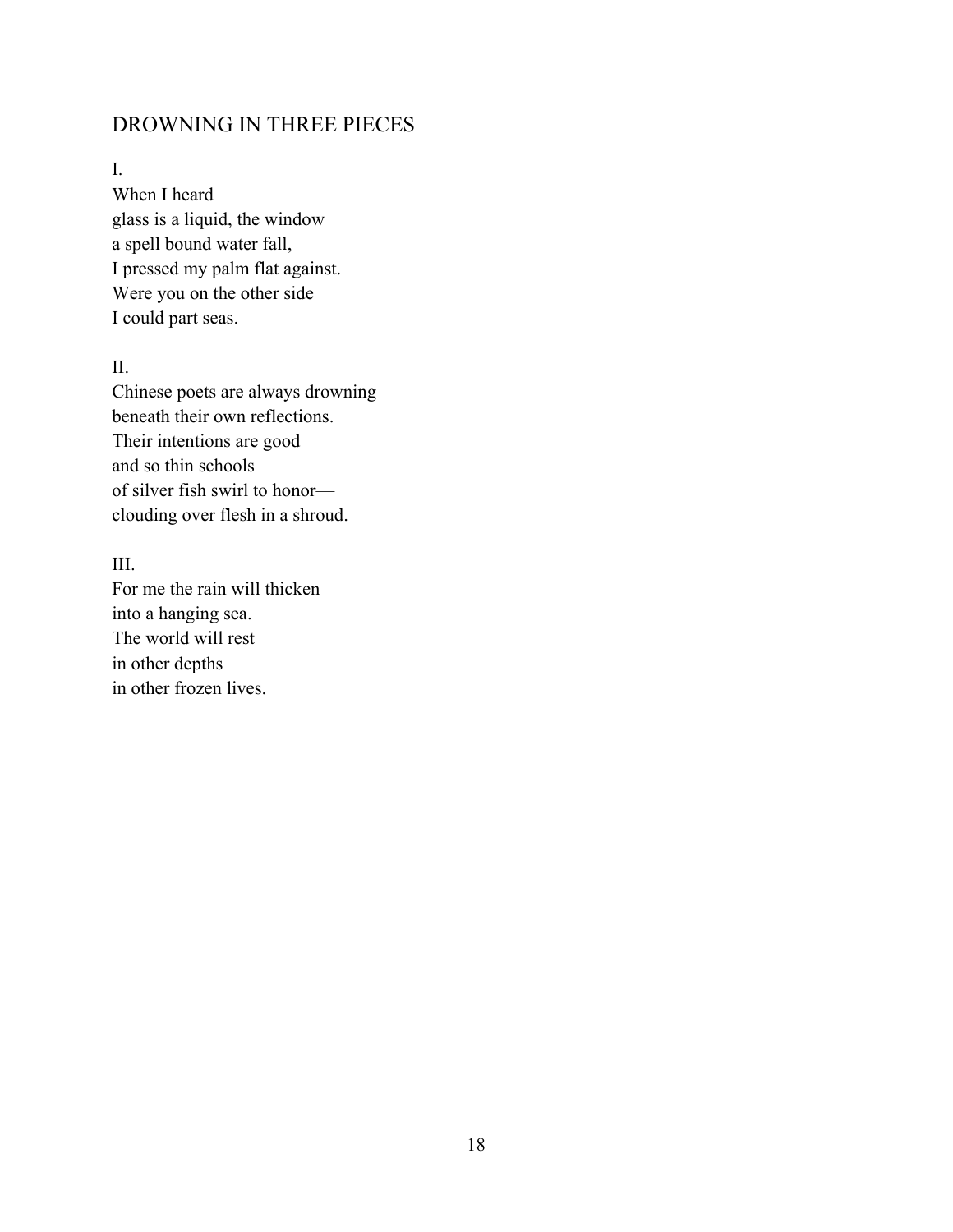# <span id="page-23-0"></span>BETTER TO HAVE AND NOT NEED THAN TO NEED AND NOT HAVE

What a thrill to go unprepared, without the solemn saying of childhood. To, without a towel in sight, shake myself dry on the shore in the sun.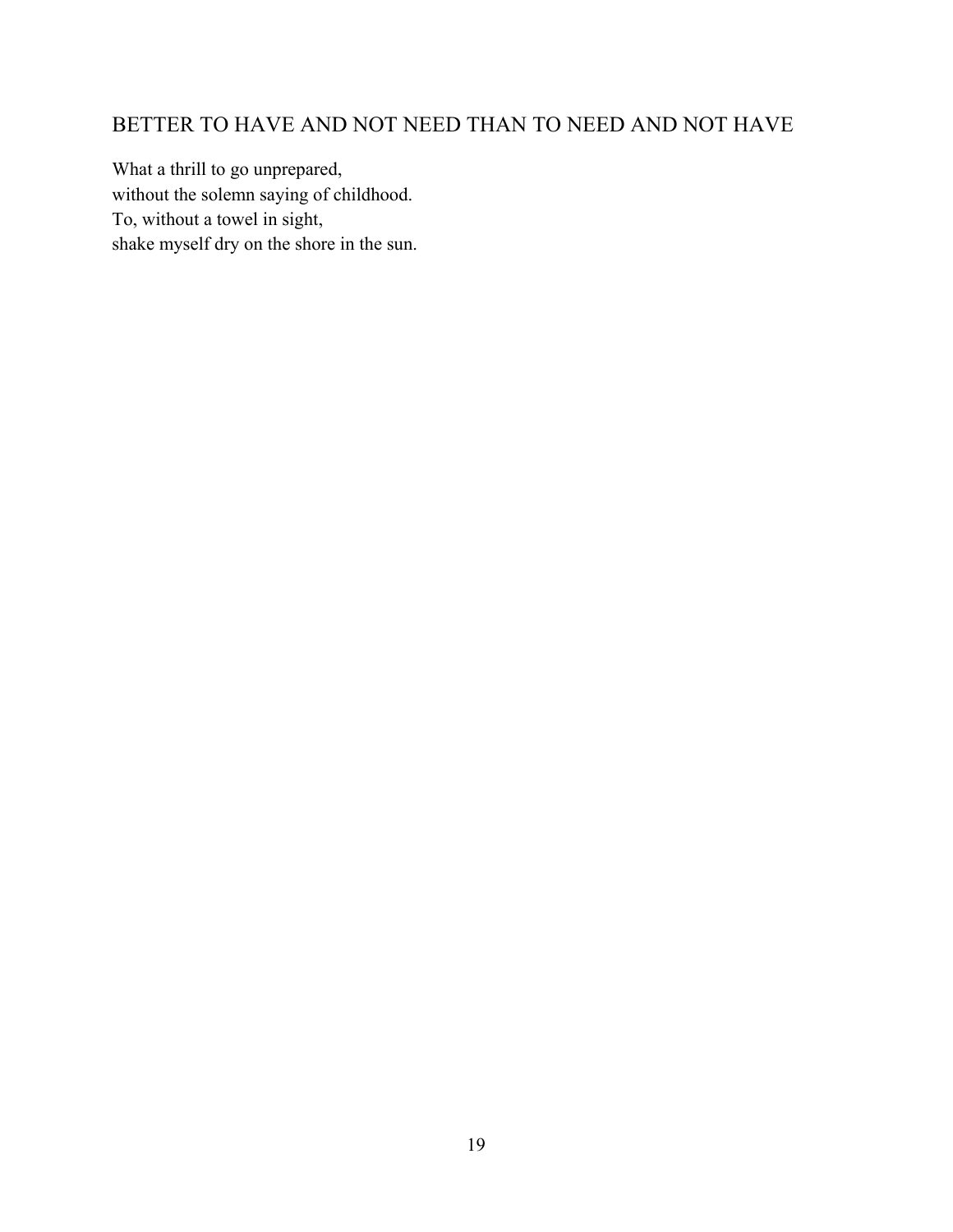## <span id="page-24-0"></span>BEFORE I DIE

It was a hard morning hot grey knuckled deep into eyes and I flopped like a catfish yanked into air, mouth and tail frantic. From bed to shower back to bed. Fight defeat with all my fingertips pressed into throat, to forehead.

The airport is just past work. I could keep driving. Today \$449 is all I need for a ticket to Alaska, one way.

But what after the plane trip when your life becomes the small towns a homeless drive the stone wall fact of nowhere to go? What to gain then but to see the mountains there before I die?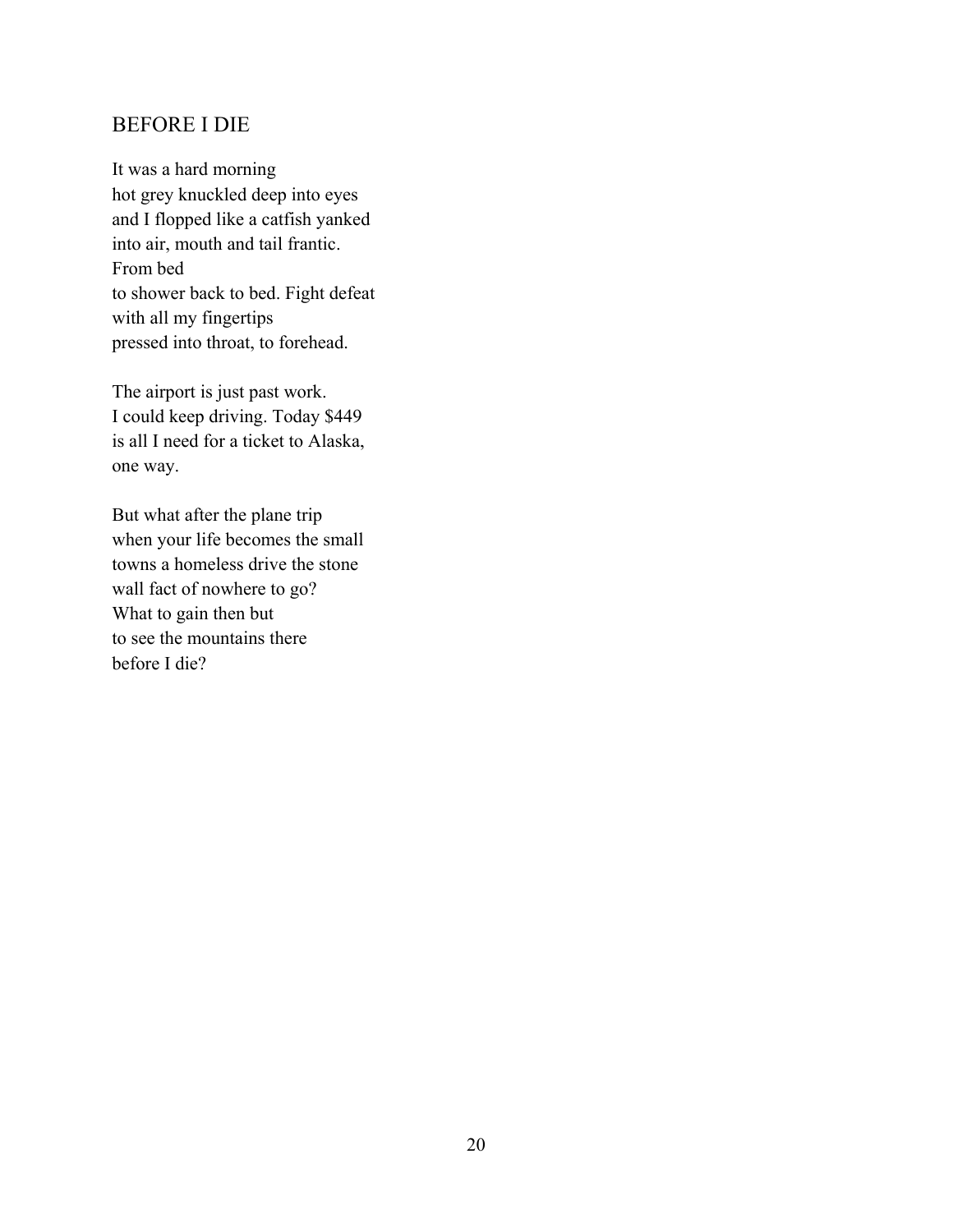## <span id="page-25-0"></span>BEASTS

#### I.

Baby flounders should not be floating so high. After we shake him from the net you hold out your palm, gray scale engulfed.

Gingerly I take him flat like a stone and toss him back.

#### II.

Hunting squirrels we do not chase. Just steady stare paw raised. But from the glint of teeth comes loud that ancient declaration: I will eat you.

#### III.

The best I can say is that there were toads out- lumpy gray leaves littering the moon chalked sidewalk. As I passed by they puffed up and skittered off onto darker paths.

Looking up I wished I knew what tree they fell from.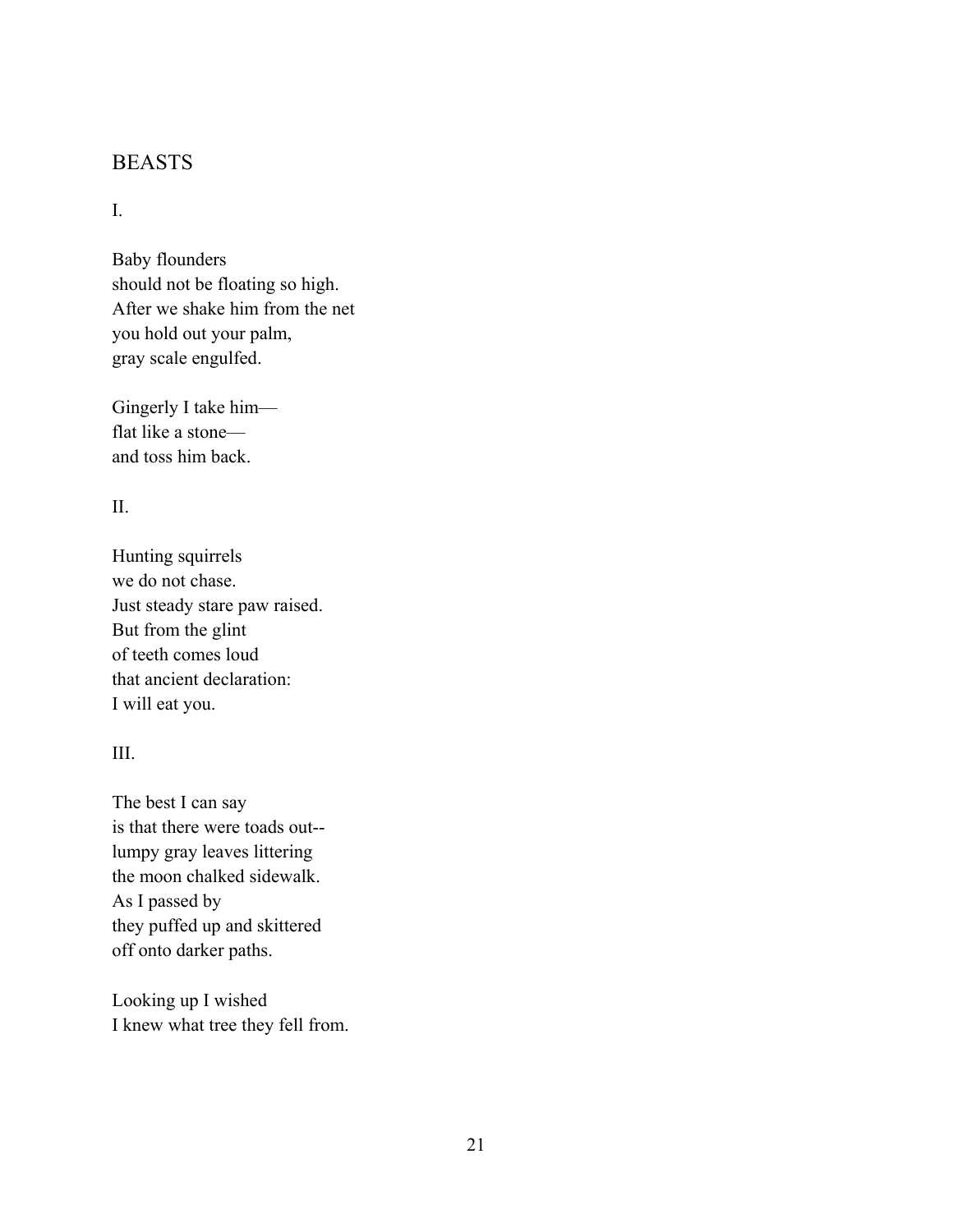IV.

Walking back at night I almost fell on a dead possum. My feet caught asphalt and then I was on my knees staring straight up. What was there to see but buzzing lights, with not even moths attached, the moon barely holding his own and below there was the possum. Oh. Which heavenly glow should I beg for mercy?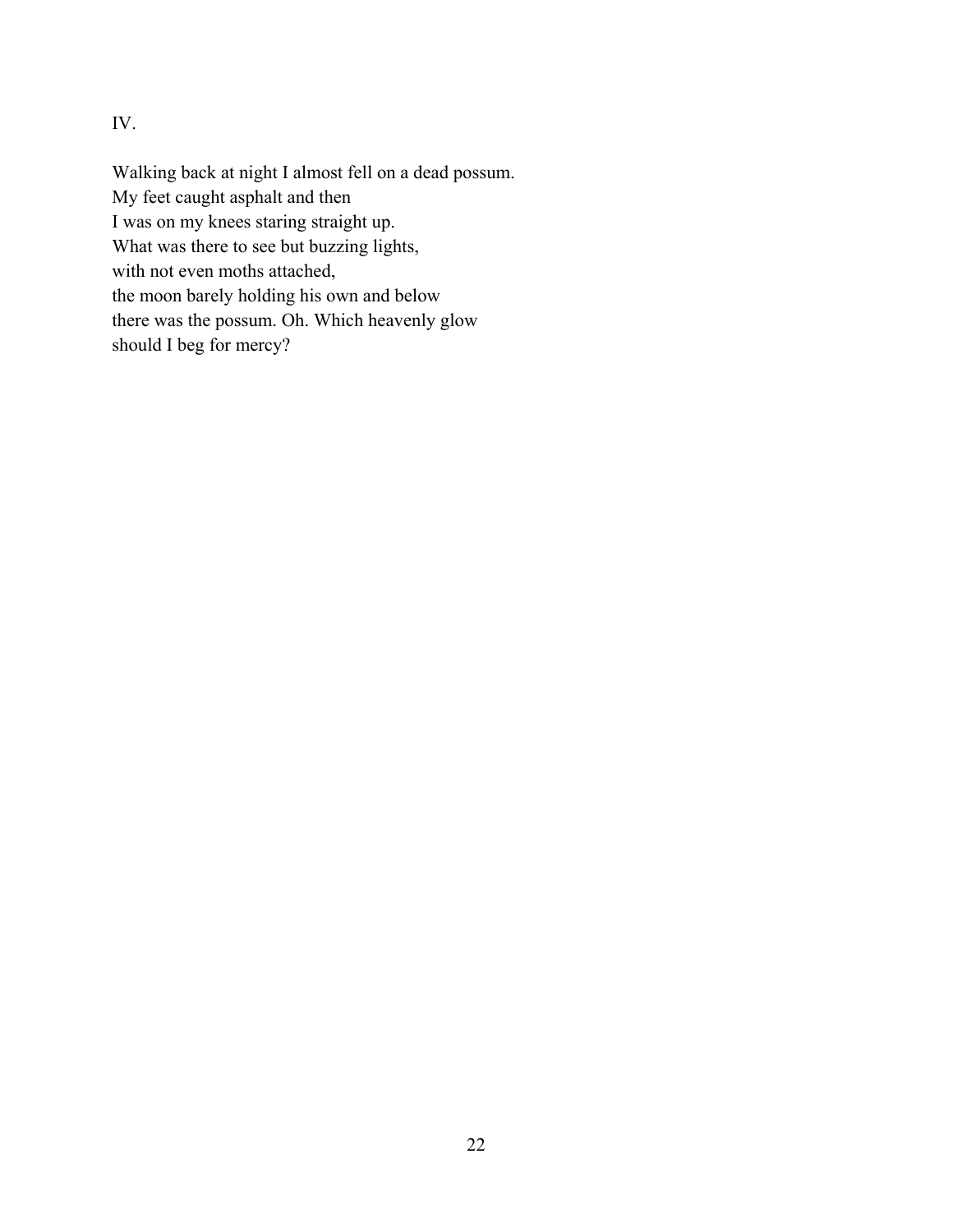# <span id="page-27-0"></span>ON GETTING THROUGH MY DAYS

I.

Everywhere you are I put a beach, even landlocked I'll sketch one in mind's eye for you to walk along, the waves tasting the soles of your feet.

II.

I broke my first morning rule crawled back to bed after getting up. It made me late but it was worth it. I dreamt of neon bright horses and you.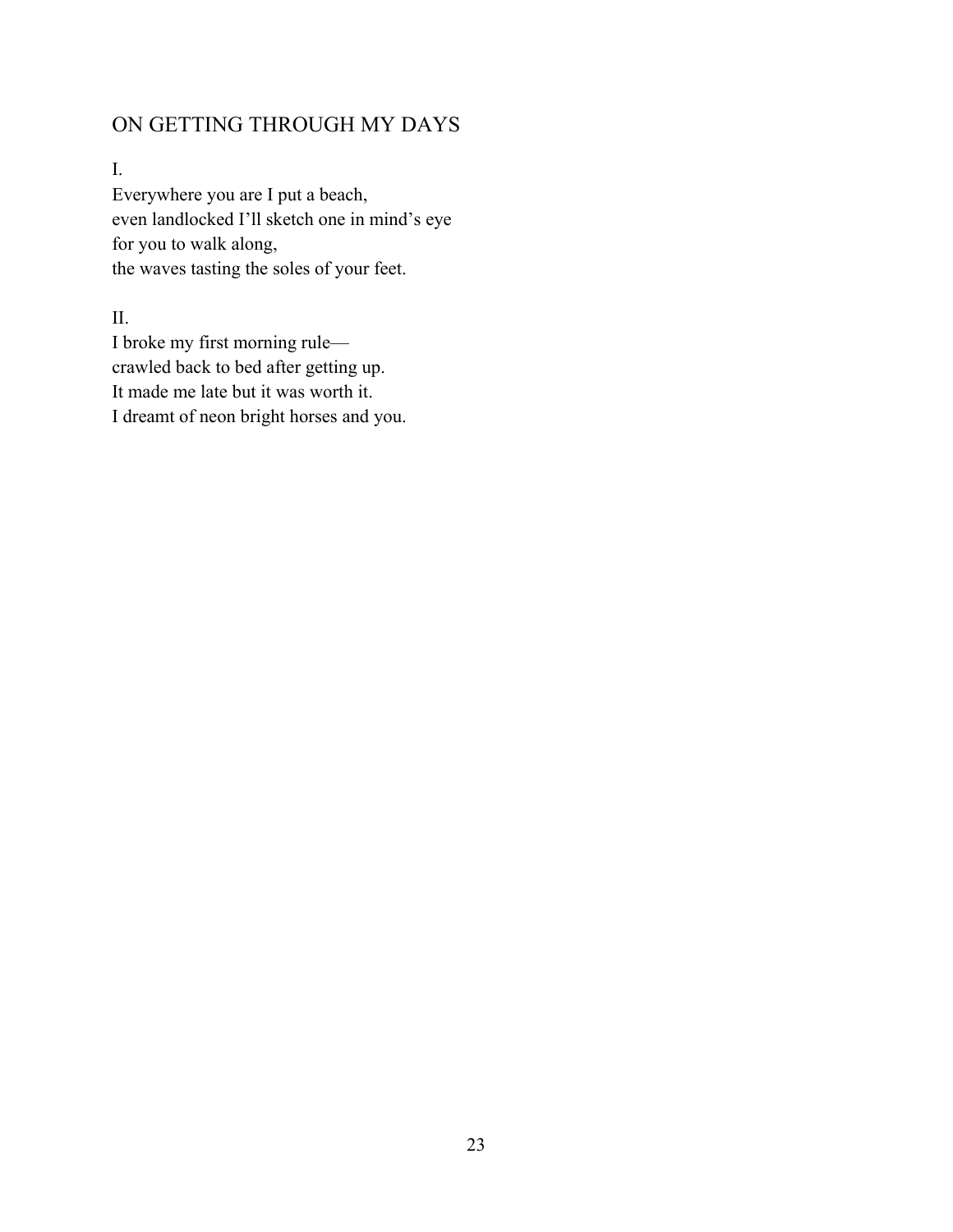# <span id="page-28-0"></span>FOR MATT ON HIS GRADUATION

They bubble you here bursting green and hung by strings woven of tuition and they promise you freedom and shady trees forever changing hue the same year for year

and now watching you stand at the end the spring verging into summer and eyes colored autumn with goodbyes. I tell you don't let them take it. You have momentum. The world is everything green and don't let them take it. Don't just put one foot after the other and the other in the dead hot asphalt of nowhere.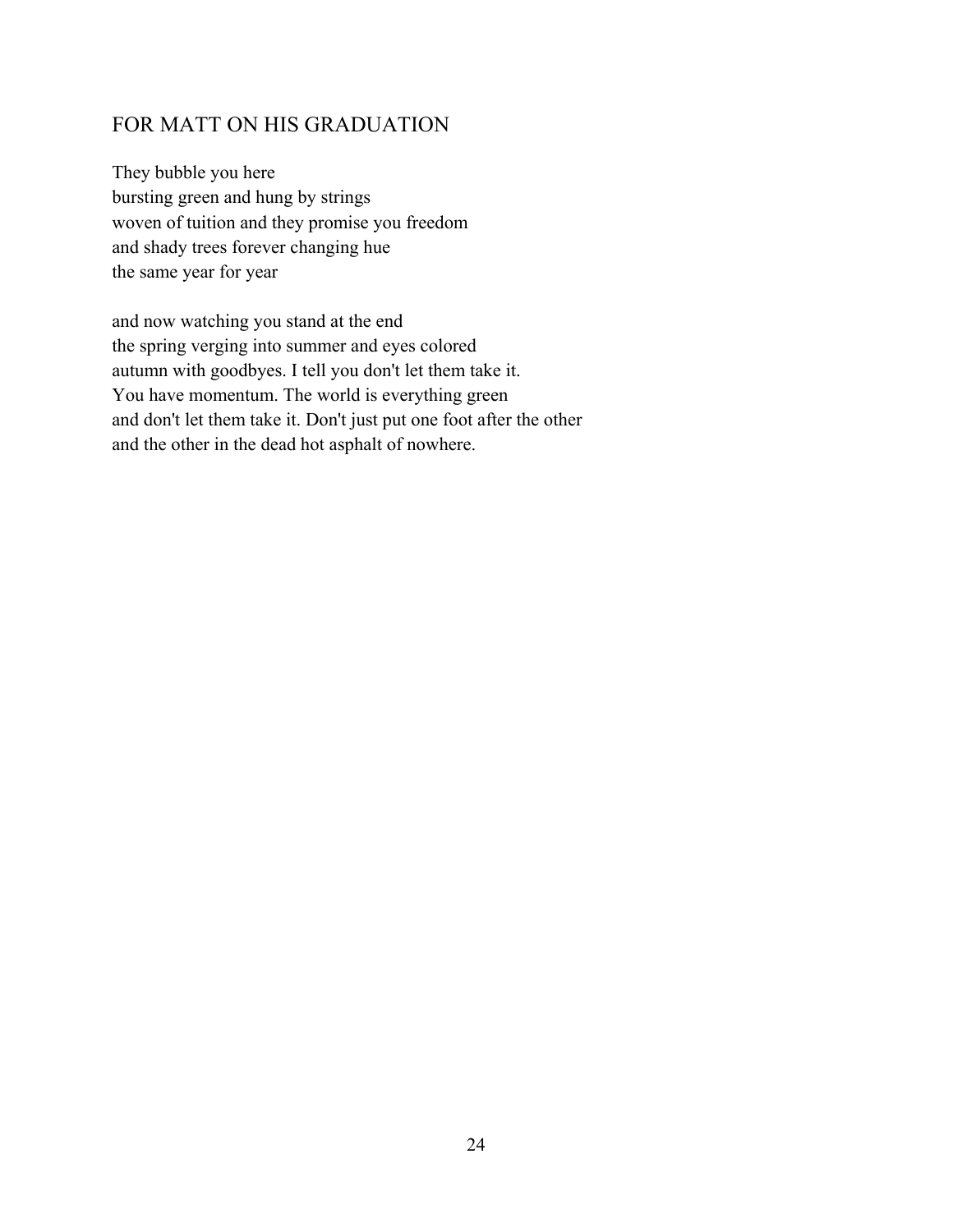# <span id="page-29-0"></span>CAPE CANAVERAL

There was a lone flying fish skipping between waves with a stone's conviction, wings and perfect spin.

I was alone when I saw him beer can pressed cold between my knees. Chin tucked down, eyes ahead and I shared the conviction of gravity, of sinking in the end.

Later I dreamt that fish flew high, escaping ocean gusts to catch air with gills a clammy Icarus climbing sunward as the crowd, coming out of nowhere, cheered, distant but louder and louder for disaster.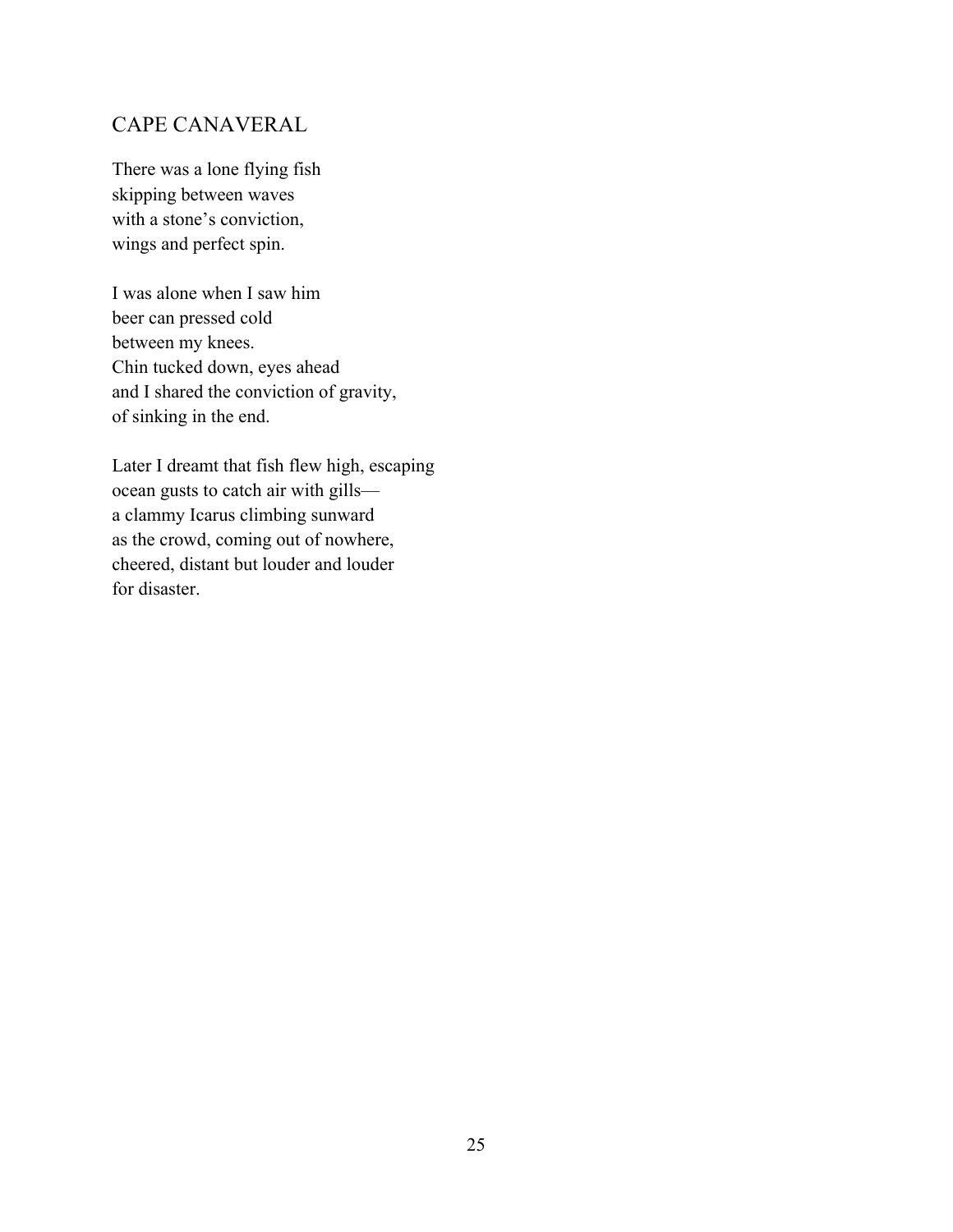# <span id="page-30-0"></span>MAKING A BREAK FOR IT

The water is just above my waist, the current herding me along the beach and urging me further in. I draw in breath as six pelicans surf air over breaking froth. They know it is evening— the time when silver fish bubble between breakers. The birds are close enough, I could reach and touch them, though one swivels sharp eyes in my direction.

All day I have been giving myself to the waves, gathering strength they toss and pummel body into gritty beach. I pry a dainty pink shell from my wrist, shake out the salt coat tangle of my hair. The ocean is gripping, waves coaxing me away from shore. Come join us they howl with a slam, then softer *join us* as the tide recedes.

Down the beach two men with cigarette pressed lips and coolers full, wait with poles shoved deep in sand. One lifts his hat and runs hand through greasy hair. We can think we know them just by watching the ease of their casts in the sunset the ragged edges of white shirts licking at their arms.

The pelicans glaring and braying are not to be out done. Three dive at once always waiting to level the last moment- triumphant with struggling dinner clutched tight.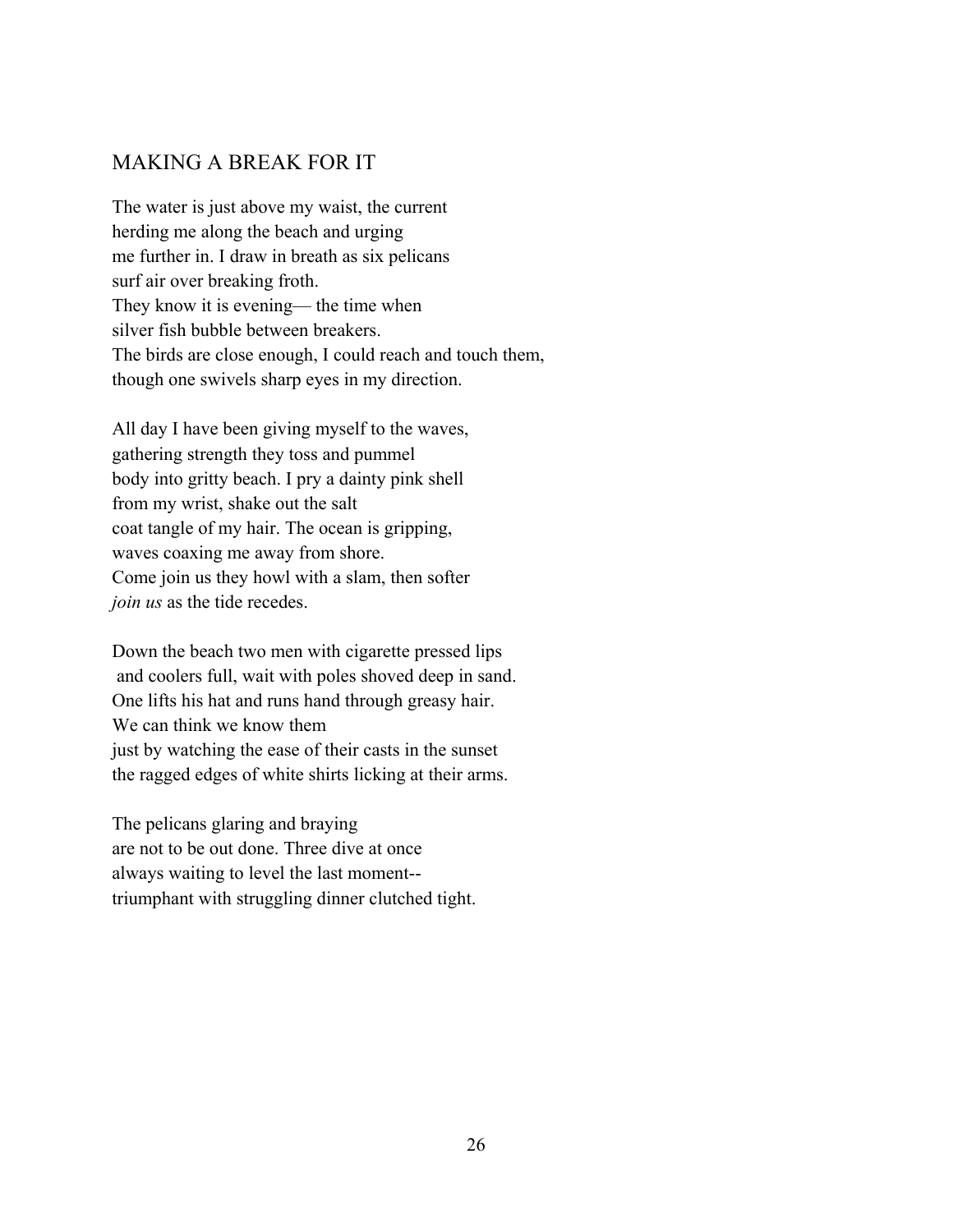I do not know any of you. I will check into the hotel. I will eat a breakfast I do not taste and my life will click heels on tile until the squawking mounts the tides grow loud, the feathers fall out, and I swim fast and hard into the surf. I will break down and become the sand.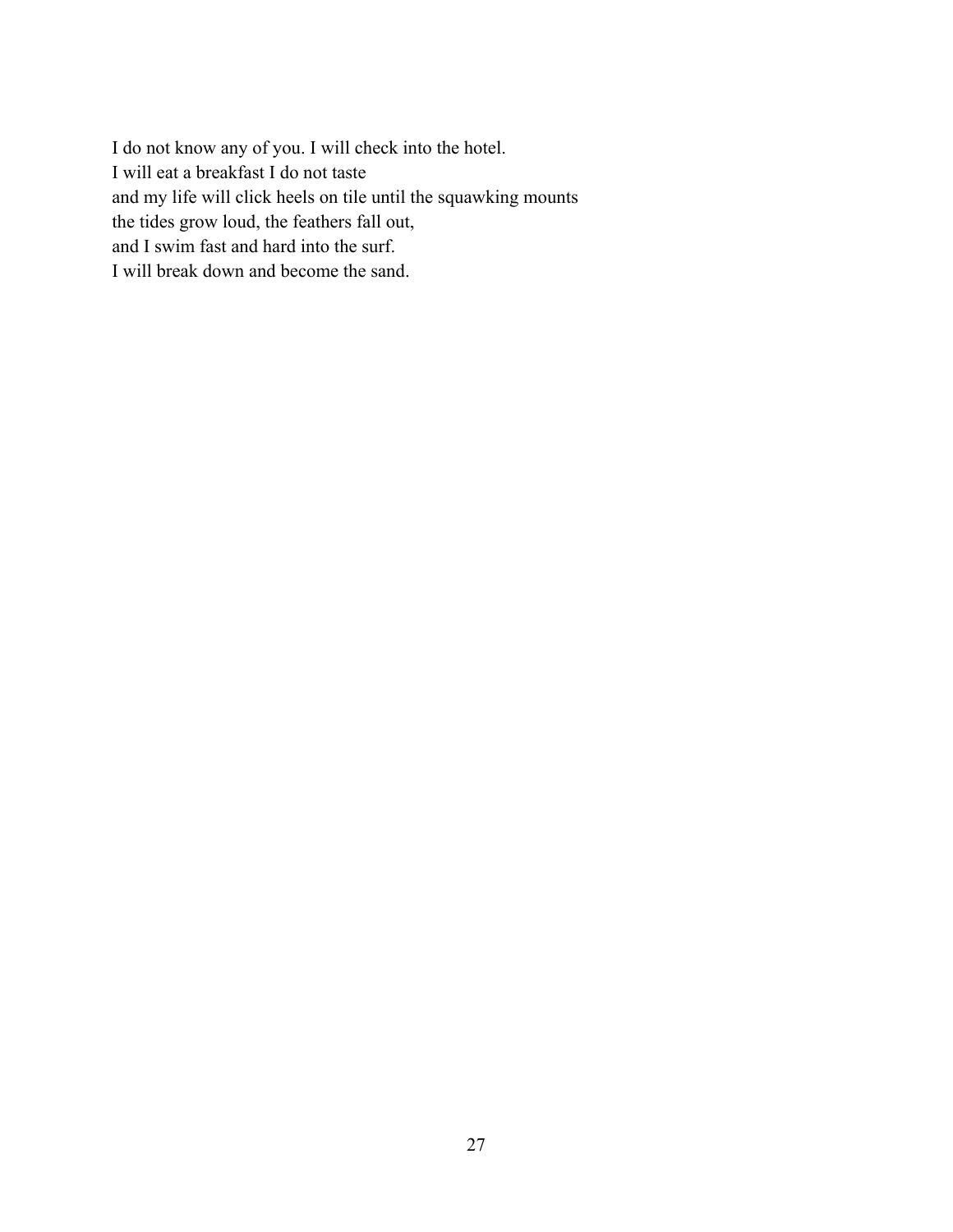# <span id="page-32-0"></span>IN BETWEEN THE FIRST AND SECOND FLOORS

Like a windup toy, I am fine once I get going nowadays. It is the pauses that kill me, like this morning when I took an elevator just one floor up for a change. For a moment my finger hovered over that bright red button. Oh! To set things still and ringing, to hear the doors latch and to sink heavy to the floor. To curl there.

.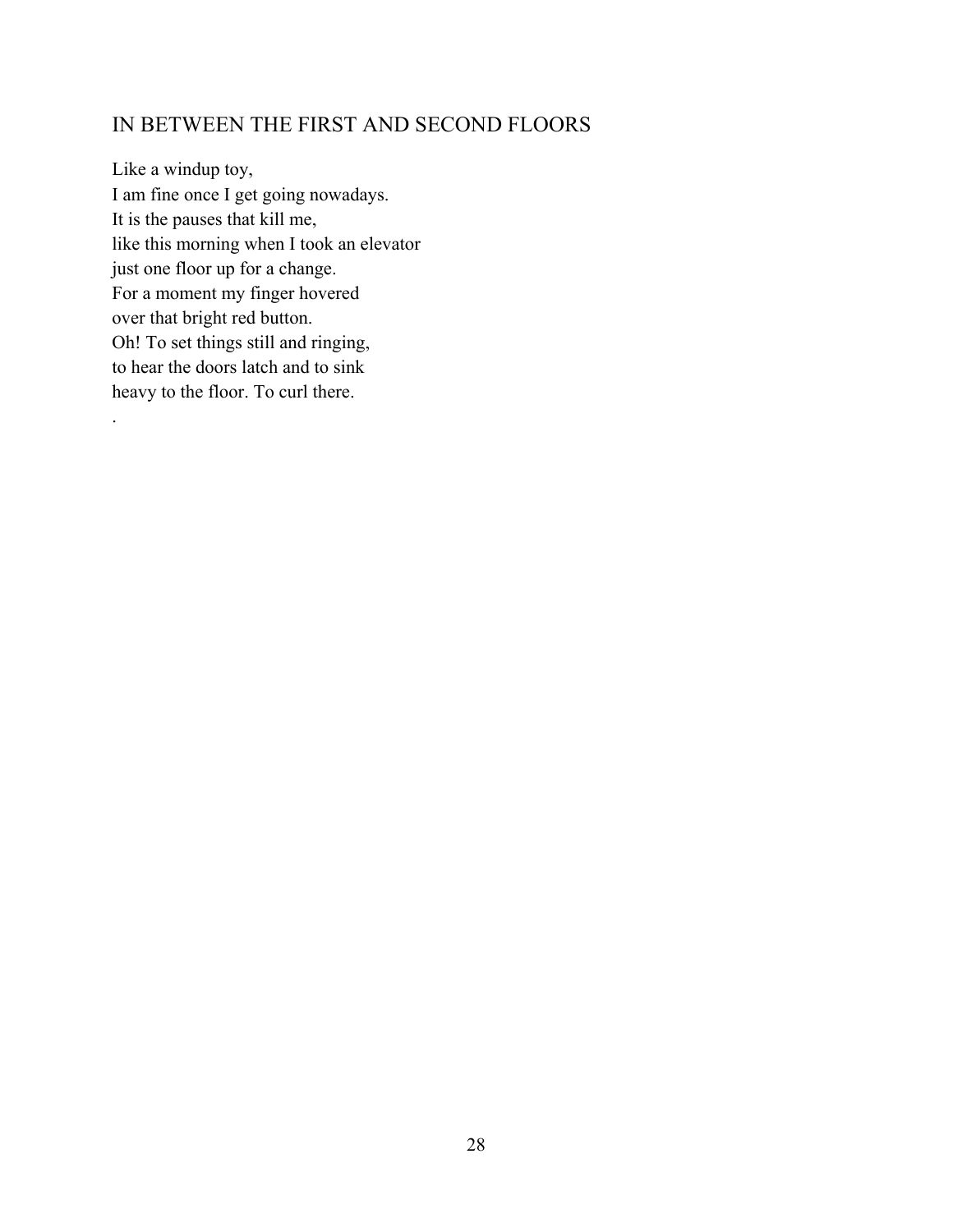## <span id="page-33-0"></span>FIELD TRIP

The plant man laughs at our shiny new steel toed shoes as we shuffle onto site. We're strangers here emerging from gray walled mouse mazes to peer at a gutted turbine its pieces lined up as though called to war. I want to tell the men to not strut and mewl like ruffled pacing peacocks. This is their world to rule yes, but it is a small wasteland where rust fans over each metal edge, and scuff marks litter the pathways between cranes. The big machines dip their necks to swing and lift the fine crafted components heavenwards. Looking up I wonder about salvation for discarded parts, Viking funerals for burnt down pieces that no longer fit.

We move slow, herded up some scaffolding to see the lower half of the unit scooped clean- an empty vessel thick with tiny measurements, the upper piece propped looking ready for moon landing. And beneath more metal a man sprays methodical liquid tests. Squinting, you can watch the colors run to check for cracks, pink and purple like finger painting I might have made young. The machine is within a thousandth of an inch of life, and someday it will be all-powerful aligned and bolted and the blades within spinning up perfect storms of roaring gas.

But now it is petty, hollowed out. Smudged hard hat men stare at us with disgust or confusion as they clean bolts one methodic machine squeal at a time, heads bent to whining metal to whirl the threads clean. Everything must hold together.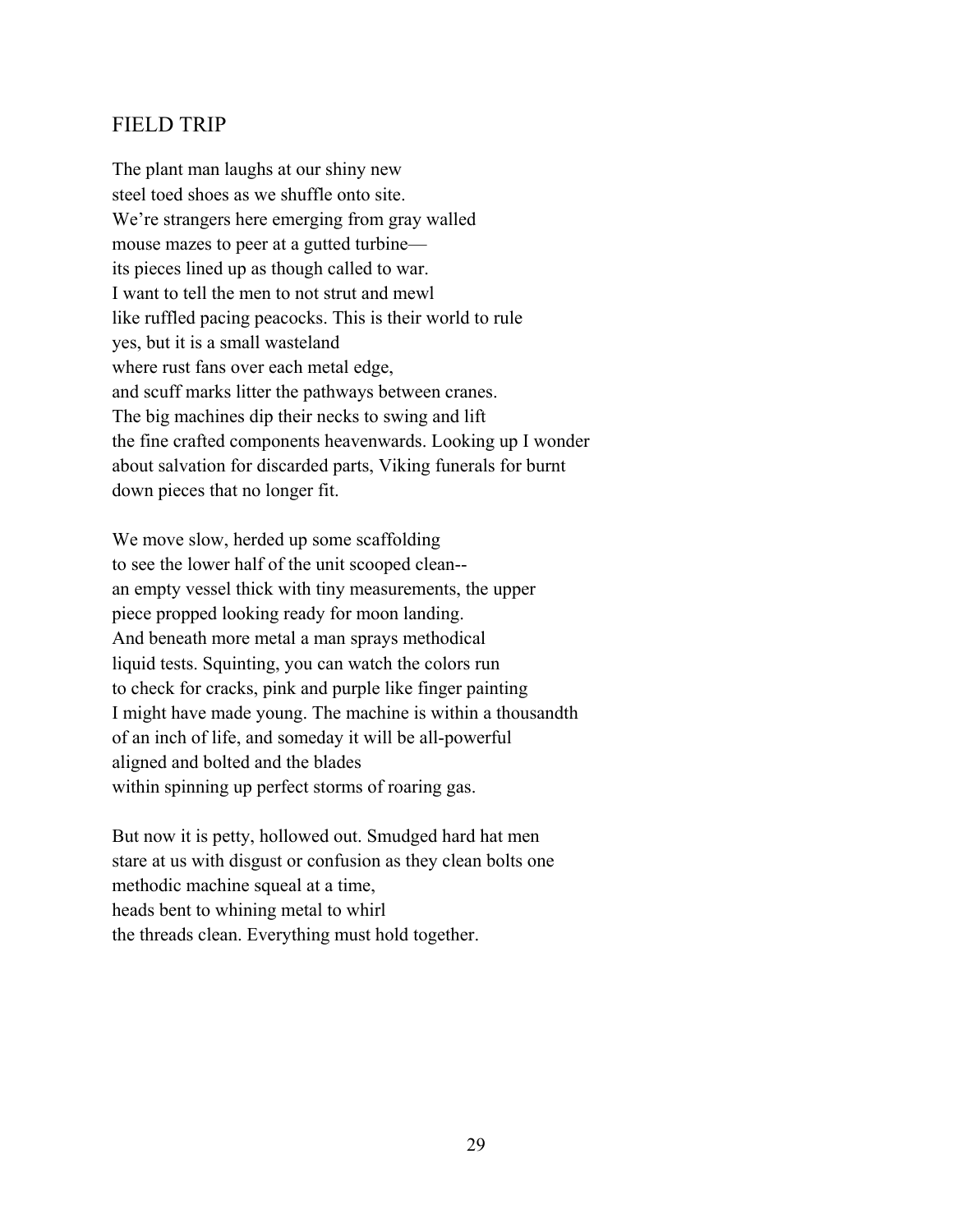This is what you leave me for, the grunting, the miniscule degrees, the clank of a crane contemplating the lift. I can't take my eyes off the swinging arc of rusted ring hoping for redemption somewhere above.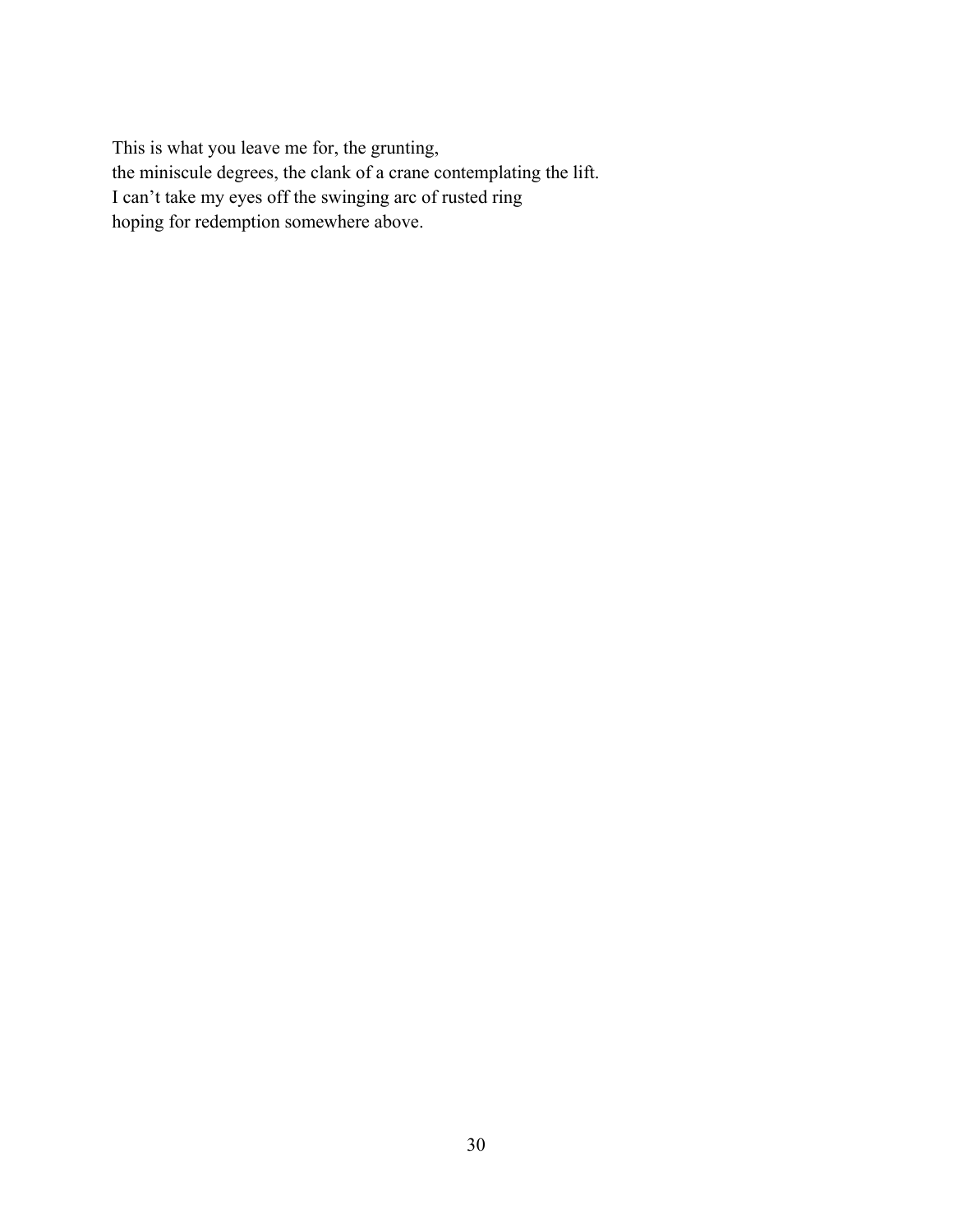## <span id="page-35-0"></span>**GLOCKENSPIEL**

My lights have been burnt out for months I bought the bulbs but buried them in some corner waiting for a time to illuminate and every morning the same girl starts her cranky Mustang, the engine rolling at me, three tries before it catches and I'm just walking by. I am barely there.

We are all on tracks rotating small and wooden jerky figurines keeping time, whistling cheerful tunes to the hour hands and I'm tired. I'm tired and the bands of radar green and yellow and red flecked arms are swirling closer on the morning news screen. I can feel myself rust up in rain that's coming.

I want an oil lamp to set against the wind against the footfalls in hallways the rising fear like stone monsters pediment perched spouting on shadow edges watching the little rosy cheeked marchers with a chiseled scorn.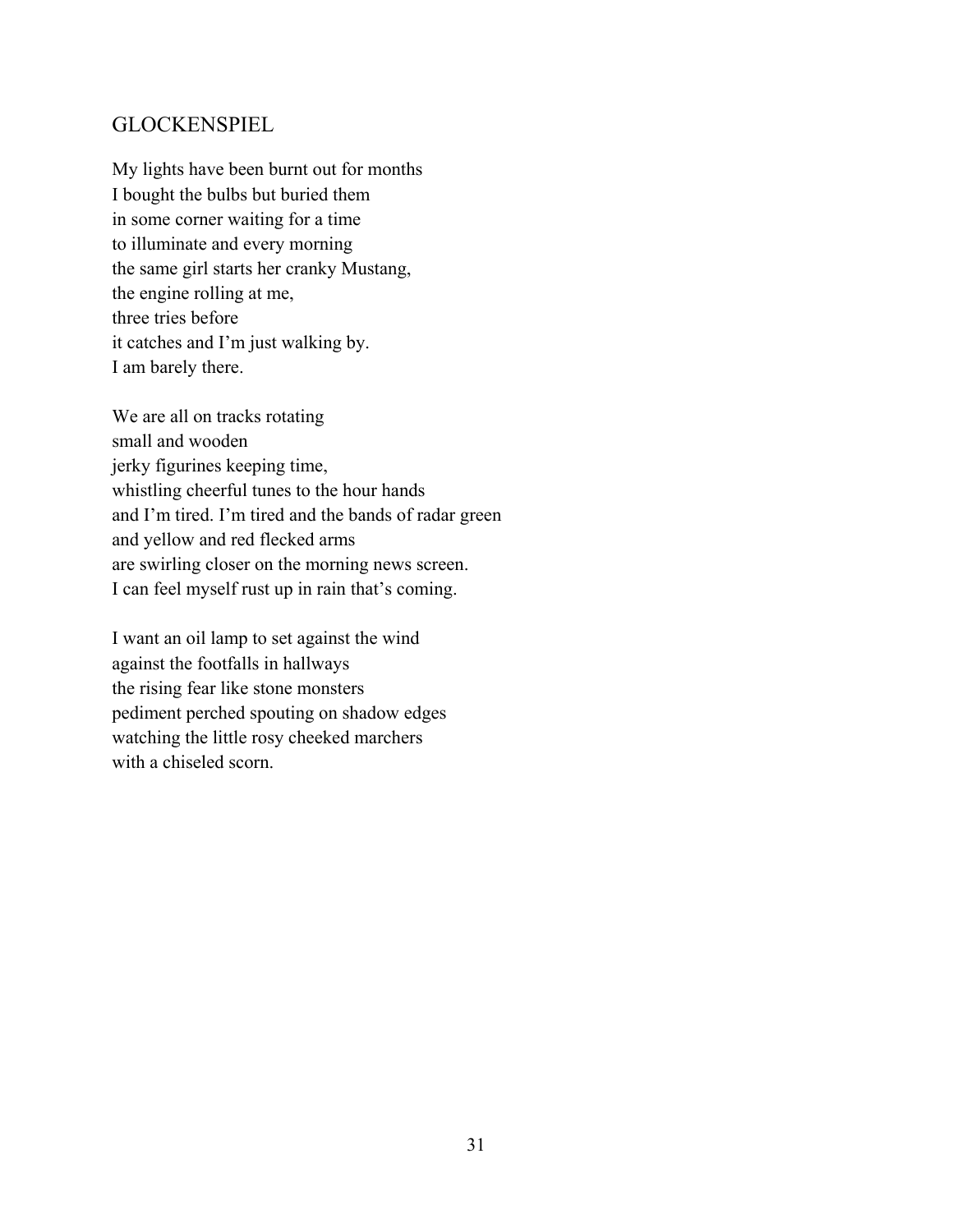# LATE, LATE

I cannot stop to take a picture of the spider web hanging in my hallway even though it's flashing green gossamer in the rising sun— insistent.

What would the snap shot give me to take along? I want to travel. Not toward the office but somewhere distant where I could stare hard at my reflection in a bronze shield forged when worn hills were still sharp.

Or maybe my grasp of geology is slipping was that when humans were squatting, hammering and setting fires? I'd go backwards to check if I could. Watch eroded hill stumps become jagged, gleaming white. And there are fewer people, if they're here at all beyond the soft parades of birds sliding on a lake that dries as I watch as the rocks become time smooth

as men cobble boats and rafts and gleaming bronze shields to hold against sleek metal sharpened to finer and finer ends as the mountains above shrink and large wooden homes emerge, full of smug smiles and knowing gazes at private views.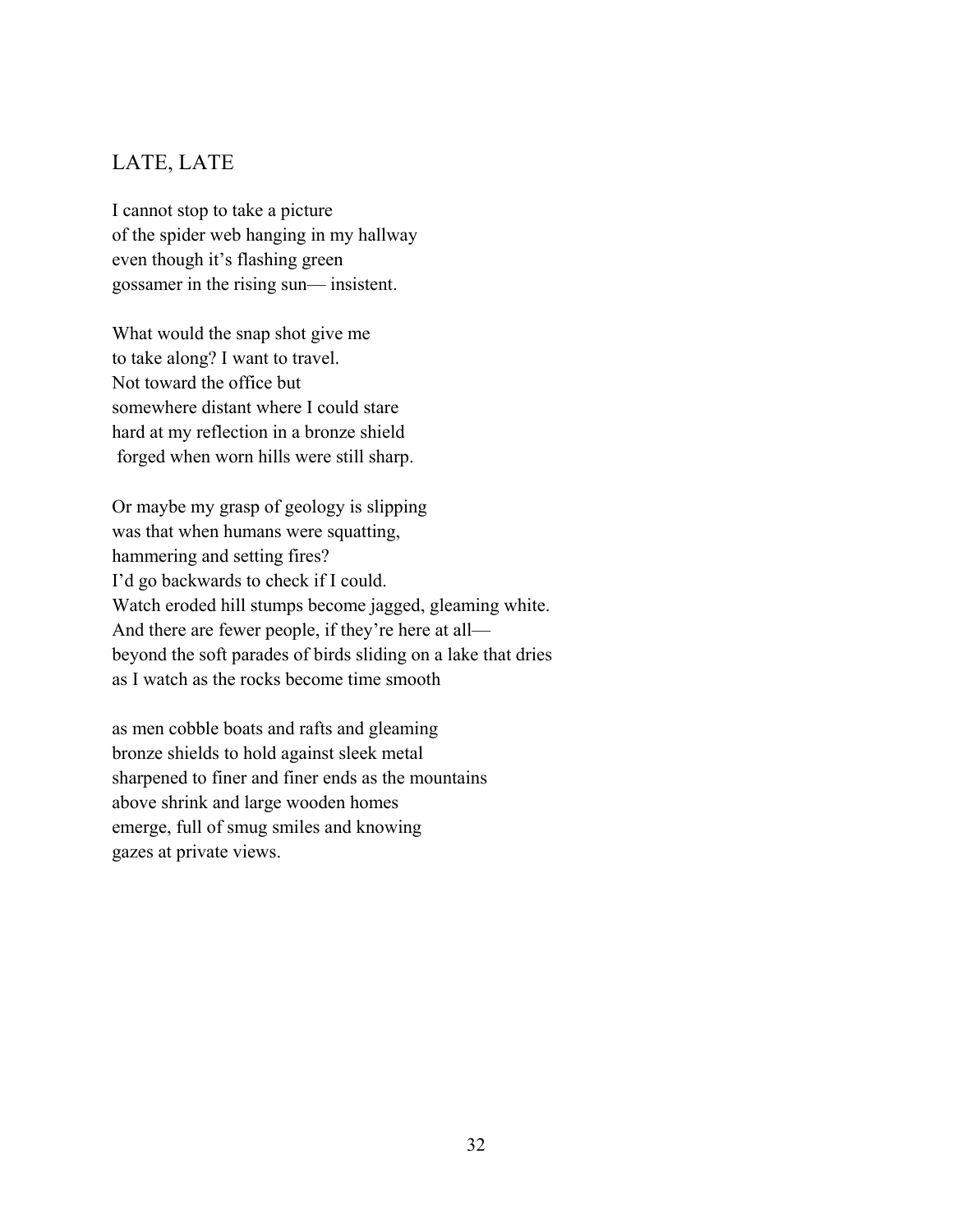A quick photo snapped would not take me back, would not whisk the shield to mirror my days and hours backwards across seas to gleam as flickering threads in a world still new.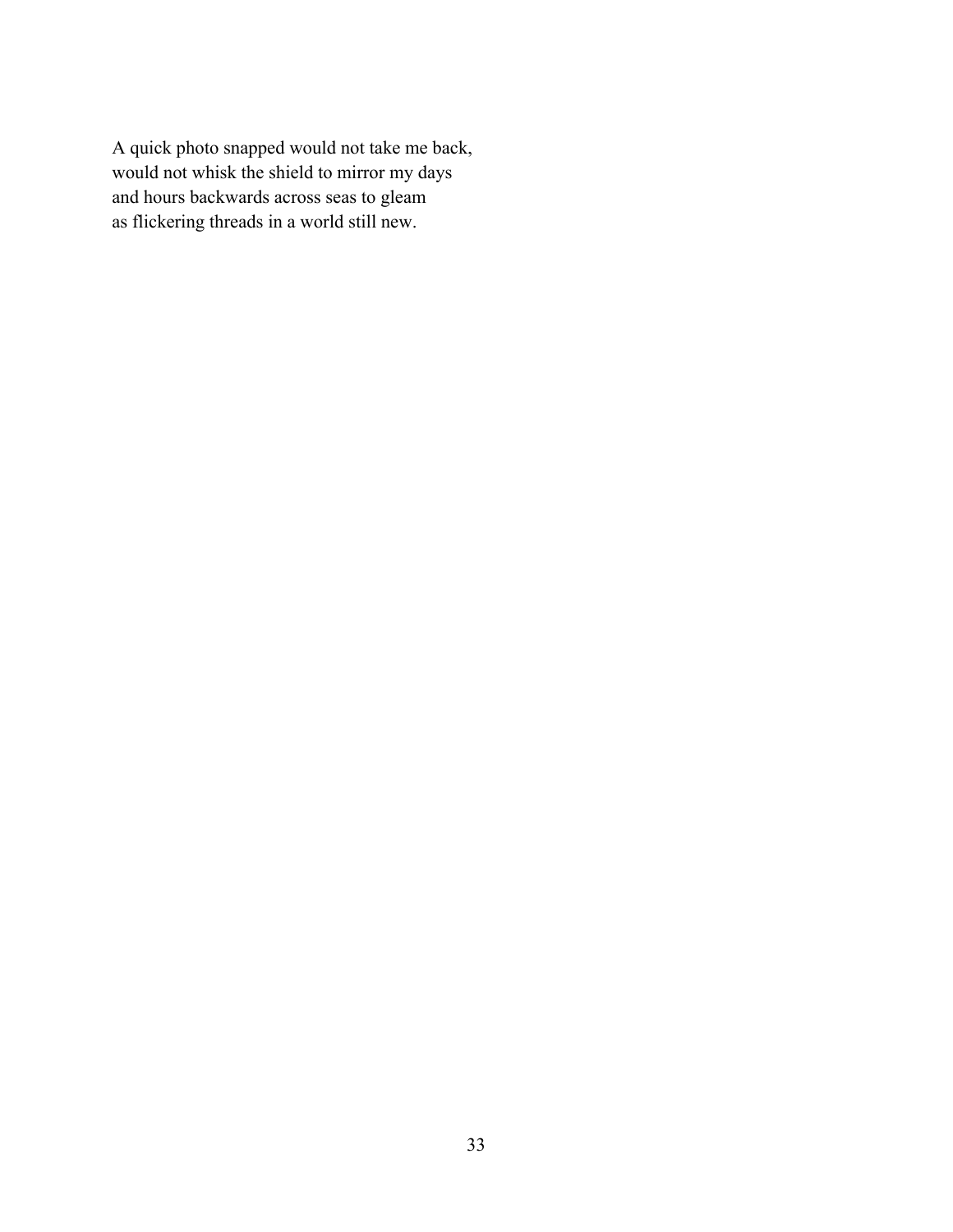## ALTAR

#### I.

Count up these omens: black horror bugs erupting in pockets to spread over sidewalk with the world in mind. The swollen gray rat that would not frighten at your headlights as it paced our fence line. The snow that dissolved into rain the instant you stepped from your distant car.

And so many miles away what can you give? Not even a brush of the fingertips.

#### II.

My mother told me people crave the weather they lack inside. I want cold clean clipped breathing, pristine snow bank beds, my nose, my untouched fingertips, chipped off in frost.

#### III.

If I was strong enough in the winding descent of my day I would direct my life in scenes Fog rushes in as the sun settles. The camera angles around hidden corners the mists part to reveal a classroom table. Students discuss the literary distinction between the gothic and the grotesque. In the back room altar I lie finally frozen. The screen goes black.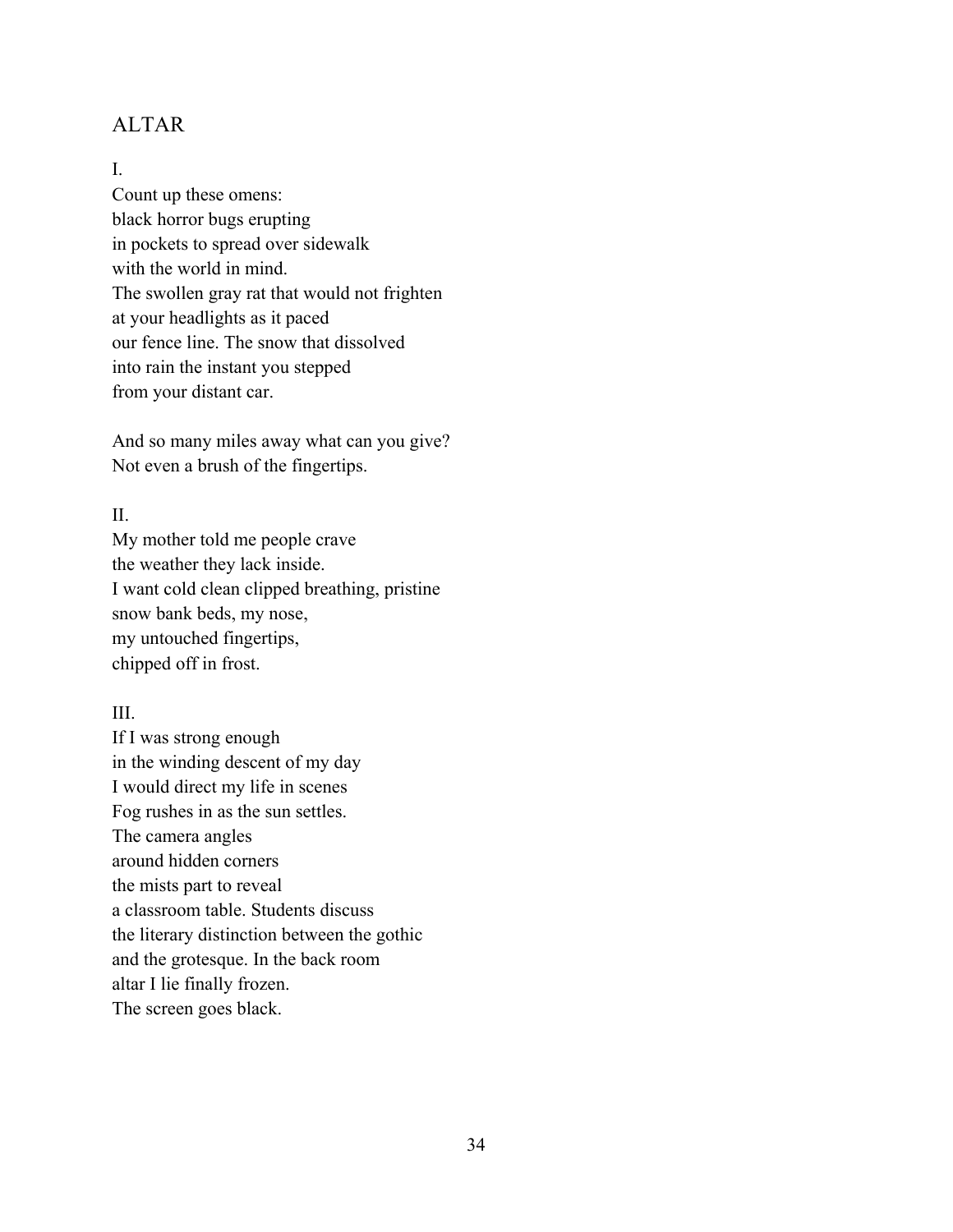#### STOP THE AUTOPSY

In the river you are the one to spot the fish, tail swinging against pressure pounds of water racing chopped down the valley. A big fish, you say. We crash over him slow motion. He is content to face upstream and go no further. Later at the caves we'll see icy trout flitting underground descending as the cavern rocks creep closer until we are inside the mountain, no sun to poison slimy flesh. I would drop, crawl on my knees until all light fades and I feel cool scales start to form.

All my pills are gone the edges are sharp again the air furious and soft voices shrieking. My mouth agape gills flapping on cold stone as I thrash through our sheets. You shake me awake and awake but it is time for you to go half in dream I cry stop the autopsy don't let them find it. It is time for me to go.

I should have been a trout the comfort drip of ice water on rock no danger of dehydration, we are inside a mountain! Just a curl into hypothermia not a bad way to go. I hear it's warm at the end and then just sleep like you won't let me stop the autopsy. They can't find it.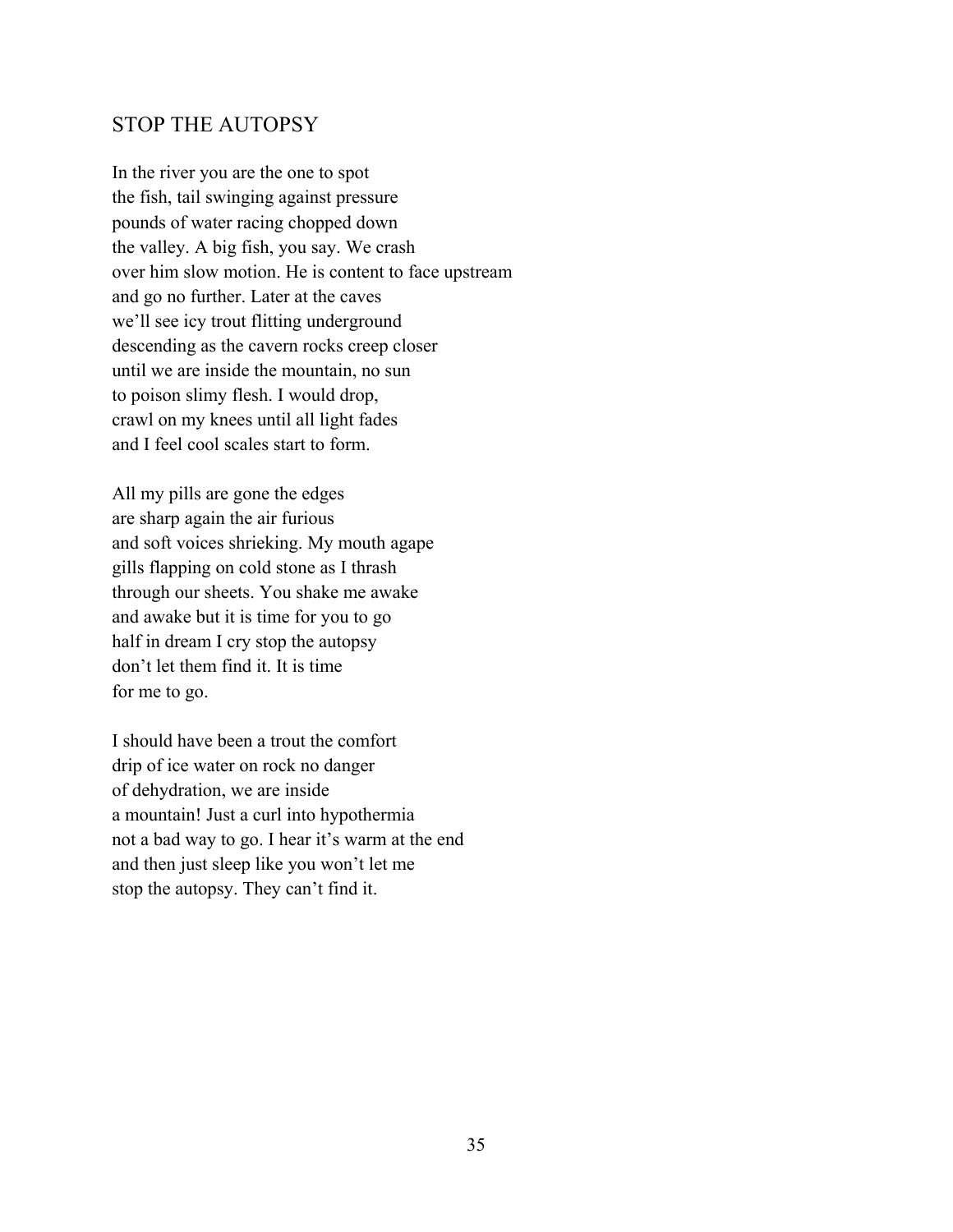The closest I come to fins is a cold shower the running water lets me breathe but makes me late and later. Head down the cold rushing water I am speckled as though I could find our cave and swim in and out as I will go to the world tail thrusting upstream. Stop the autopsy I'm screaming and you just shake and shake me awake your sweat smelling like burnt tires.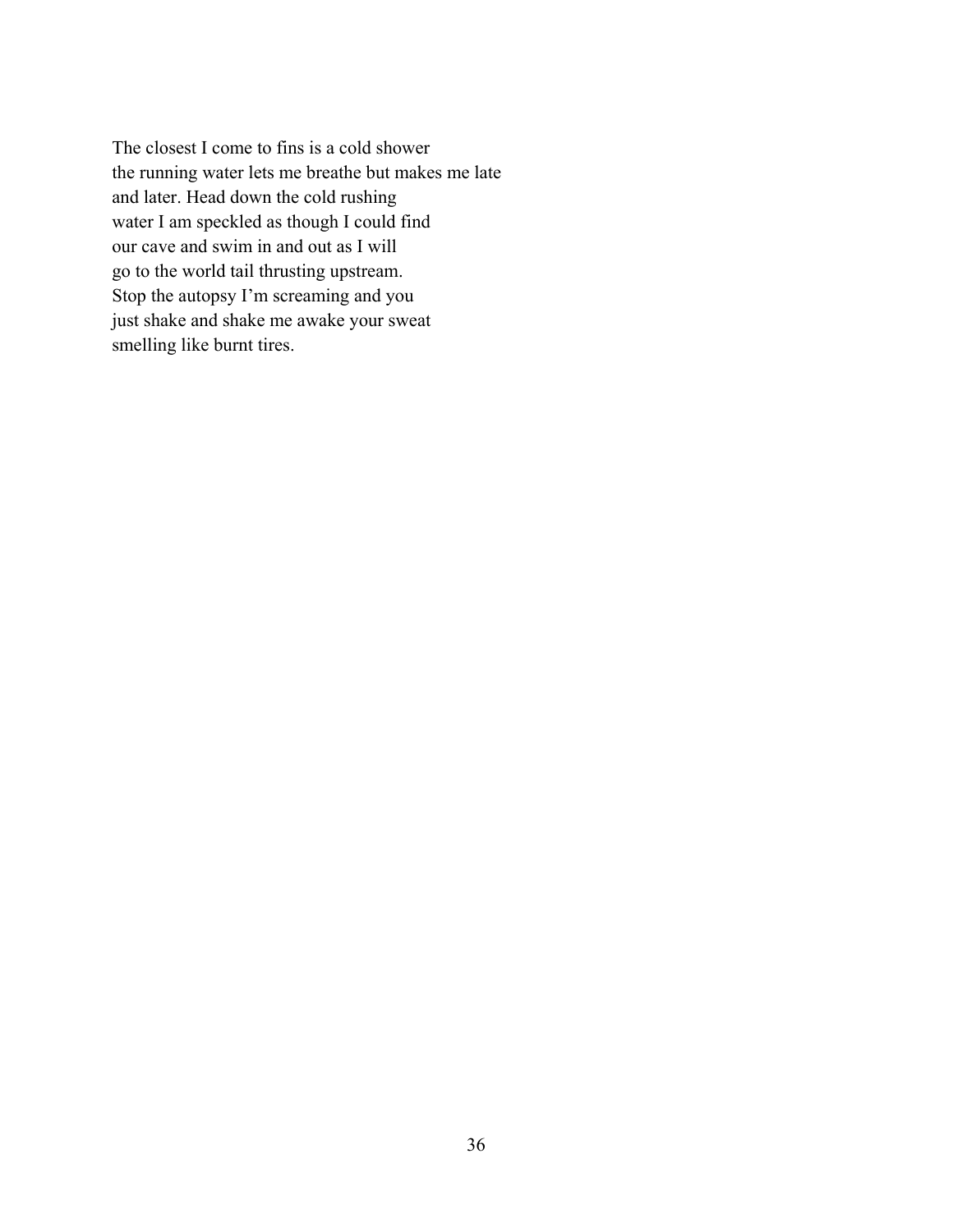### CATFISH TOMAHAWK

You look both ways under lamplight same as crossing the street but with my head buried deep. I won't call you love, to see you shrink away from my spine rippling in bumps like milk poured in sour chunks.

And I'll stop telling you the tiger my mouth is full of fat fingers slipping. The promised buttons un-pushed in my repeating nightmares reality a thick dial tone that won't interrupt with ringing. With your voice

carrying over water a drunk fisherman yowl a red fish on his line but water is not ocean a call skips only so far rocks always sink.

My mouth could still be around you for all the sweat I taste, nervous thrumming— a pitch of attacking pines.

A breath now. Your postcard benediction— did you mean to show the sliver slow carve the cliffs into fire blossoms Did you mean it as a promise of something grand?

Once your brother climbed a tree all the way into the wind it swayed to the point a mother's shriek beat the rhythm back and forth. Your feet were on the ground your face frozen against a winter that would come slowly rising like the waves you love.

A catfish was pitched quick and like a tomahawk it stuck all spiked from your side the belly ooze of infection a clammy sea kiss you desire. My lips are too warm, the boat all a pitch of the soft slow ball into a glove hot with impact

There was a goodbye swirling around like a tongue. In my ear you said it. And me I'll satisfy with nothing. The wind spaced out down the line the pull of need spiny and rearing flashes of fangs of us empty the vessel open but the peace of snow not falling to fill.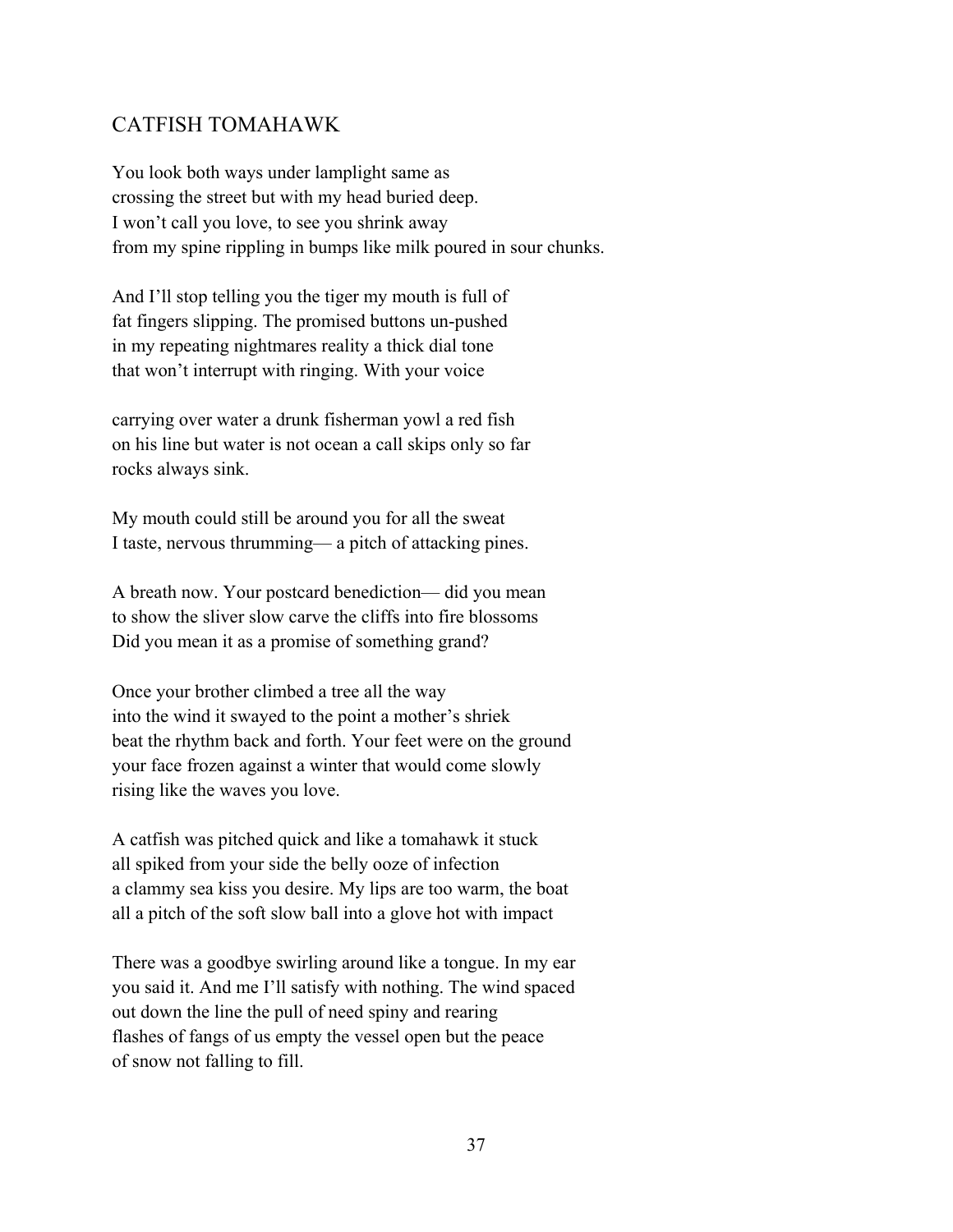#### WEEKS WILL PASS

and the sunburn wrapped around my ankle will turn from scarlet to pink to the pale of new grown skin. Four or five pounds will expand and shrink from me like lungs filling then emptying with a sigh. The days will lengthen and I will walk at night in long shadows and settling sunlight. I will dream in your absence dialing your number, my fingers sliding sweaty on a key pad full of foreign symbols, listening hopelessly to endless ringing.

And one morning I will wake and not know whether it is pouring or the shower was left on. The world outside will be flooded with wide bone slick mirrors. I'll emerge into reflection.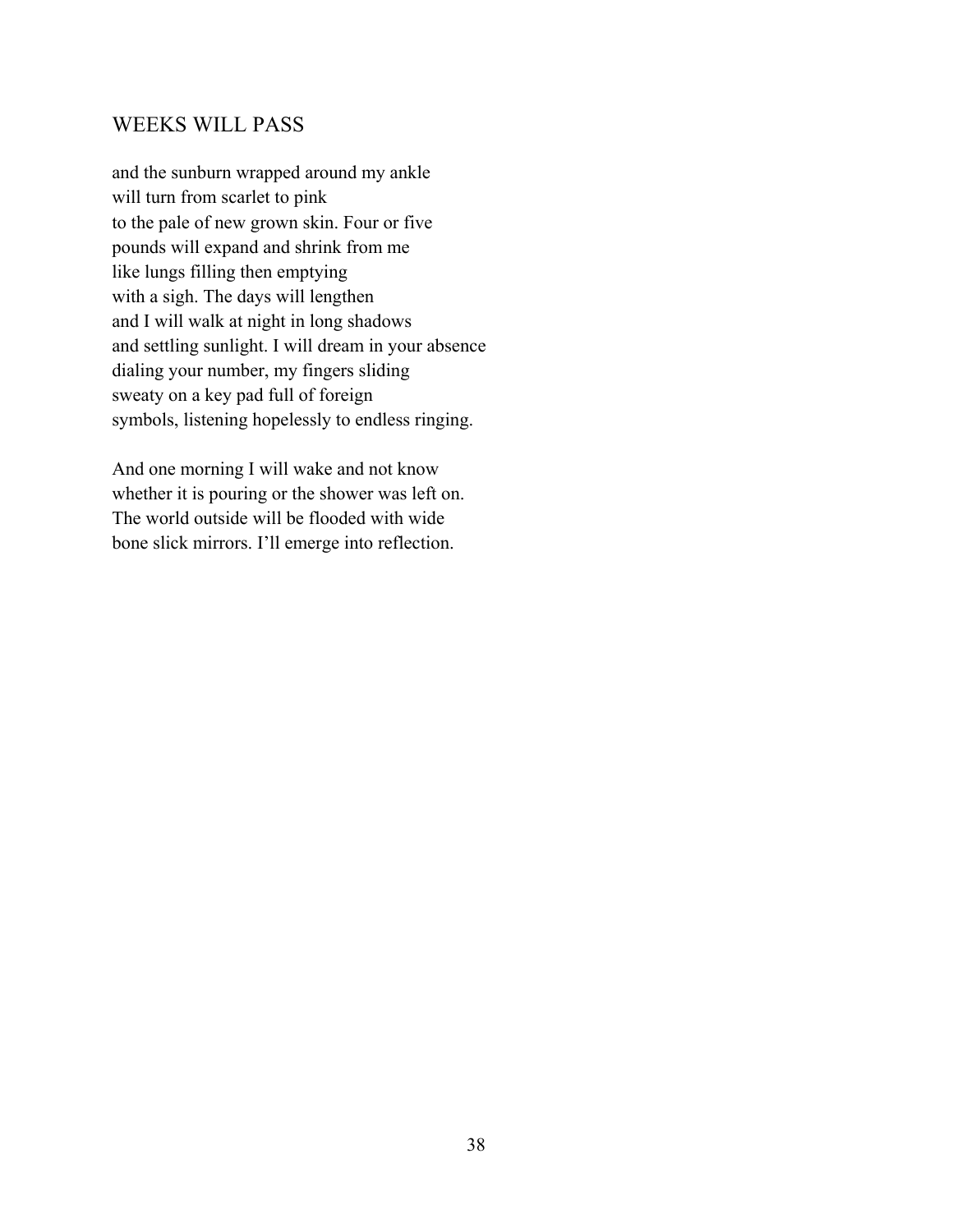#### ON THURSDAY

There's the possible promise of your flight touching down today. The landing gear unclicking, your forehead drawn tight to cattle shuffle to my car.

I will pick you up, staring skyward to count off each goose tail, each cloud patch you left behind.

I'll greet you only to sink my teeth deep into your calf as though possessed with fangs I could keep you here. A wolf with sheepish fluff around her muzzle. But you will go again and I sleep through the hours after goodbyes.

My barking dog marks dream time with sharp exclamation points, then long pauses, then just squirrel tuned ears twitching the minutes curled next to me.

I worry where you are, maybe driving the bridge out of town an osprey on every light post, a fish dropped thunk from talons onto car hood, a frozen frightened eye bounced into your lane.

Come back to me on Thursday we will drink fresh cider, it will be so cold our teeth will burn.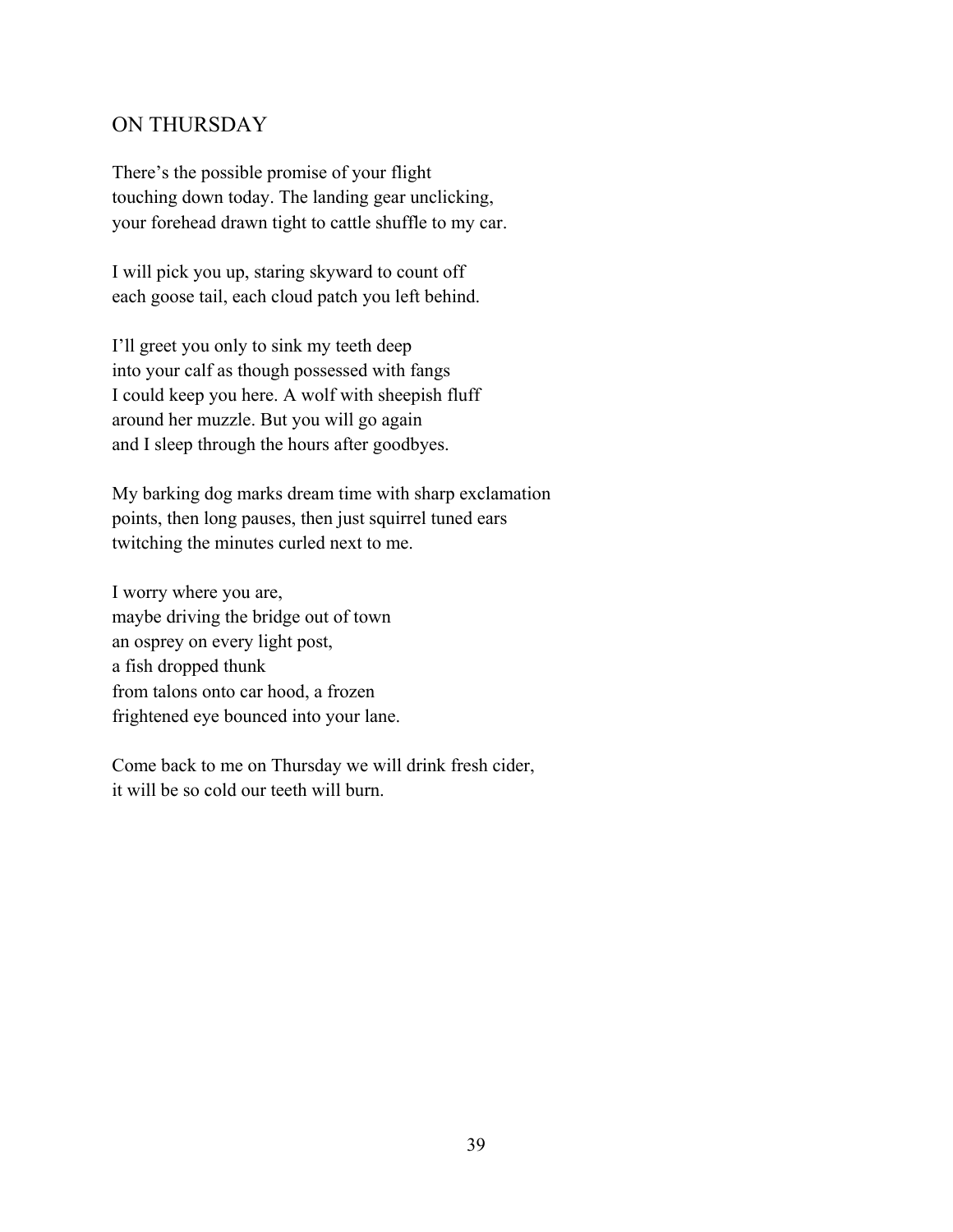## ABSENT

It is a month before my birthday I cannot ask for presents.

But I am blowing out candles one by one and softer with each breath.

I can wish for leaves to fall to orange though it is summer and looking out the trees are swaying palms— no good for climbing. Their husks crumble at clinging fingertips.

I can wish but cannot ask for the presence of mind not to stand eyes up to streaks of rain, to stare droplets down and listen for the slick steel engine growl trailing the sky without you aboard.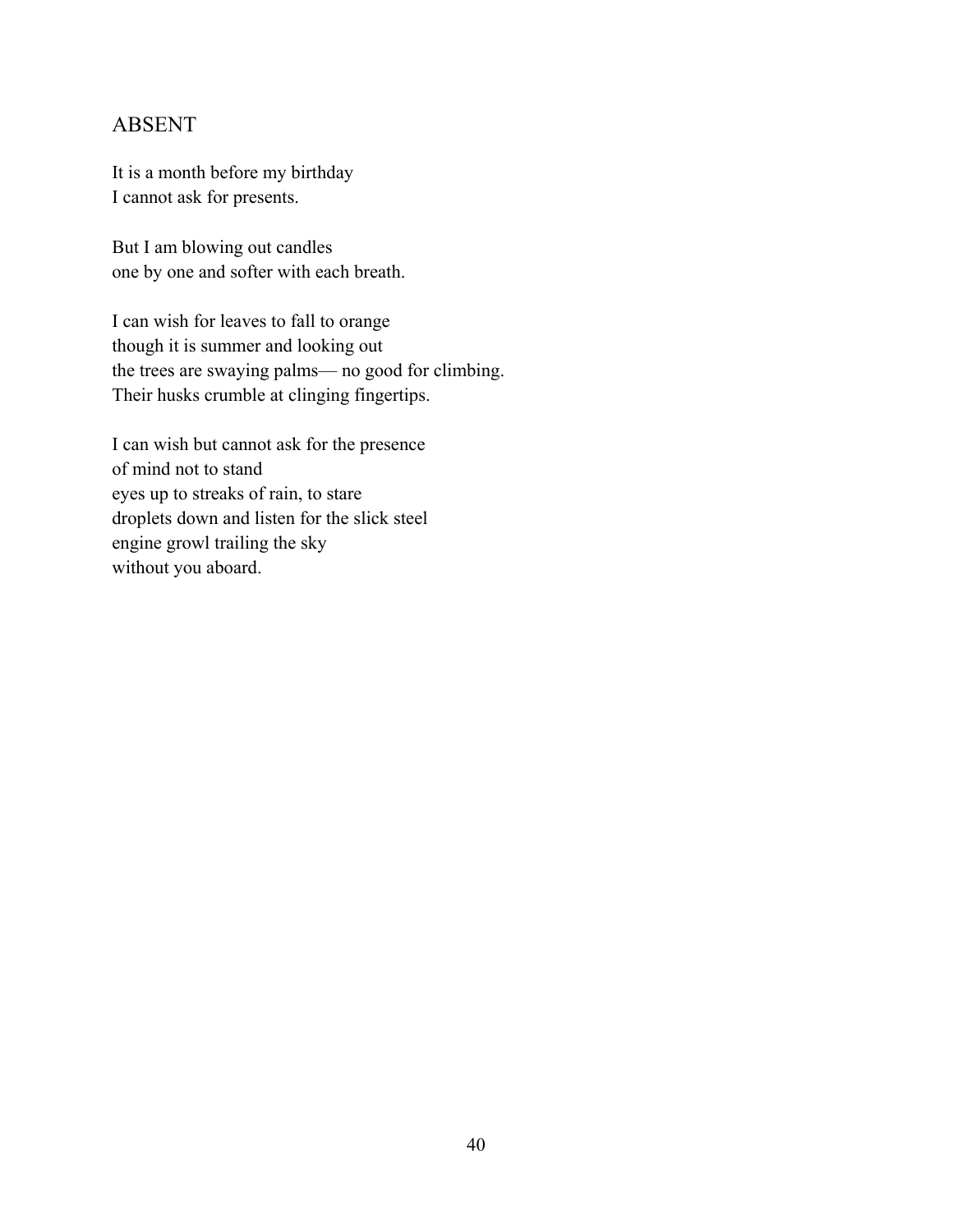## **HOMUNCULUS**

#### *Coming to Terms with Goethe's Faust, Part II.*

After you were found fingerprinting yourself in red panic all over your attic they locked you up, opened all your doors and watched as you showered and kept lights on your eyes as you stared to find sleep. They pressed papers after papers into your palms. Lithium to make your bones grind and shake. Long white and short fat and bright green pills etched like filigreed keys twisting and turning over in locks clicking but never catching. You belly rolled to lie so they'd let you out with one final paper to clamp your wrists to pour you down electric torrent drains to let light in.

But you could not.

Later though, you learned to dance. I've seen pictures. Hand resting light and her skirt frozen mid swirl all toes curled.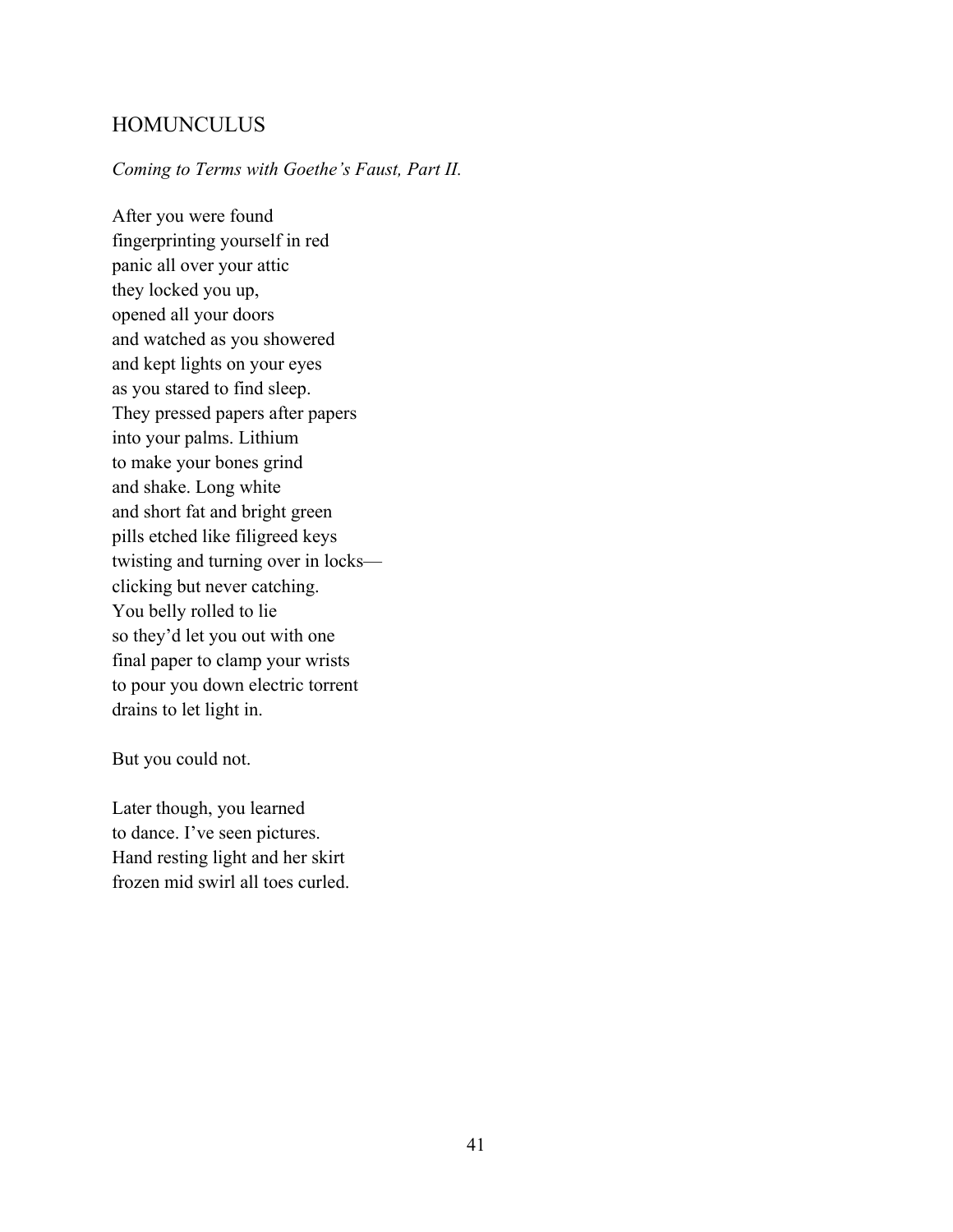For me it was all subterranean inside down, counting twirling angels on each pin head etching with their rusty points a criss cross red welt talisman standing out on hand and palm to keep twitching fingers or worse away. To fend off that attacking forest, jagged limbs and bark and roots advancing to take this hill over and over along my skin.

Later I learned too. There is picture proof of flying. The jumper's hooves snapped up snorts of nostrils flaring.

Nowadays you hunker inside down to details, tracing number streams aligning in laser precision the awkward angles your synapses fire from.

We have seen the writing on the wall it is all chemical compositions, webs of serotonin and arrows piercing towards the brain.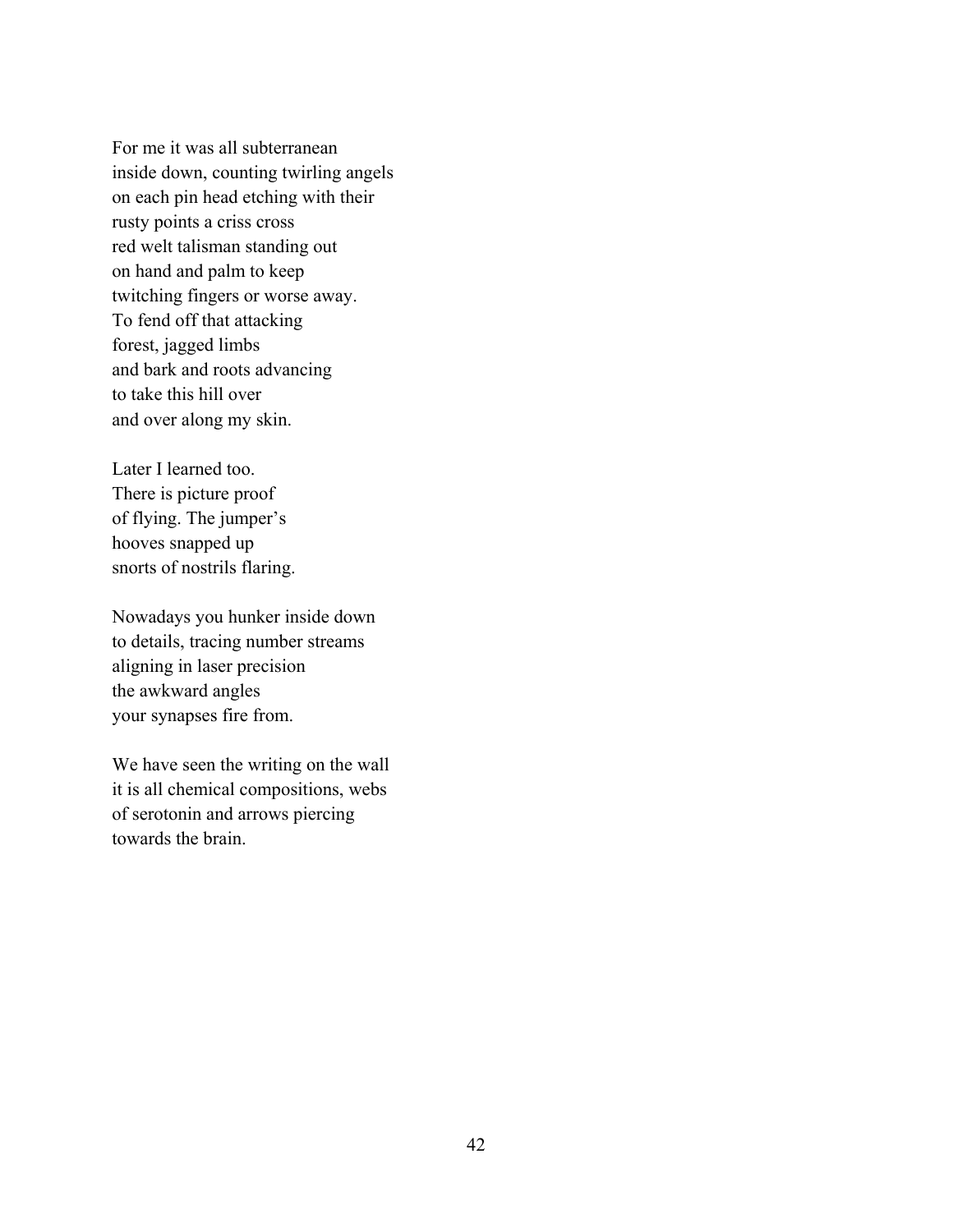But now is the time to be grand. I tell you, we can take these elephants over the alps, dance fire on salted fields, break through old rusty wards and float away fully formed to marry the sea.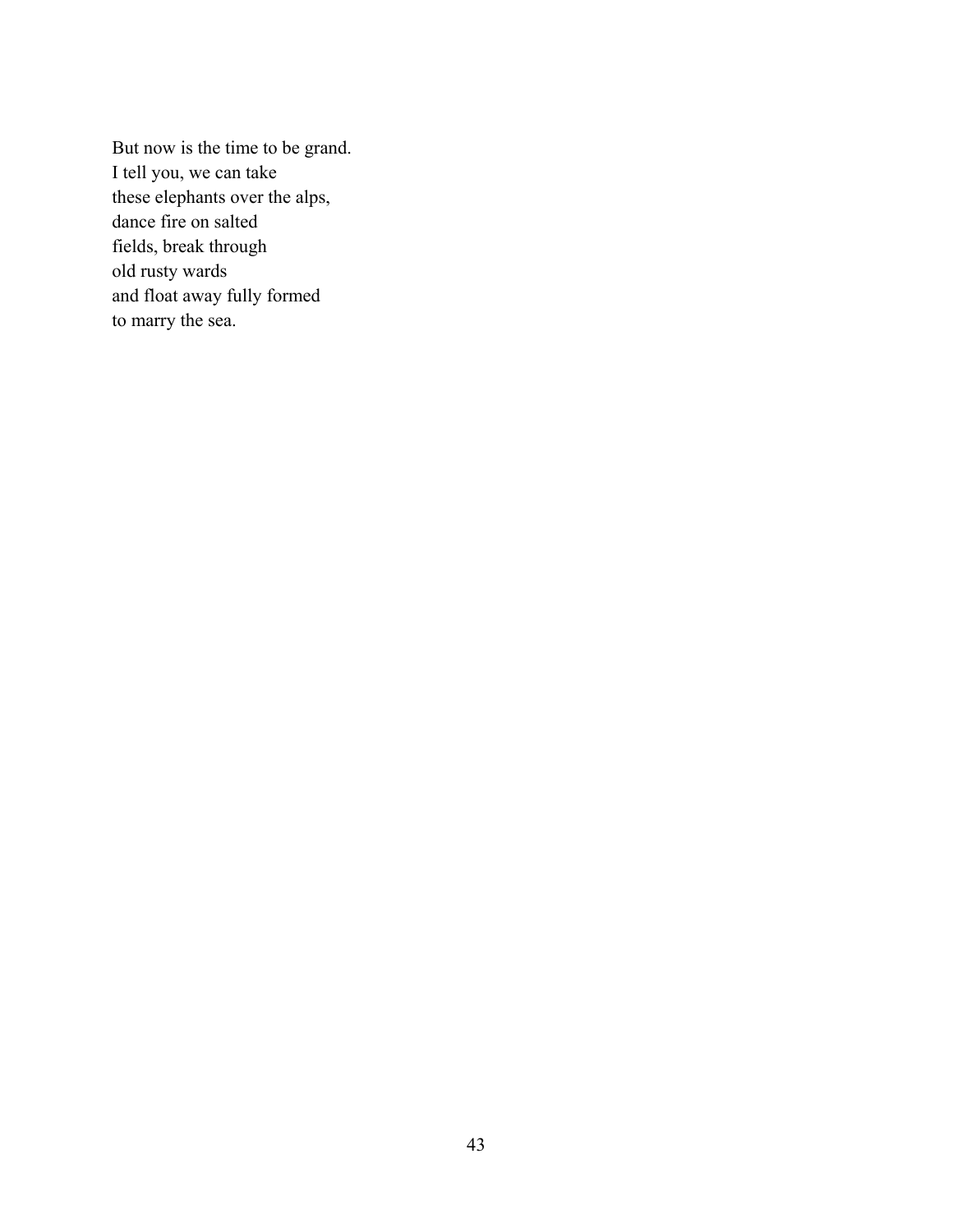# OUR MOTHERS SAY BABY

like we could step outside and pluck one from the sky. It was different at 17 pregnancy test propped on the toilet paper waiting in a mall bathroom with that boyfriend outside shaking like a rabbit who said *I will kill myself.*

And now we roll our eyes past playgrounds and scoff at our mothers and say over drinks there are too many people in this god damn world god damn it. And I scream no more into the dark when your hand stops to rest over my belly.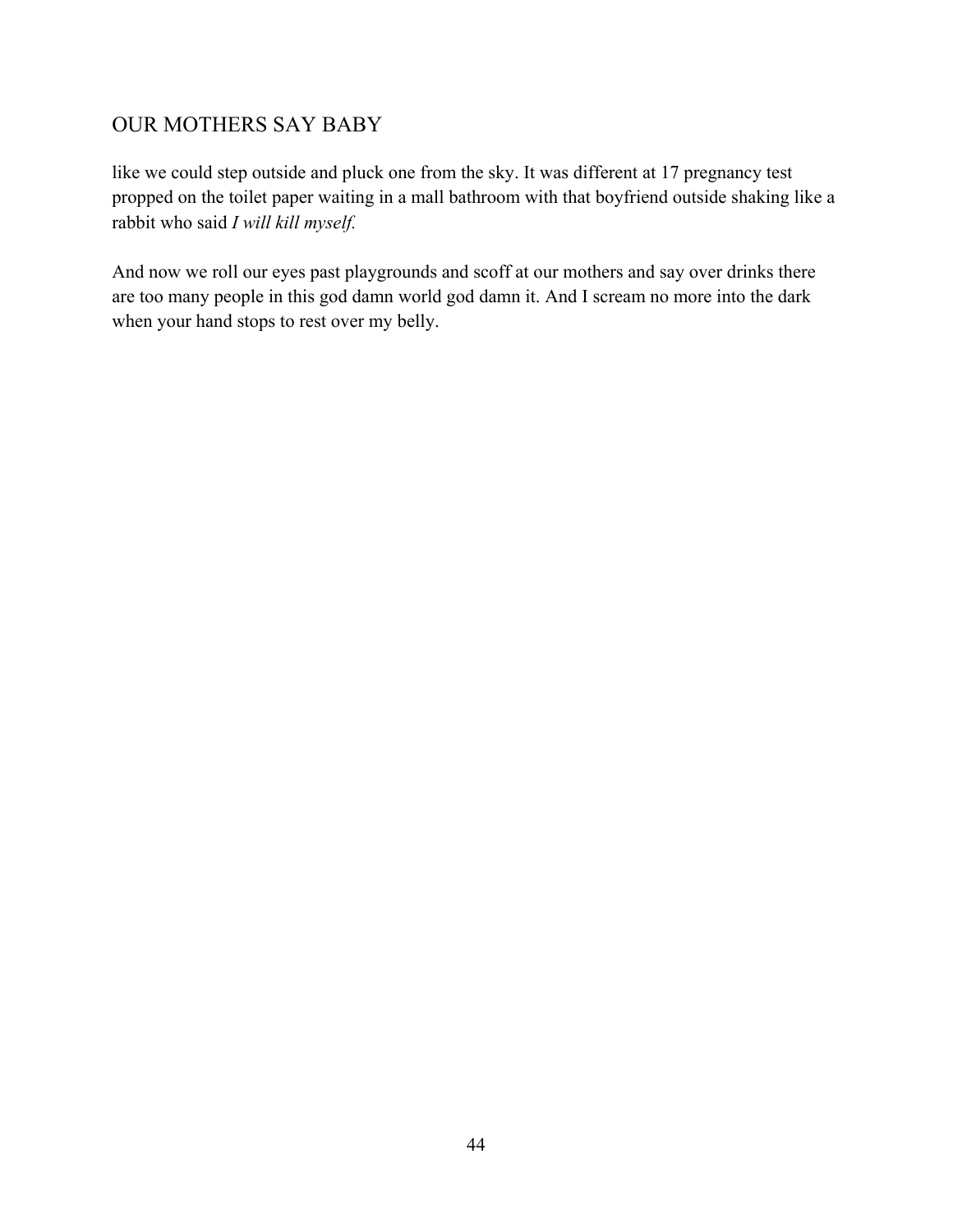### FIRST RESPONSE NEGATIVE

I'll admit, for a week I hoped rather than dreaded. Listened for ghost heartbeats with my head cocked.

No one cooed on crowded busses or pressed ear to belly button. My feet braced for planetary shifts.

And my tongue escaped to tell you the news, the words scrambling upward like life clawing its way to light.

And I could see the mouth open, agape in yawn and scream.

Yet longing was all there was of this sinewy bridge to you thumping on the air with fists that look like yours.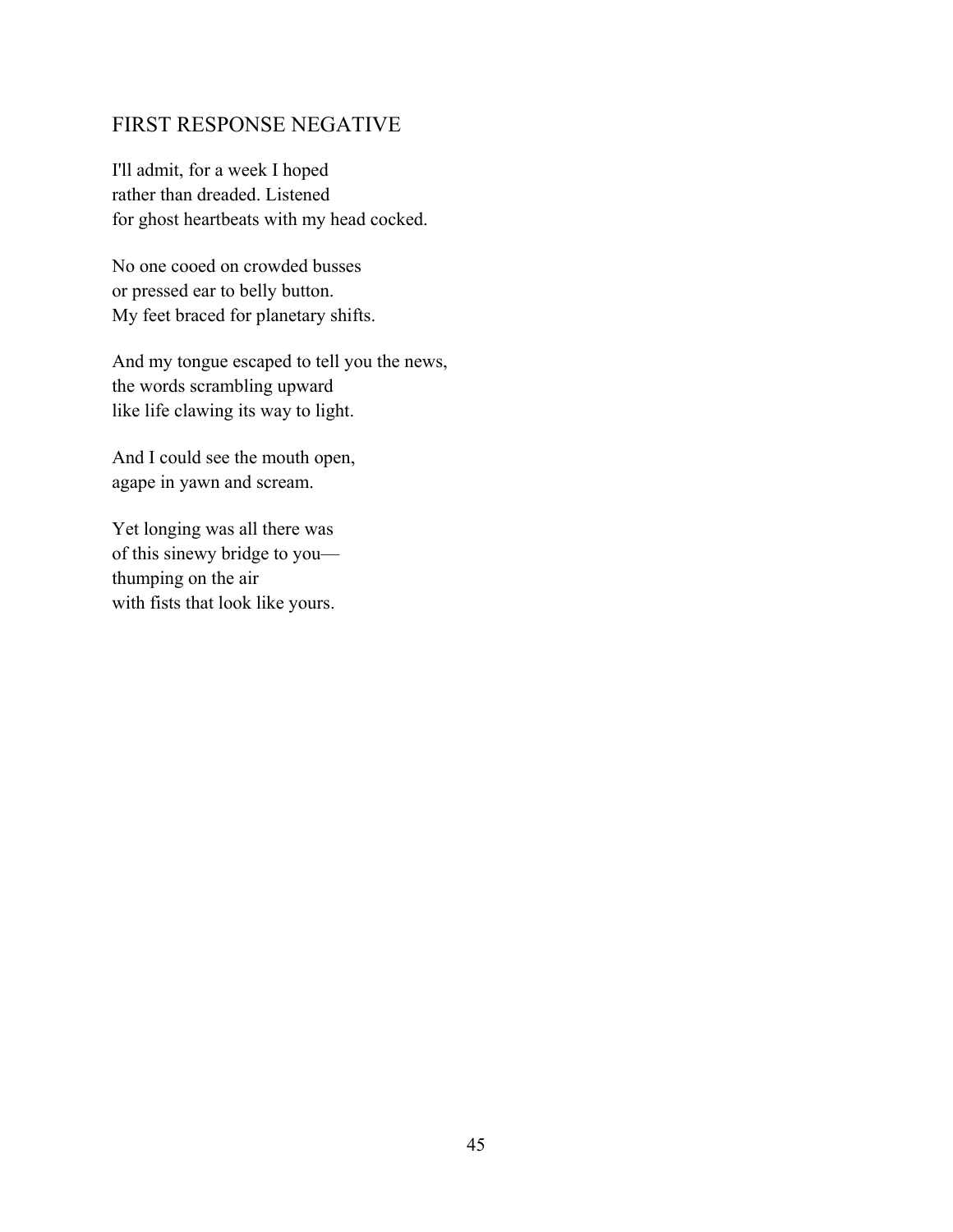#### THE ULTRASOUND

In movies it's said with a squeal "that jelly is cold," but here it isn't— they heat it for comfort, and it scorches my stomach. The hard knob of the wand presses against flesh, the tech is scowling and I squint toward the screen to read my future in fuzzy black and white smudges, my tea leaves. "Put your arm above your head." I had always thought by now I would be here holding hands, tears streaming, listening for a heartbeat and praying inside there was something healthy. But I am stealing that scene from so many movies, taking what is not mine. I do not pray and there is no one here to watch me hold my breath as the bored woman beeps and clicks her way along my insides. "We're almost done." I am feeling that I've worn this body out and will float away through any careless open window. The end comes, the tech can only see. Only watch. She cannot decree whether I'll live or die, become sick or stay healthy. She just takes her pictures and sends me on my way, no new life in tow.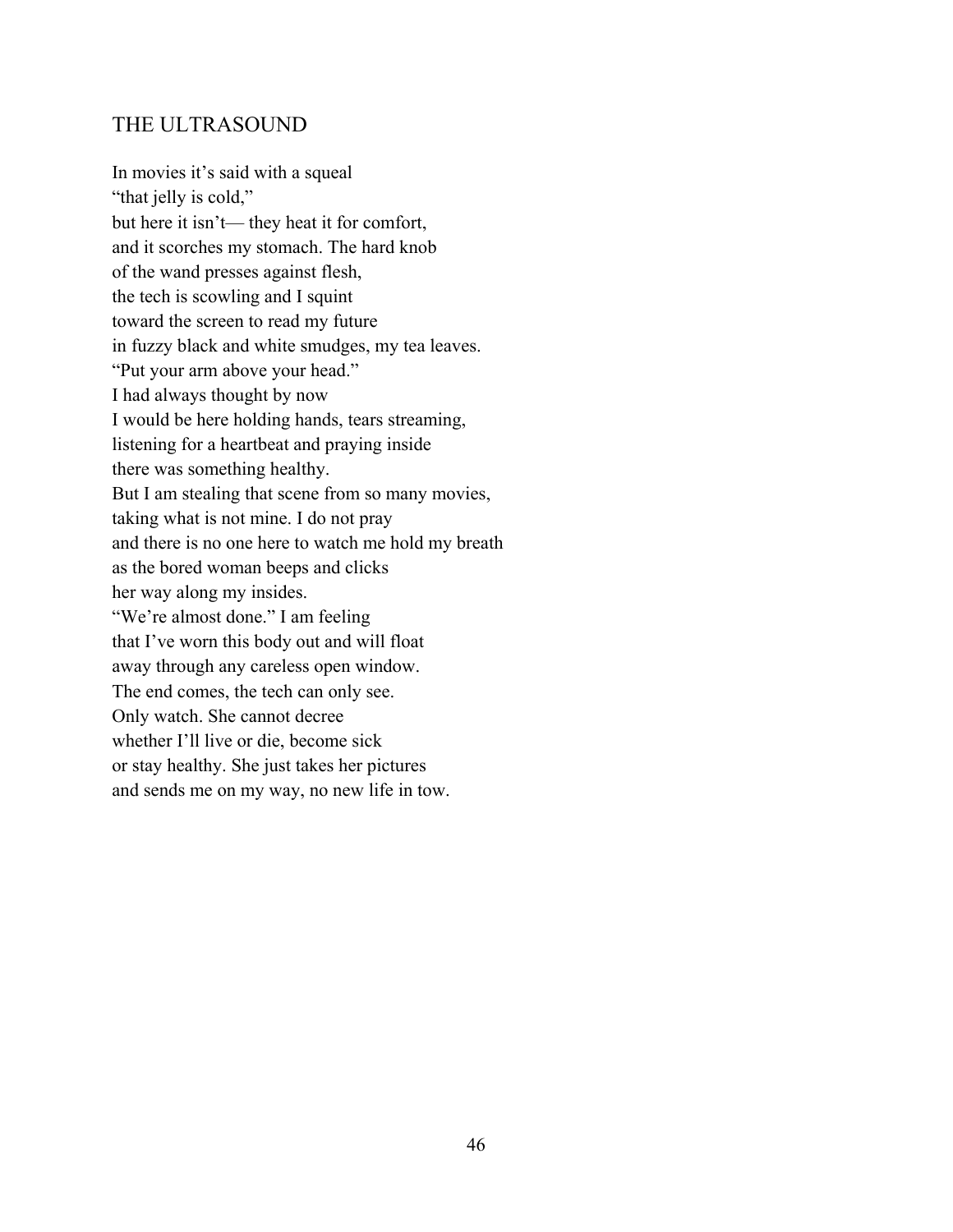# **CONSUMPTION**

I am not pregnant but I throw up in the morning. I throw up bile mixed with blood. This is dramatic until I rise and brush my teeth and pull on shoes. I imagine I am Keats or Chekhov but Kafka hits too close to home. My eyes are rimmed red but there is no starched handkerchief flecked with blood. There will be no swooned escape into death. No request for burning of manuscripts. Instead there are stomach pills. Doctor's scolding. You're travelling more these days. Not home to hear the heaving. Mornings come and I walk from my car through doors. Hours pass and then it's back through doors and to the car again. This is the nature of everyone's days. I sweep up all of humanity and clutch at them, tighten their ties, adjust the resolution of their screens and scream.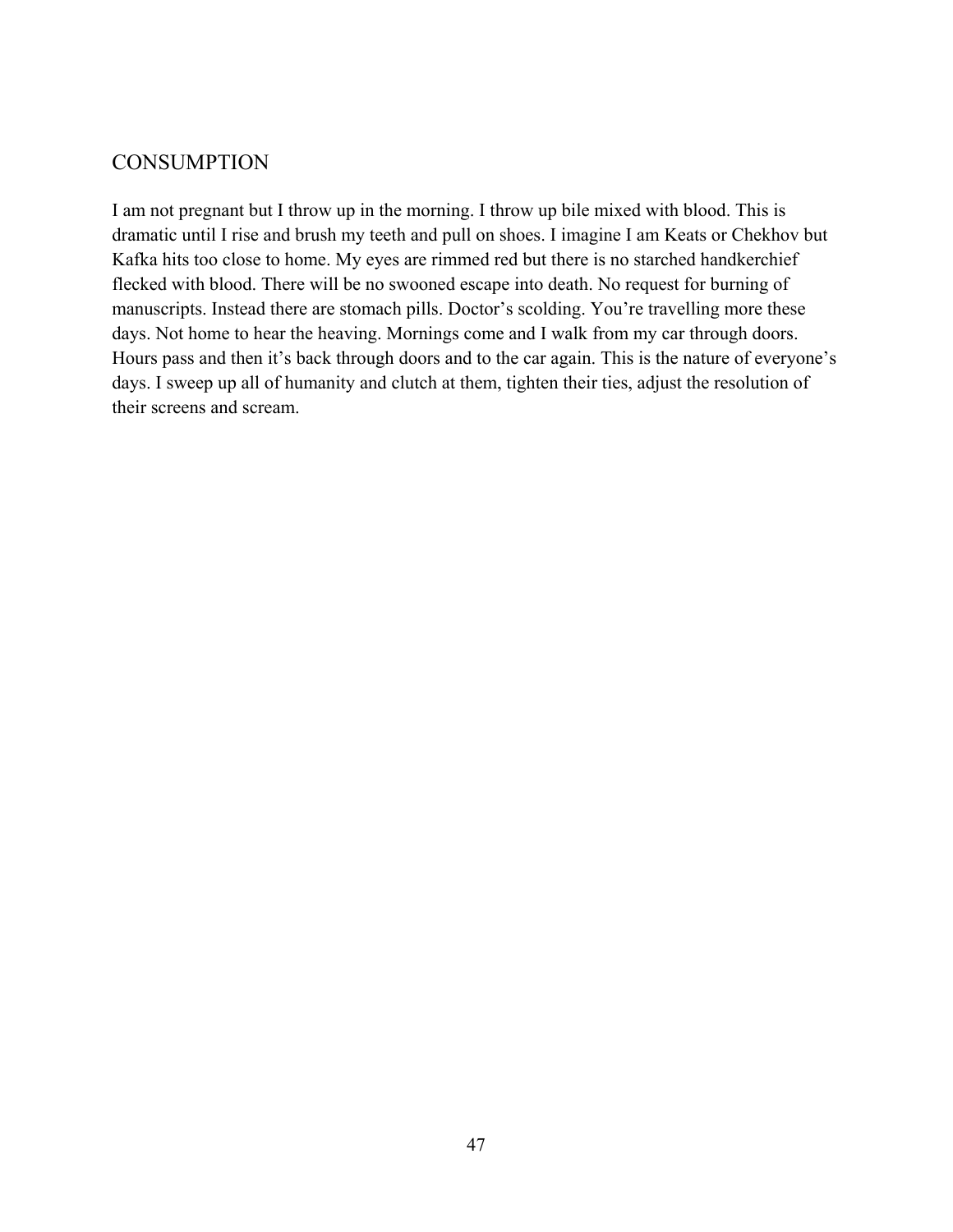# LEGACIES

To my living grandmother, I mail your picture. You will not meet her. She sits and stares at mountains and counts red cars on all the roads that she can see. She is nice sometimes but mostly is not. I wanted her to see you. All I have of my other grandmother, the dead one, is earrings. They are not heirloom. After she died my aunt took my uncle's guitar-pick cutter. She made pick-shaped earrings out of my dead grandmother's credit cards. Gramma would want you to have these, she said. What could I do with them? You cannot wear your dead grandmother's American Express in your ears. I am not sure where they are now. In Vermont my alive grandma is looking at your face, she is thinking you are handsome. Then she is forgetting all about you as she counts cars on her road.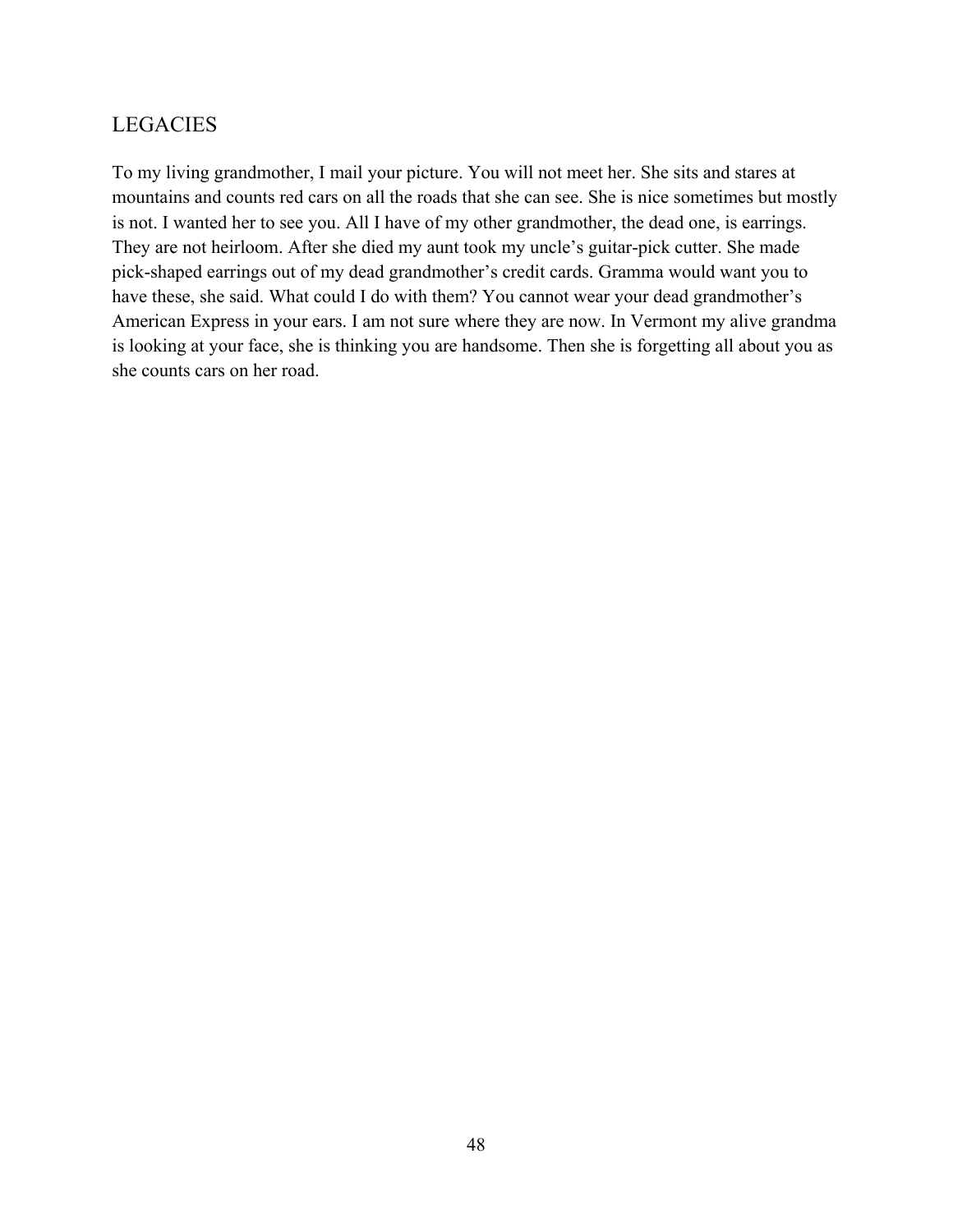# EVERYONE IN YOUR PARTY HAS DIED

#### *Many wagons fail to make it all the way to Oregon.-* The Oregon Trail

Sitting waist deep in warm water you were delicate, digging oysters from the river bottom.

I peeled away my modern trappings and paused long on the bank letting the next second run over until fording the river

with no oxen to tend no supplies to preserve just staring honest hard at you.

This was now the pixilated game we used to play death popping up in boxes dismissed with a click and resurrection performed with each new start. I christened your copy to shoot buffalo together and leave all that sweet meat rotting until the next notice: buck shot in foot wound festering disease sweltering and more dying imminent

Here sunburn shaking on the far side of our river watching you crunch oyster husks between thumb and finger and pick out their snot bodies carefully from under nails both of us dream to reach the coast.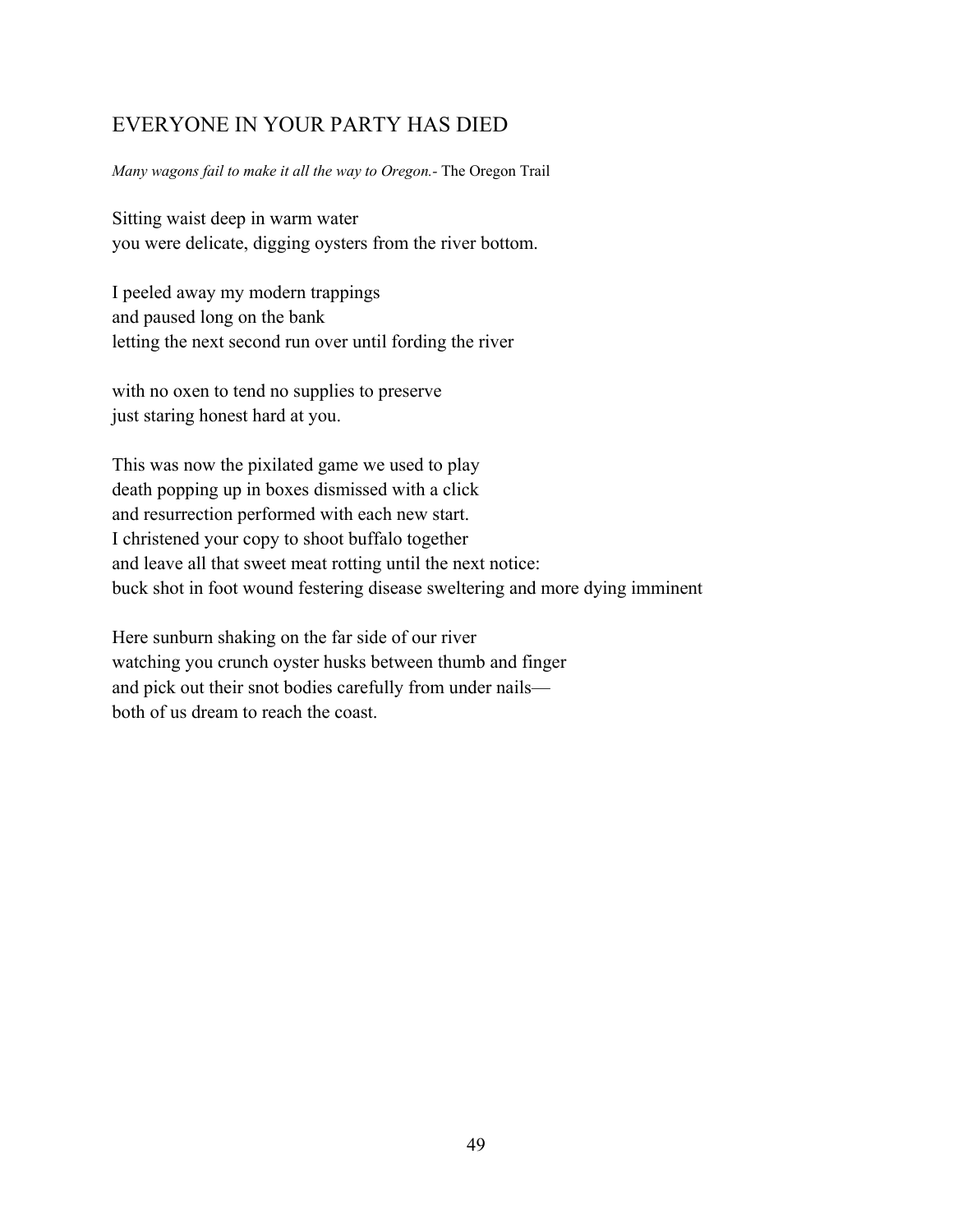## WHEN THE MIRROR BROKE

you cried for seven years bad luck. I could not believe, but wanting to fix everything I googled "ways to avoid broken mirror bad luck". Burn it, the internet advised. So we stood midwinter, sparks flying from lighter sore fingertips ice reflecting in the glass, the snow, in frozen tree branches: infinite shards resisting flame.

The mirror did not catch, but the internet insisted then, "running water will wash bad luck away". We hiked to a stream, though it was frozen, the fish dark and sleepy blips beneath the ice. With hard heeled blows we broke the surface, tested the flow with mittens peeled off, and the trees watched, reflecting.

Grinning relief, you dropped the glass bits in. Months later, when leaves came out green again, I would start to worry. What if some fish took the glinting pieces for his next meal? Some awful death then, to float, thawed lifeless in the spring.

But that night your smile was lit, you were born again clean.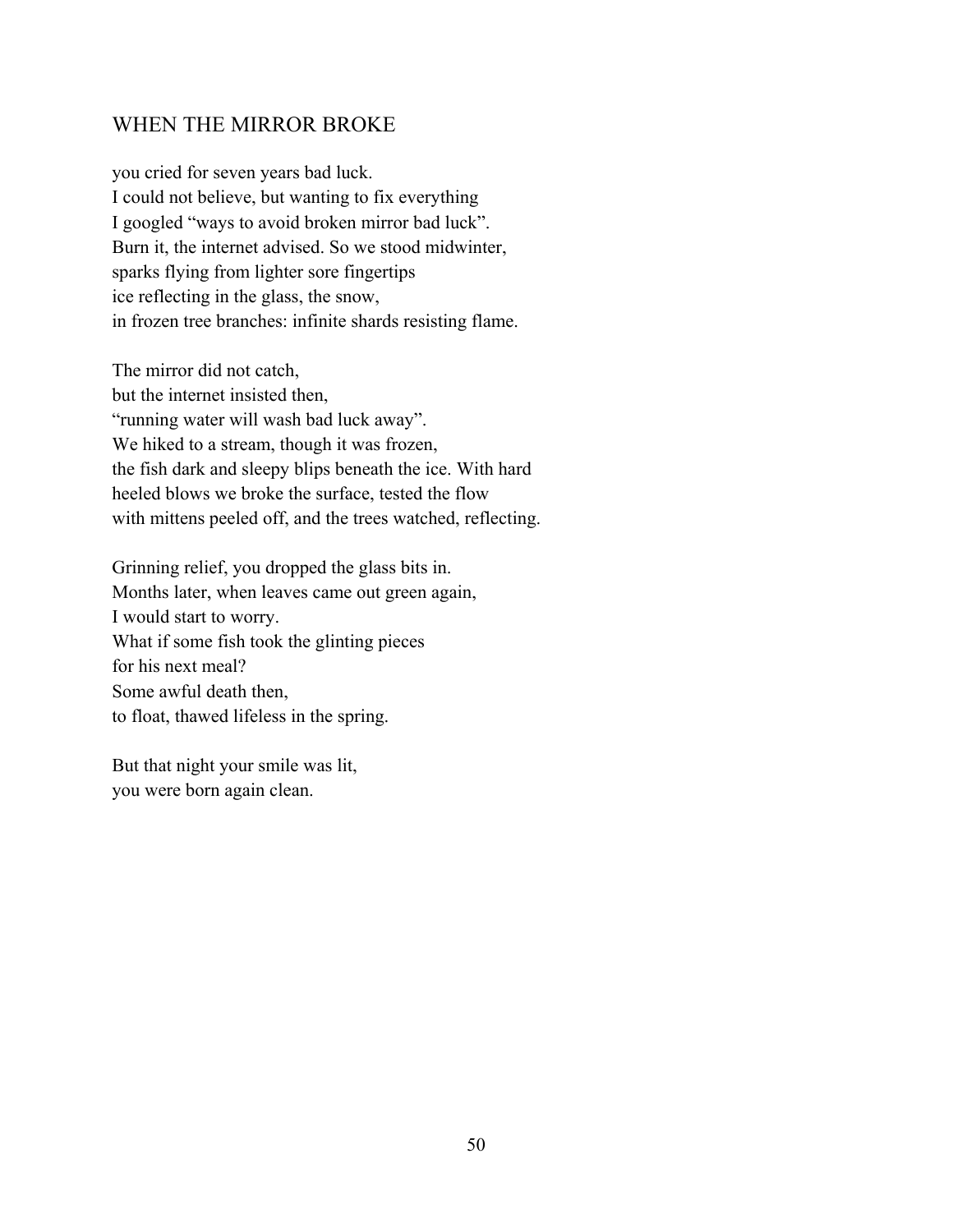And come April I would stand in that same stream, guilt eyed at the fish, mouths wide open, corpses caught in river bank weeds. I would google "wash sins away" and the internet would say "there is nothing to be done". And the almost icy flow, sucking at me ankle deep, would only stir up mud to coat my toes. Wash me away. I begged. The stream moved on.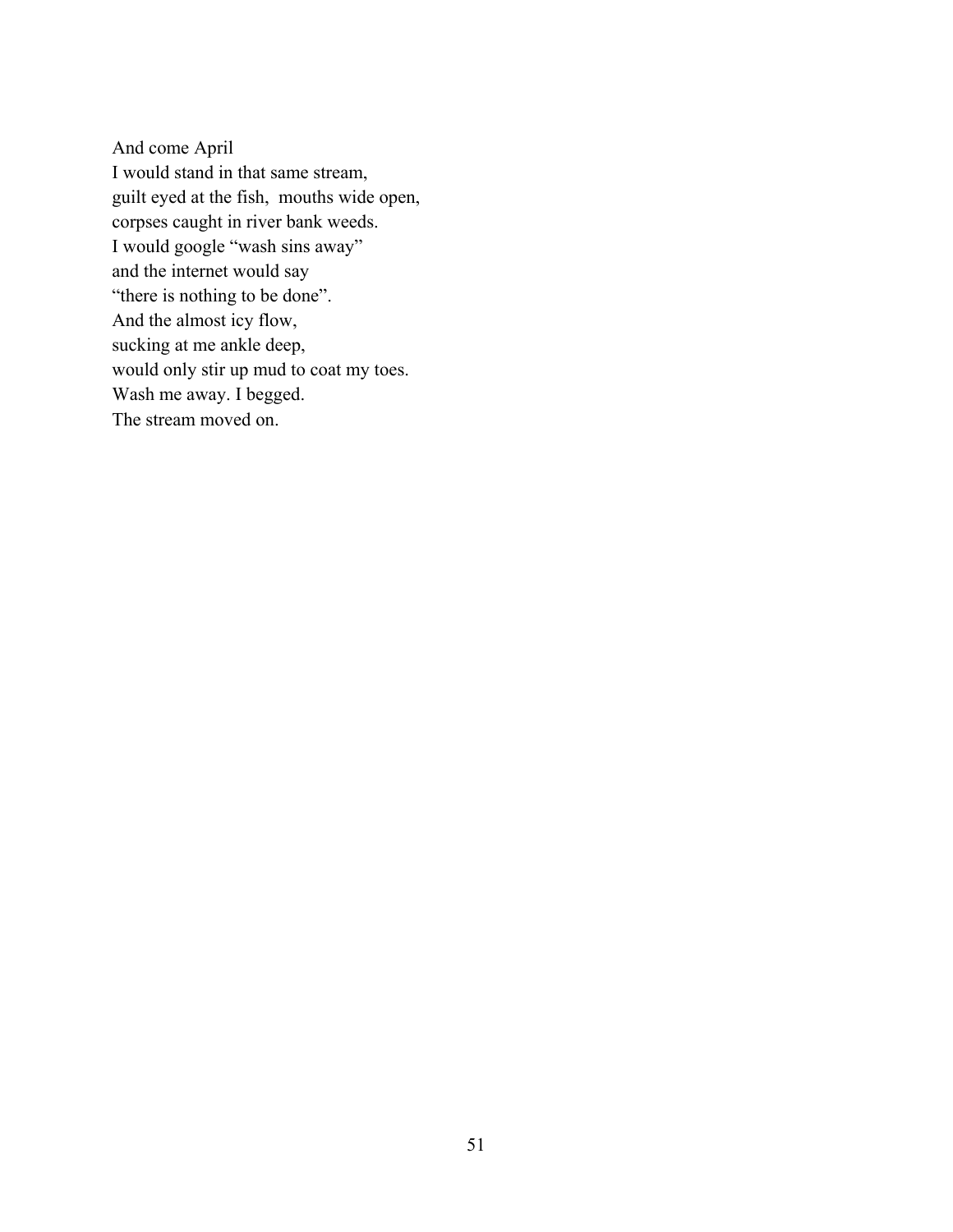## FRESHMAN

After a party I dropped one 40, and laughed at that the glass on the sidewalk caught the blinking yellow lights above our street, above the walk home. In your room, I dropped the second one and things turned to nightmare, bad dream bottles slipping through fingers that grasped afterwards on air. The glass spread across your floor like jagged squirming ants, and I bent to scoop, to clean it all away. Then the dreamscape shook, blood smeared across your door the wall, the knob. It slid hot down my palm. I could hear you laughing— "It's only a cut." But in the bathroom blood kept oozing from the mirrors, horror movie scripted now, knuckles blending with white porcelain sink. In the hallway you were laughing still and the more I tried to wipe things clean the redder they became.

Now it's cliché, all that blood. The glass has long been carefully swept up, the doors and floors and walls wiped clean. There was not a trace by Tuesday. But it is my face I still remember through the smog of years staring between scarlet swaths, eyes knowing this is a beginning.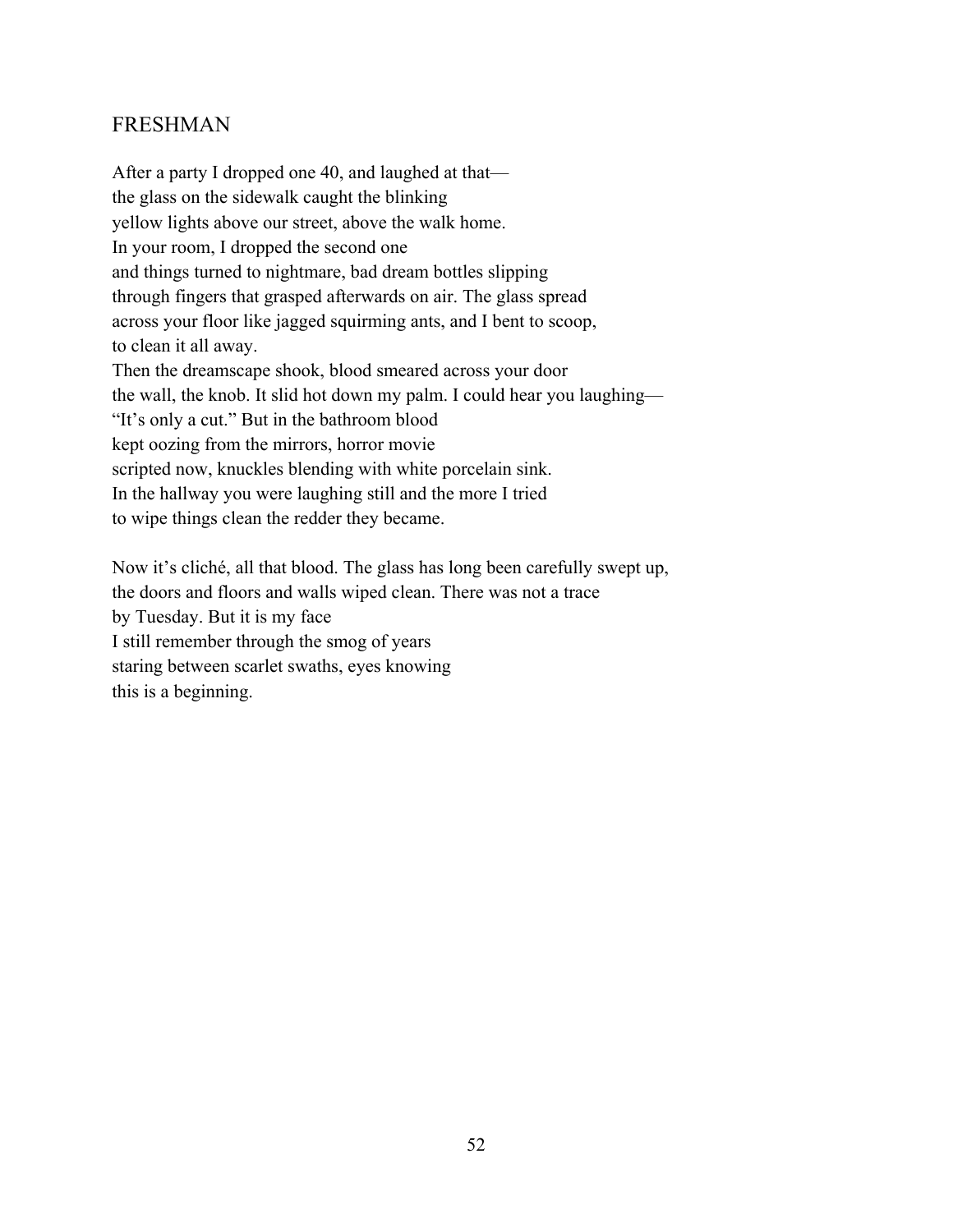#### DRINKING

It is a new bathroom this time the bright blue tile frantic on my slick sliding door eyes. I've stumbled into so many starting with the clean white trailer set in German woods like a sterile gingerbread house full of toilets and giggling girls fixing their hair. It was funny then to get the American kid drunk the sticky red sugar gritting through my teeth but I finally recognized my own reflection and I still look better in these places, with the cracks and speckled chips the fogged up distortion of the glass my nose my eyes my mouth fading away at last.

In the morning it's always cold showers like a Hemingway character brushing his teeth spitting up the night into the grim reflections shining off each water drop.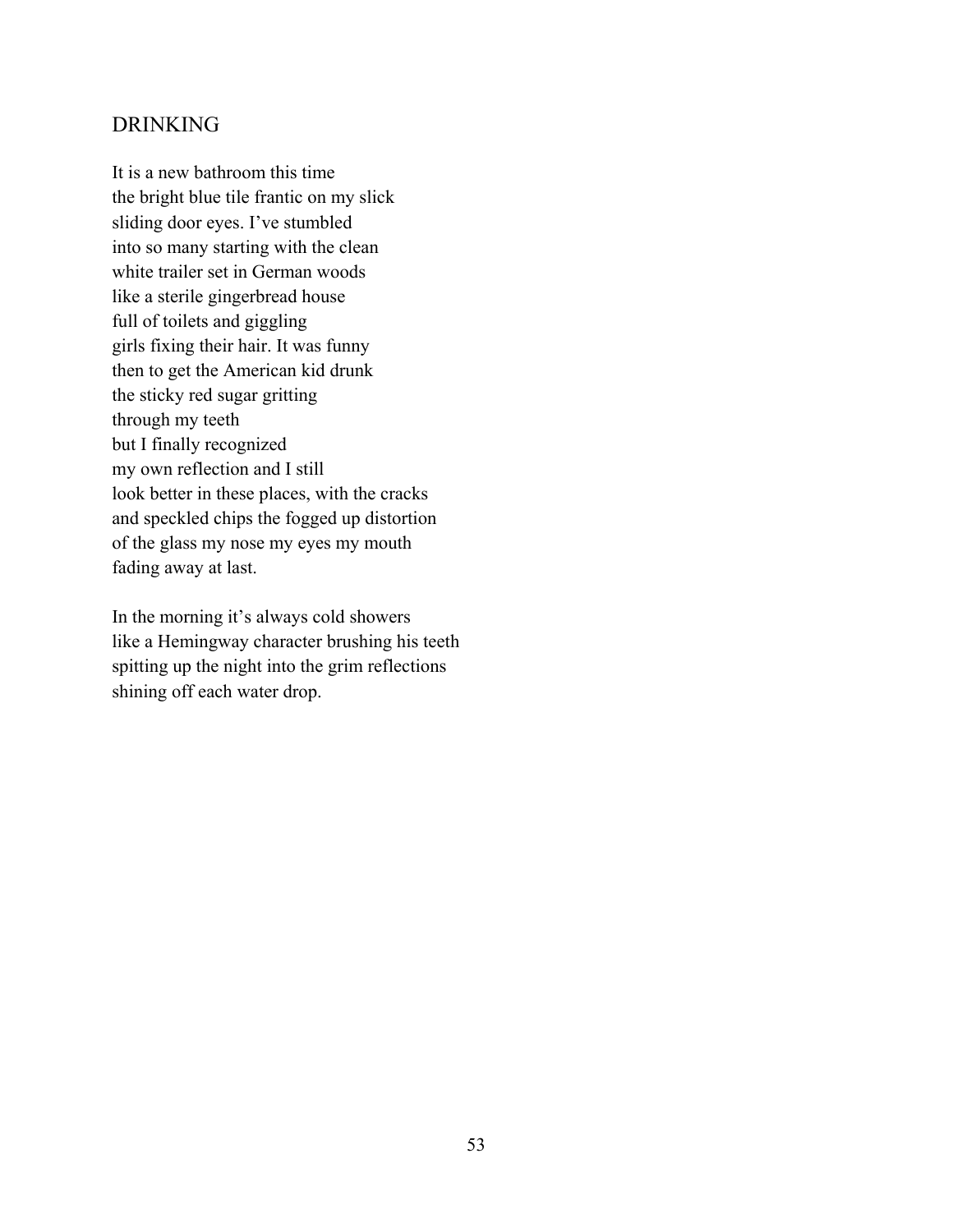## WINTER BREAK

I've always liked the cold but it has become extreme. The night before leaving, I stood outside for long minutes, breathing the flurried snow deep in. When it's cool the stars come out brighter and cleaner, happier to be looked upon. My jacket was too warm crushing breath from my chest, so I took it off. The muddy parking lot beamed, lit with the shined silver of a pleased sky. I stood until my arms were red and blotchy, until my face began to burn instead of sting. Still I did not walk inside. Who could face old heater smell and bright Holiday dolls dressed in white trimmed furs?

It became worse in the airport, boarding the plane bound south for suffocation.

You were somewhere down there, shirt off, slithering beneath a boat or a car, fixing things. You beam through sweat and do not mind the smothering of stars, their feeble yellow points muffled in the steamy night.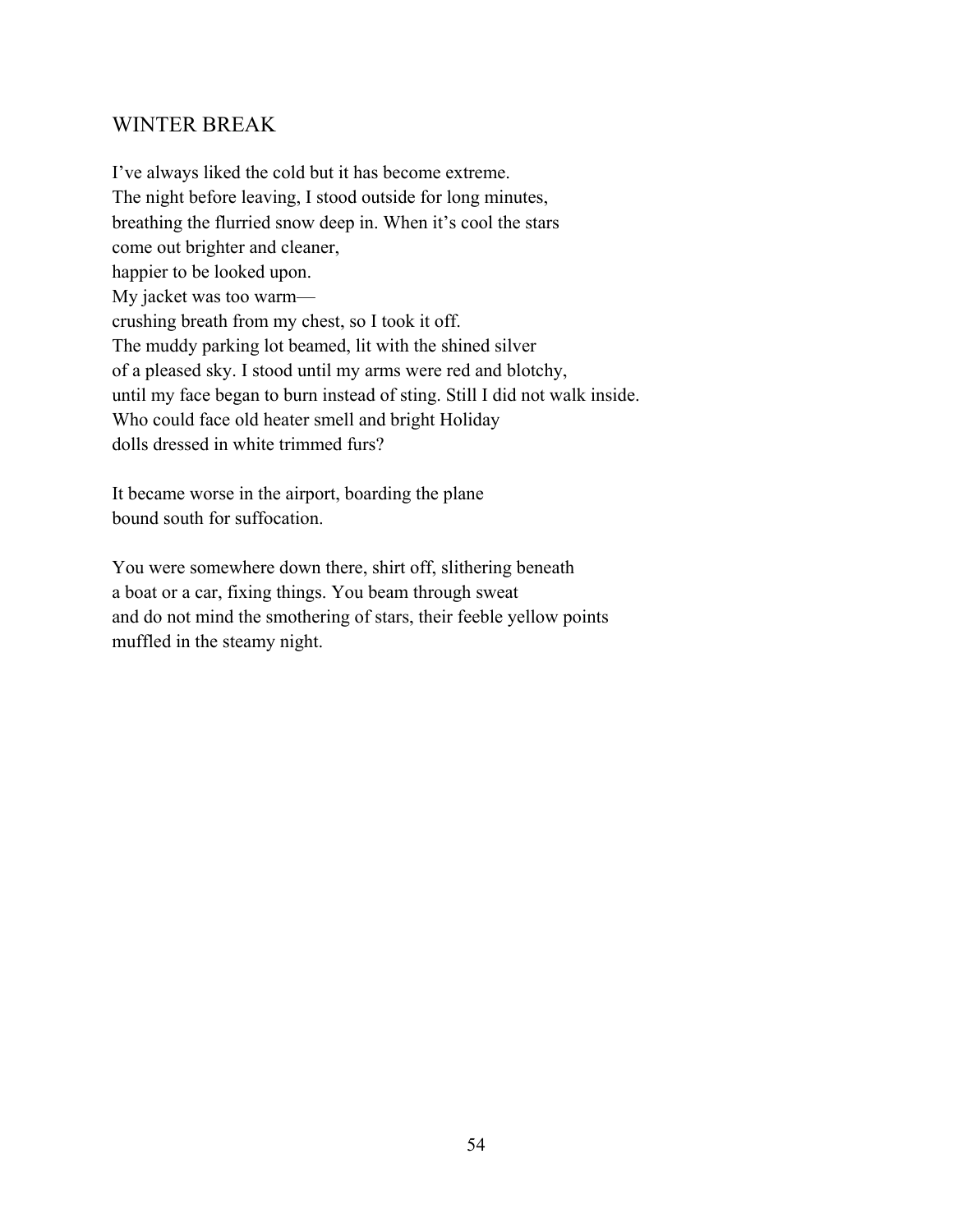## FREEZE WARNING

The woman moves to smother the hot house plants with long plastic sheets, saving the bad tempered blooms from delicate frost, from freezing slowly to brown wasted stalks.

For this walk I do not want a coat, I want to be air filled, scorched by cold in raw red lungs.

In Maine on the ocean side I would stand on one rock then slowly shift to another, careful but not sure footed on cliffs' edge where there were lighthouse stranded ships and waves music on stone rising to opera climax, a deep voice declaring love declaring death declaring the gray sky means only bad omens and flocks of crows

watching with bright black eyes. So strange this far south the woman with bathrobe, feet bare of slippers, continues to roll and roll out the plastic. Protect the lilies the bougainvilleas the azaleas, pink blooms almost blue with cold and drooping now. Is it that it has already been too late?

I will walk naked armed a crow's eye scanning the still brilliant green grass, frost melting to dew, ice wet blades caught on early morning toes. I hop delicate from one patch to another bending to see a frozen piece of sun.

The plants, so many, will be dead by spring.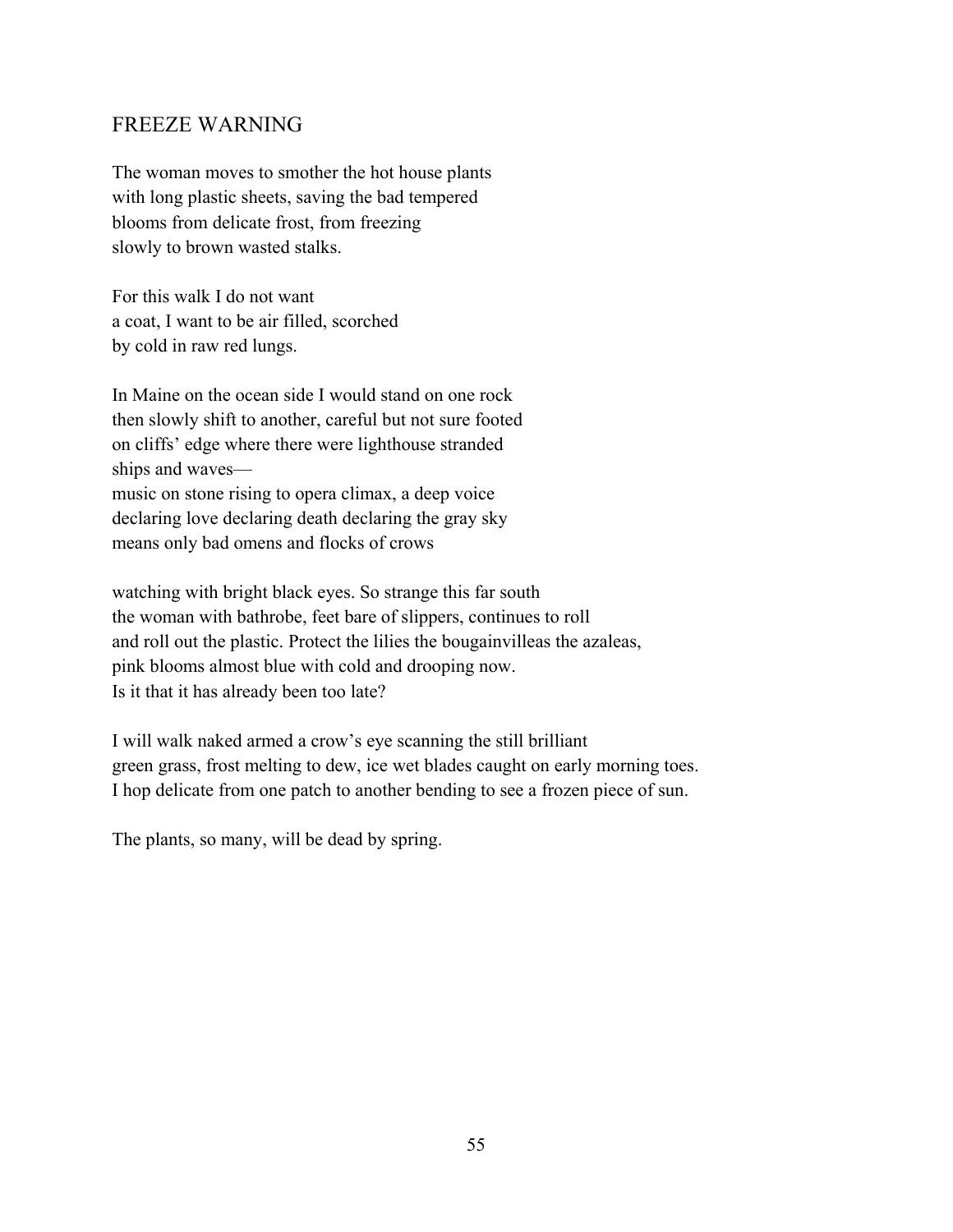## THE BIRDS

We've become overrun by birds, their black-ice eyes glinting down at us, filling the only tree whose leaves have dropped, perched ominous on rooftop peaks, bisecting the sky with frantic thrusts.

I think they are swallows, though I can't be sure. Big red breasted with beaks thrust up. *God notes our fall*, they jeer.

But who will catch you? You don't want to land in our hands, my dog's teeth glinting and instinct boiling as his eyes trace your paths to and fro.

And not me, who shies away, when it comes time to end the suffering.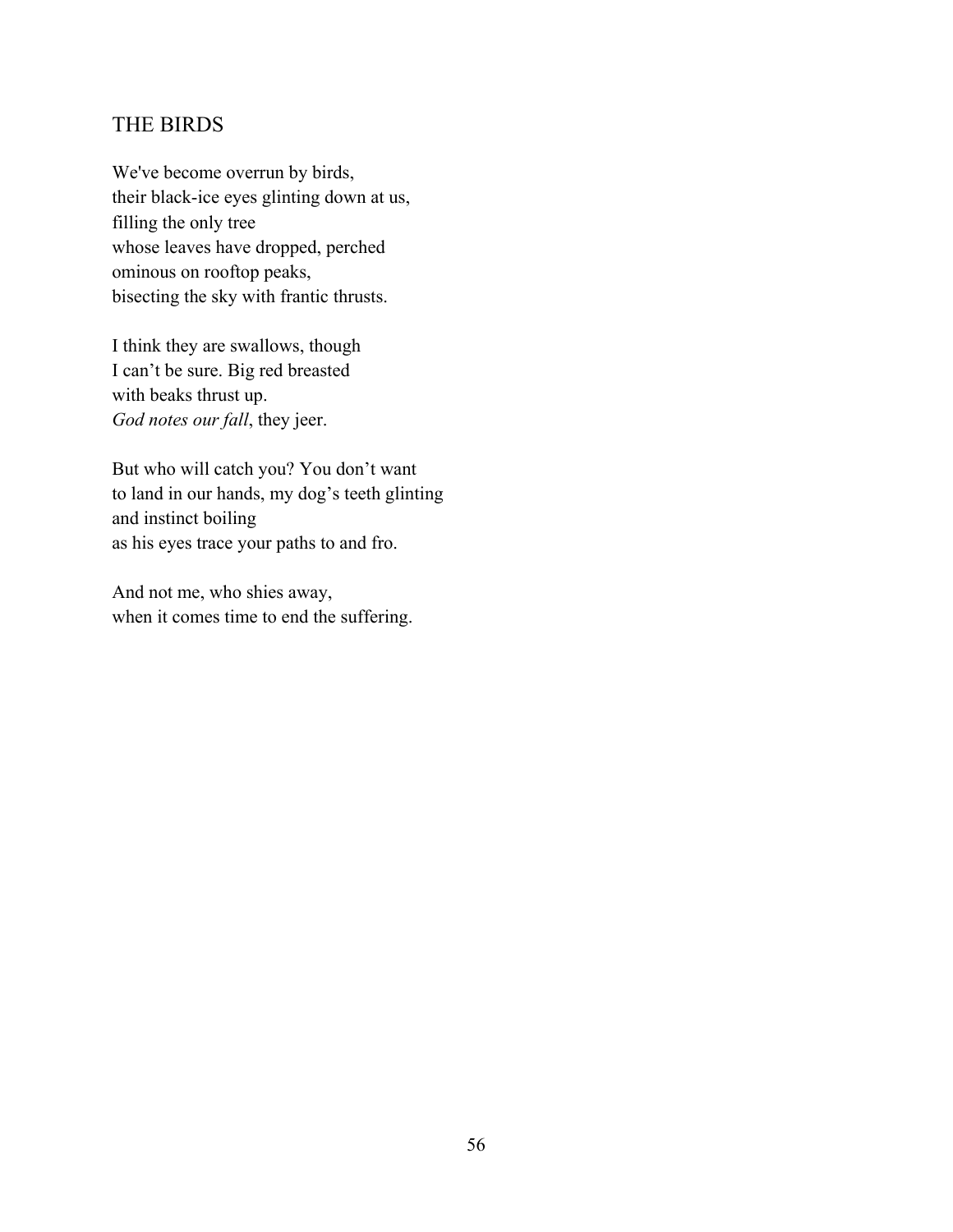## THE MOON AT NIGHT

I shuffle into shoes every dawn and walk in tight circles nose to the inside and head bent down.

*sometimes a white stretched bird reflects each shining wing swoop over water.* 

And every

every day I pick up my speck of sugar of dry cracker and follow scents forward, along white lined trails and beeping glassed in doors that swing shut swing shut every minute.

Before I grew many slender limbs to trudge with, before I sensed one crumb leads to another and another leads to the end of that snaking maze of painted flowers and headless marchers, before I twitched antennae in the gray seriousness of afternoon

I stood on winter rooftops, light flakes truly aimless in the air, and the moon having risen I thought it could expand fill the sky touch the ground hold me.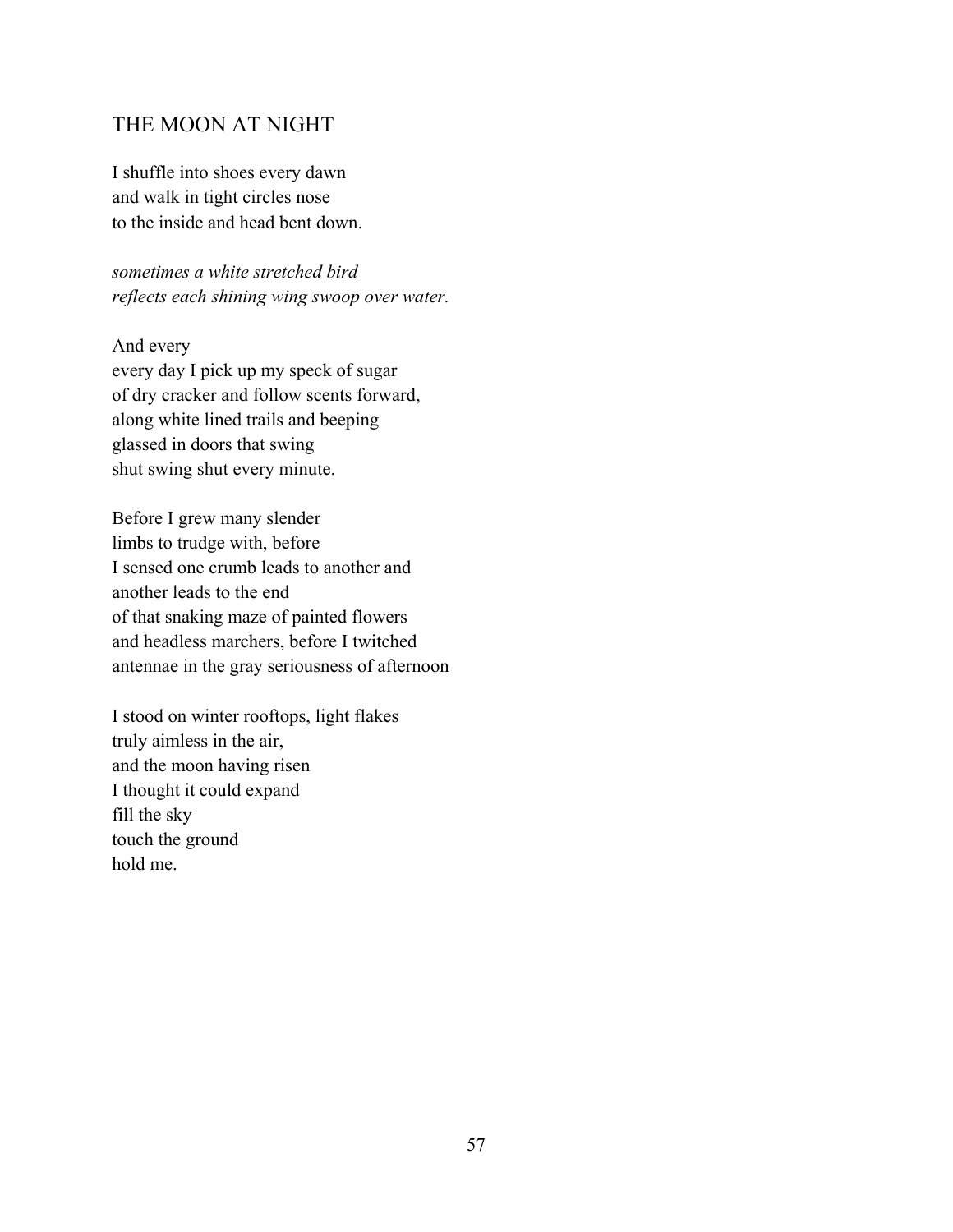# WOOLF

I think of her when I walk into waves I'm not sure how it went if it was gray like today the only blue the water ahead, color draining as you reach it. I think there was no surf no crash no long lungfulls of sea. I've heard of pockets packed with rocks and a slow stately march clothes blossoming outward like Ophelia's singing gowns and it's a good picture to fall asleep to as you will your breath to slow, your heart to beat in rhythm with the tide and one foot after another going deeper.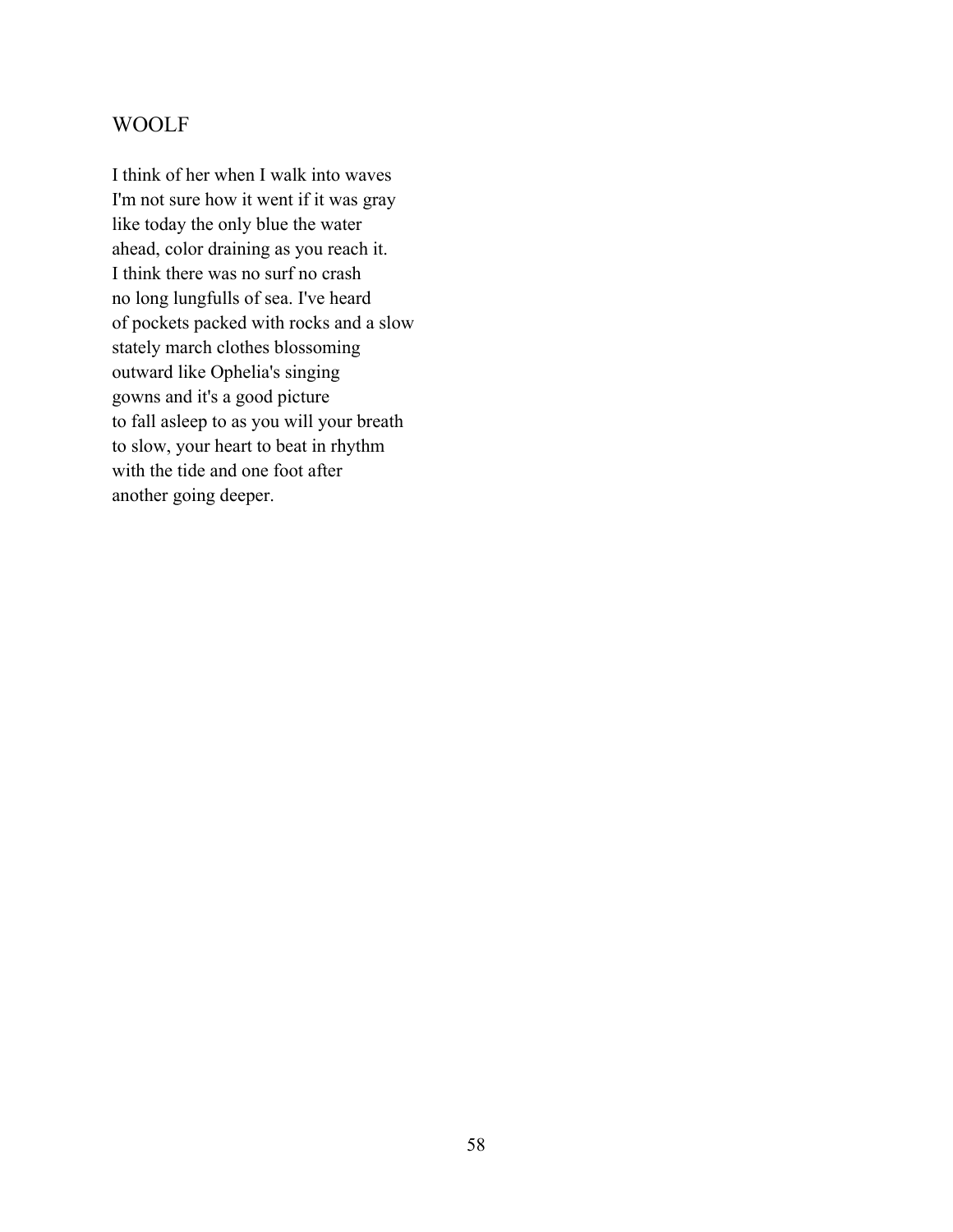## THE SIDE OF THE BOTTLE

commands call doctor if you experience sadness. How? When life is a trudge from my car back to my car and the trees I see look tired but there's no help for them in muddled asphalt, unless— I'll melt it with my eyes create a hazy lava sea don't touch the carpet you'll get burned we would say jumping from chair to bunk bed to door frame. Stop that my mother always screaming pitching balled up socks with carnage unrestrained. There was a maple tree outside my window I couldn't take it with me but I think of it sometimes. Just big enough to climb I would sit trace names in bark with chipped fingernails. Now it would be your name.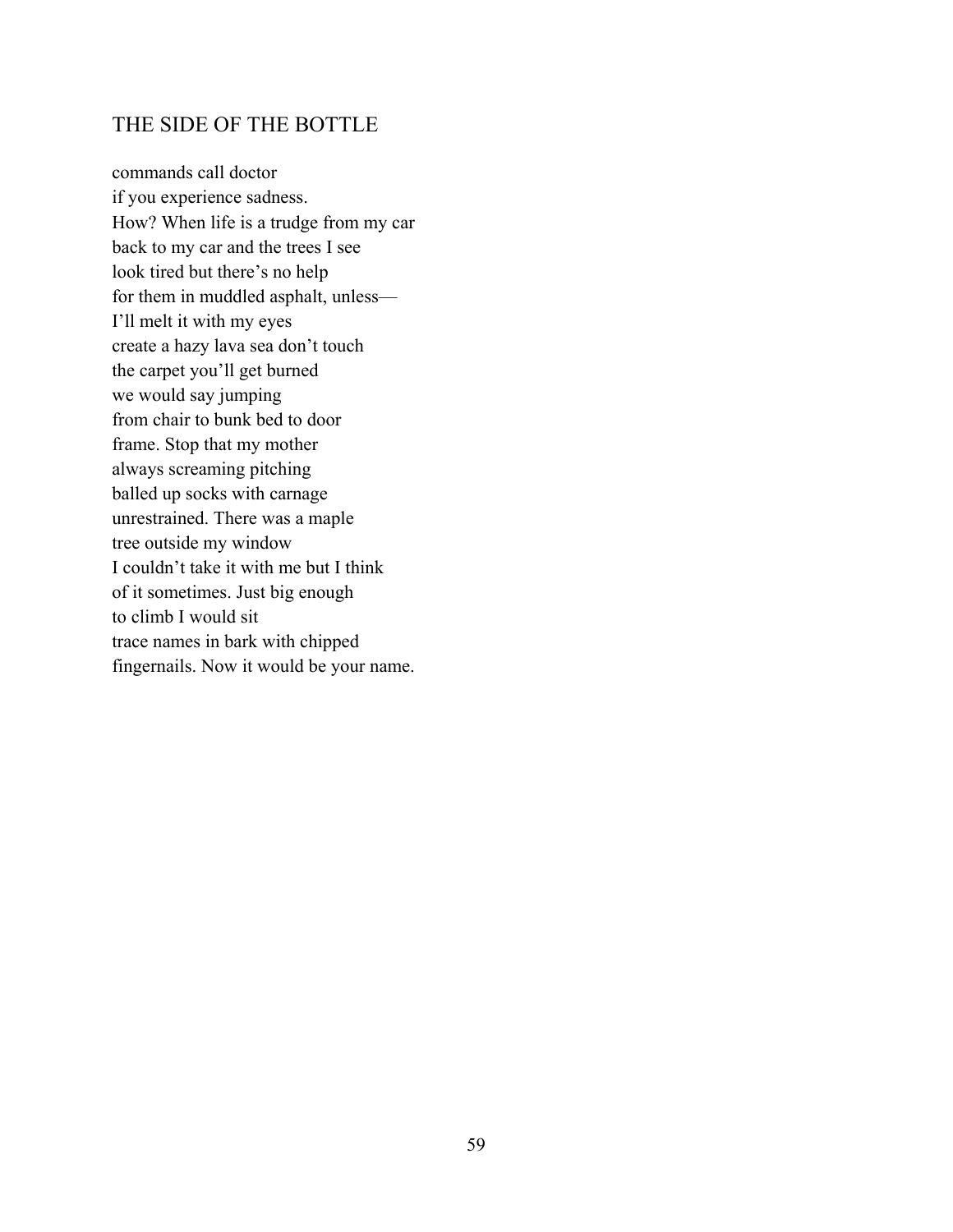## I BECOME THE FIRST OOZING OF LIFE

onto some primeval beach with no head even to raise in regard of lush green volcanic fires forging new worlds while I'll leave only a slight slime trail and then death with no cry or gasp or (that which I most desire) the world ending whimper. No wailing like when I lock myself in the car. Sparks of litter blow their territorial way through outside world windows, and with head curled onto cool cruel steering wheel tears come oozing and they say we are so sorry you are sad. As if I was not alone (which oh I am), tentative foot forward and forward when all instinct screams beware the forest mists the rich warm soil the triumph of the pounce of higher forms of life. Keep the head bowed keep it down. Keep it still. (Oh!) to be only one cell. To be absolved.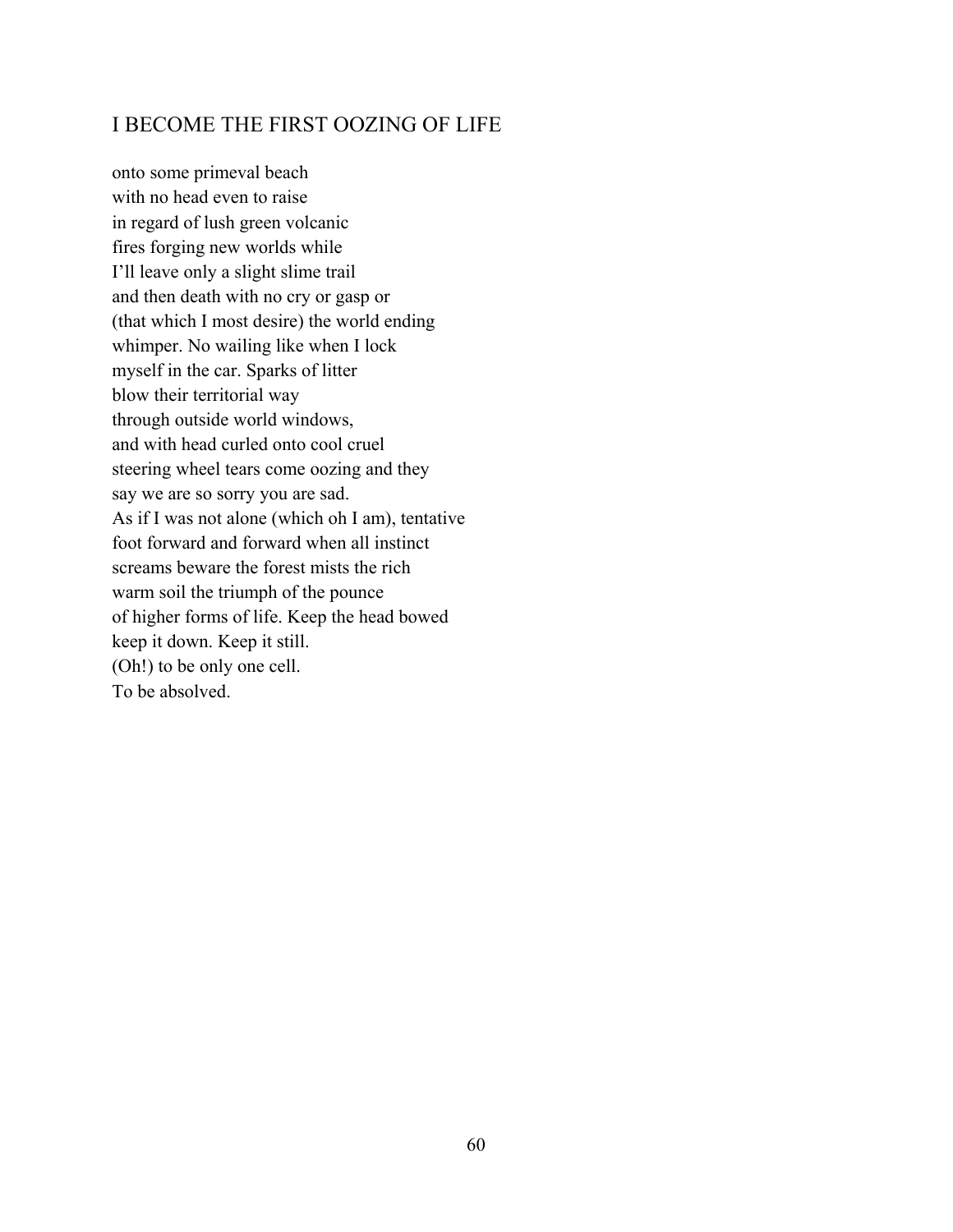# PREY

In dream I flip to dive deeper to not break the surface I want to not return to be the color of snow gathering on the hill side.

Instead I am the deer who, nose twitching, head high, ears flicking, does not run quick enough as the gun shot slaps against the sky.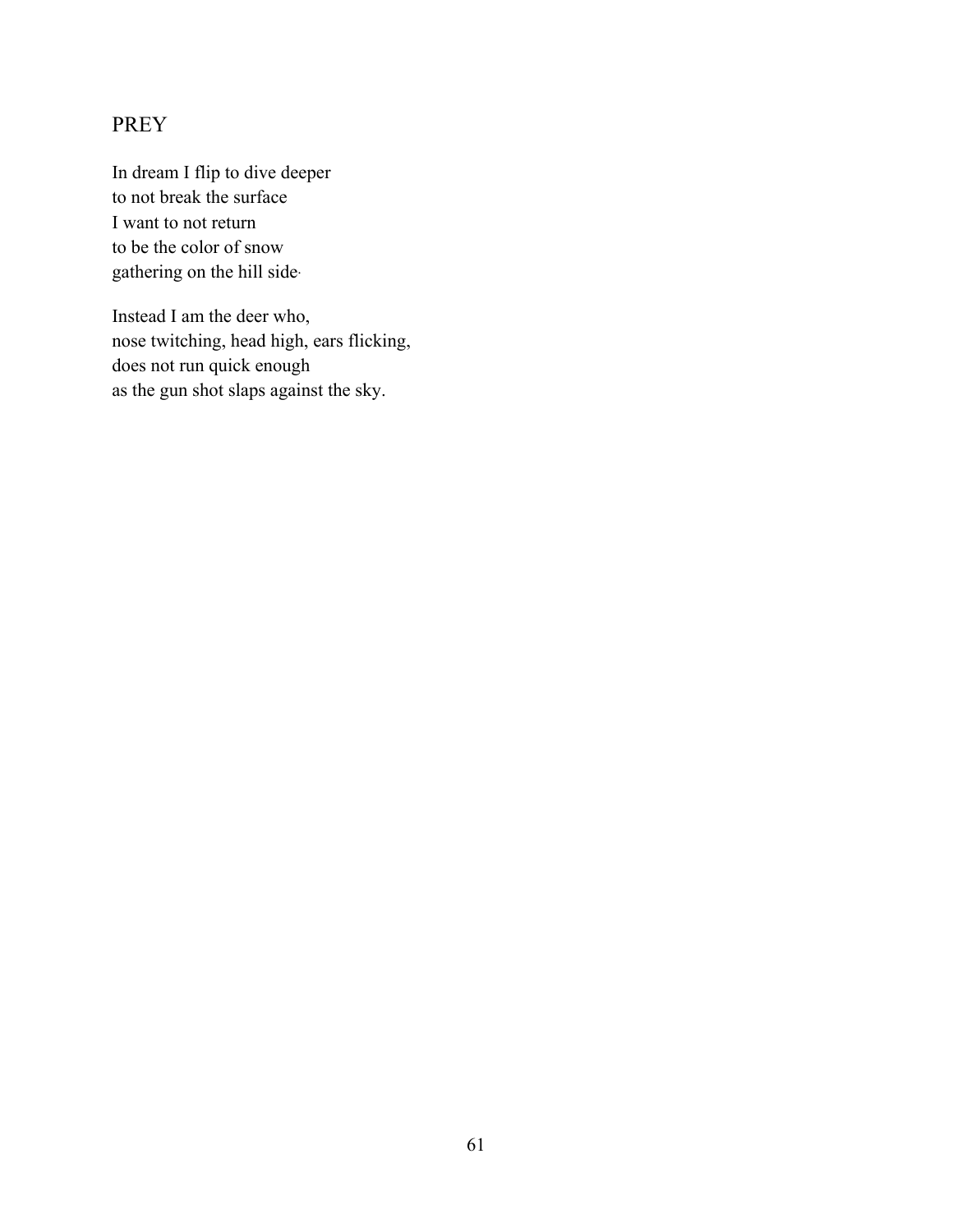## GENERAL ANXIETY DISORDER

My dog caught a squirrel and snapped its neck and I am now he who barks, the baby that wails to be left alone to quiet calm settle hush or choke— my own warning stuck sharp in throat.

I can't share with you the sick green foam of worry rising and falling like tides that climb to swallow the sun. You'll take your own way out a slow slide to dust. I am not tied to earth but float with no sure footing.

You are wrong. I am the bone in the squirrel's neck hear me crunch with one good shake.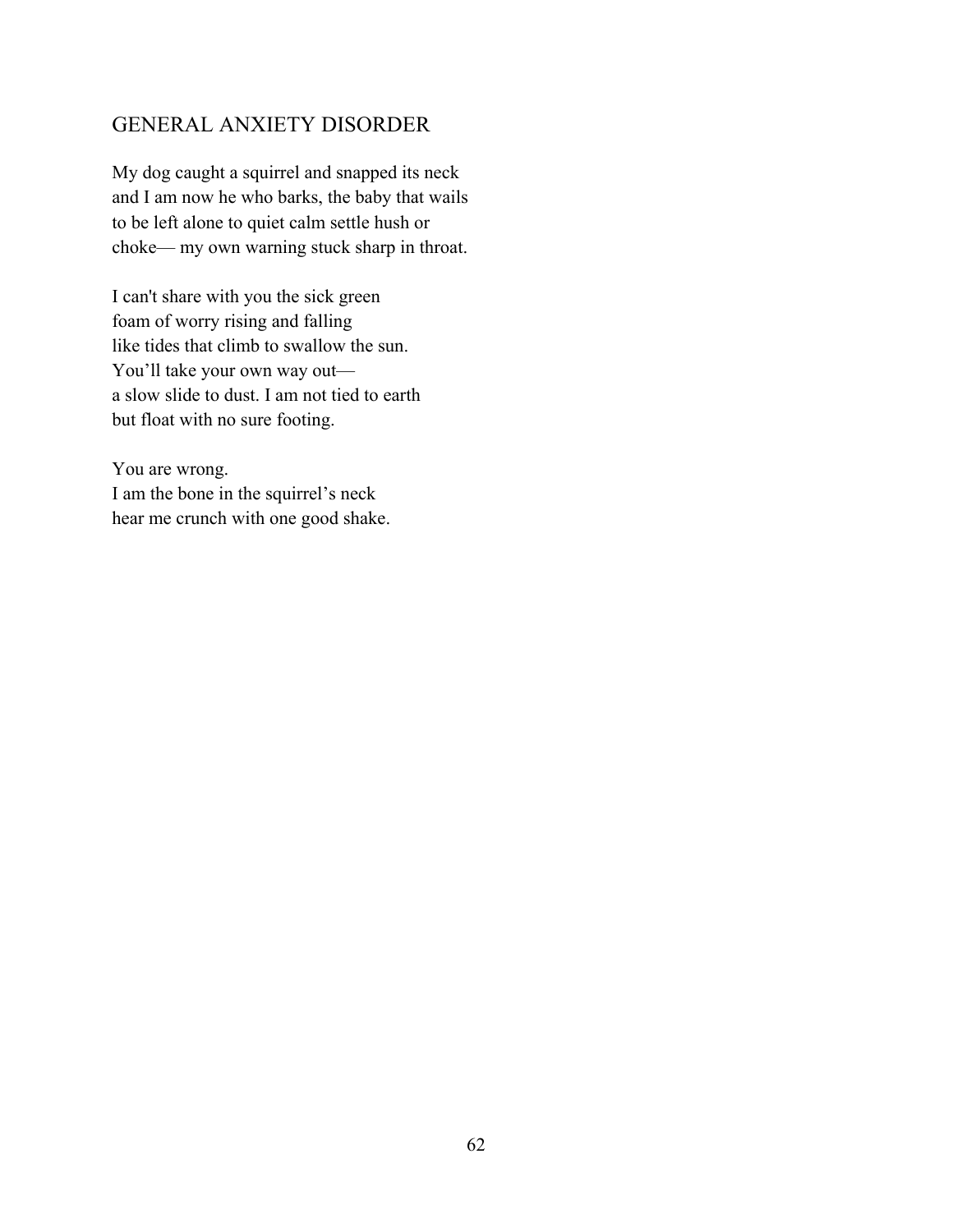## SENTENCED

The sunset is shuttered by window blinds, barely visible even when I stand and peer outside.

With a pill here or there my days can blur sweep through in moments caught by sleep chin tucked to chest. Lately, I have not been good at finishing. Even pausing while brushing my teeth, turning the faucet and walking away. I sit sometimes half dressed on the edge of a bed counting my toes as though they could change multiply in number and scuttle across the floor. I blink and it is one time, a wink will take me to another.

In Munich I perched astride a silver lion in the street. No one looked too closely and from my seat I counted passerby, pulled inside tight against the cold red cheeks bright and eyes down. They'd seen my like before. I rapped my heels against my steed. He did not budge.

A blink and I am walking onto asphalt, the sky reveals its bruised outsides, fading purple red and pink. I have seen your like before. Have watched the colors drain. When I turn the key the engine rolls then dies.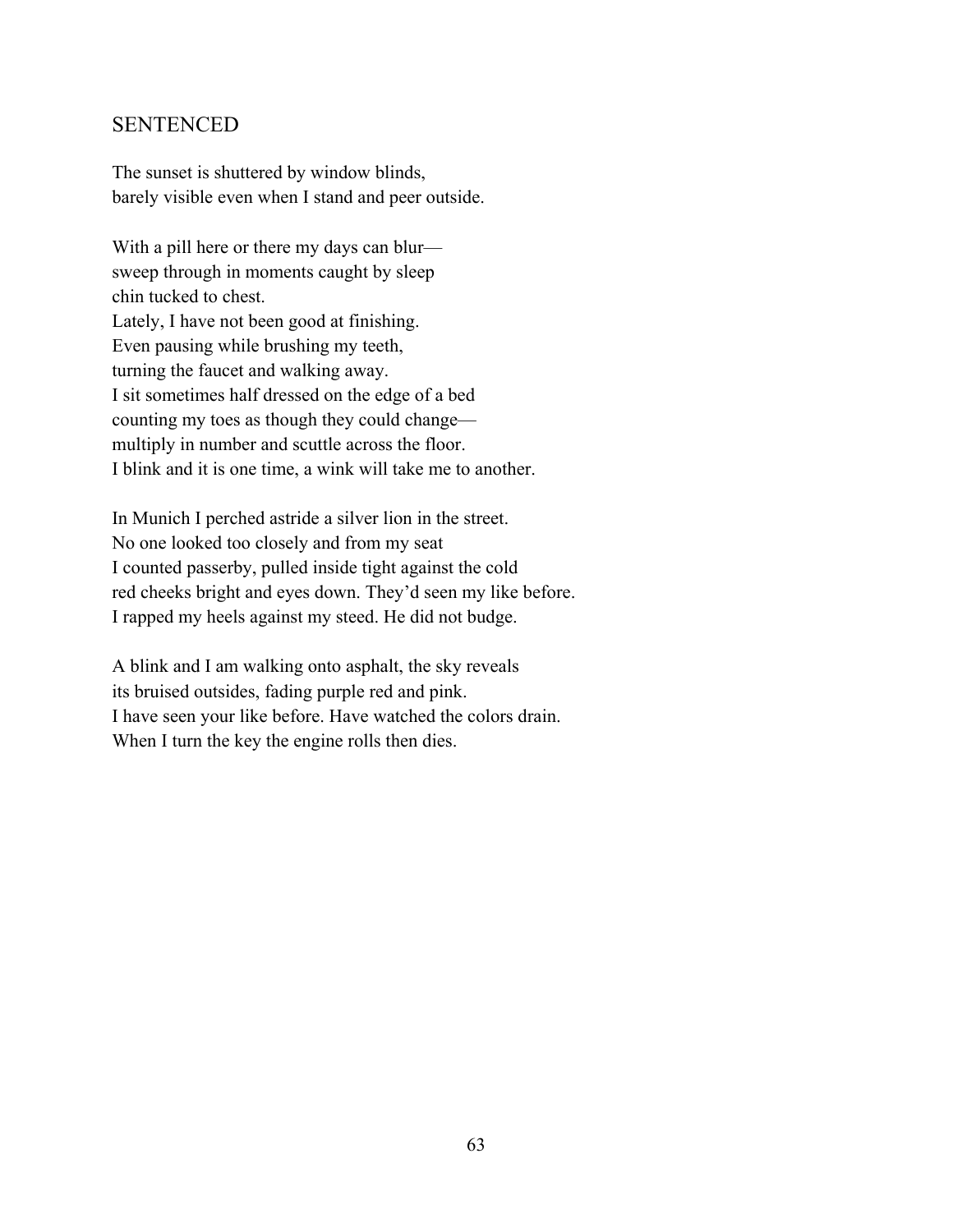## **WRETCHED**

Driving back, I wait to hear from you but your silence transforms me into some dumb snuffling beast hunting through a muddy bottom damp and dark finding only twigs and dirt. I try to sleep through losing my way, but am tossed awake unmoored in waves.

What journeys I set myself on! I cried all the way home my dog whining softly to himself, knowing his comfort out of my reach in the backseat. And you have made no promises. Told only the truth, but if I sit beside you will you turn your head for me? In my car I lie and lie out loud. By the time I am in your driveway I am blue from lack of air.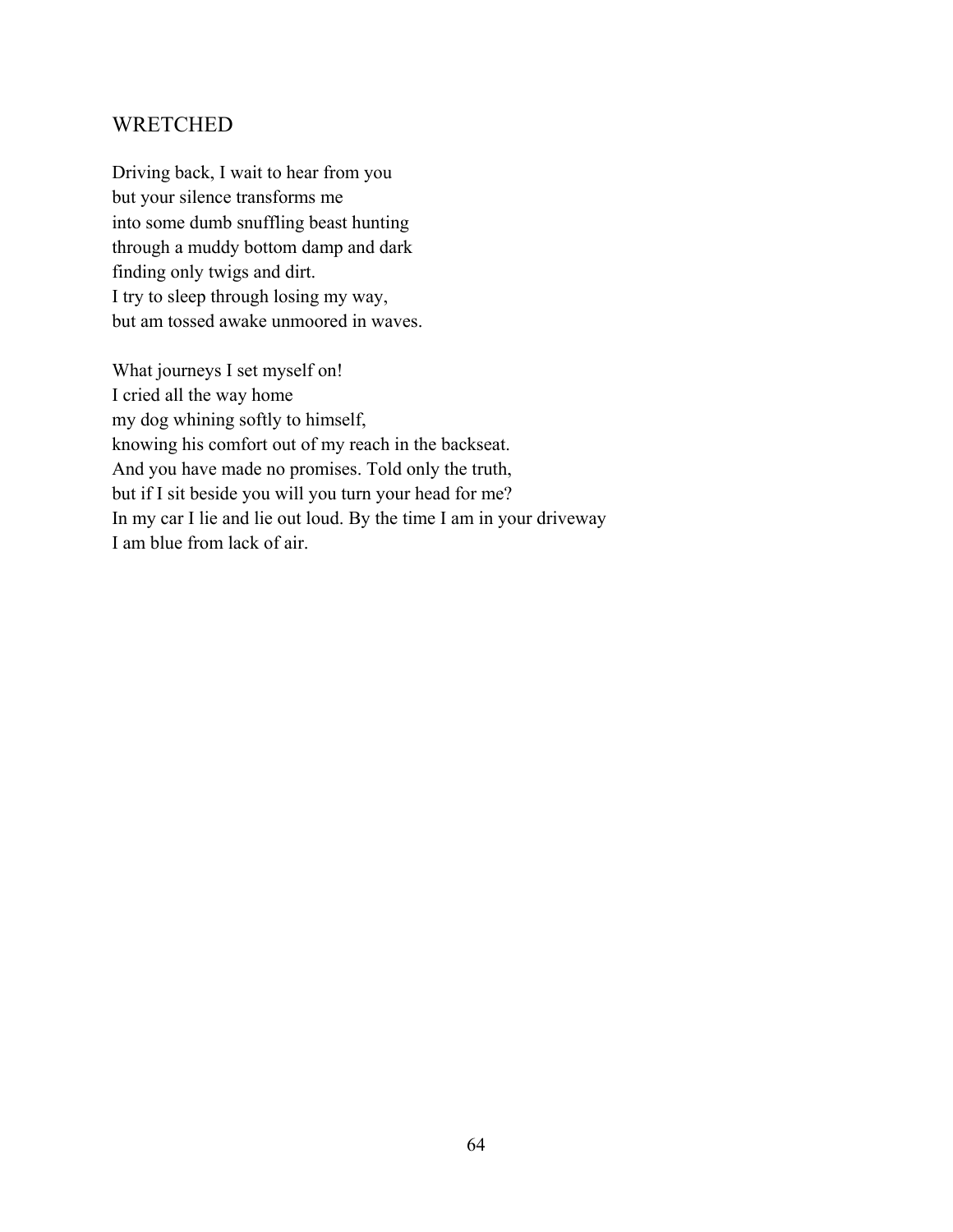# A PIN'S FEE

If only Grendel, neon green eyed, had been the one to greet Hamlet among his mist strewn first act trees.

A better ending then, no wailing gnashing visions no monsters lurking in puffed-up clouds. No death ten ways or final act ballrooms littered with splayed hands.

No doubts to hang from muttering tongues instead existence snapped from air no questions asked.

In the end just dinner, both sated.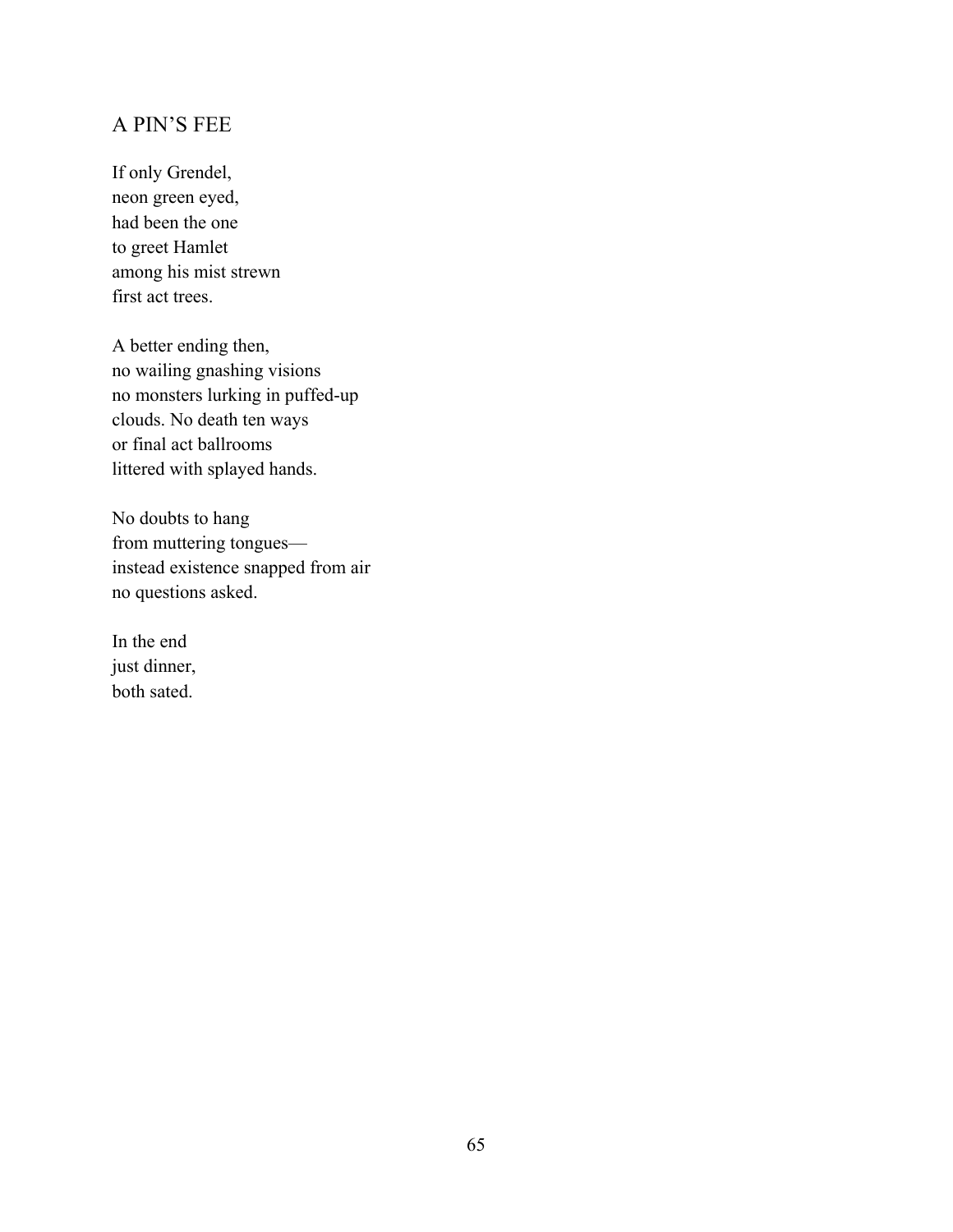#### LAUREL TREES

My mother gave me tapes to talk me to sleep. Greek myths where monsters were slain and snakes rose from fields in deathly strikes. Heads sang in rivers and people were always changing, bones cracking to sharp angles, fingers melting into hooves.

Once a goddess fell in love with a poor shepherd and begged the Gods for his eternal life. She did not ask for everlasting youth though— and he aged bent into a cricket, too old to even hop inside his cage. I would not keep you there.

And Zeus changed one bride to white cow with big brown eyes all ripe for slaughter. I will not turn beast of burden, no milky skin no pleading to survive. I owe, we owe

it to ourselves to change with dignity, like a nymph returning to her tree, skin flaking to bark, silver brown limbs heave and reach with creaks, roots unfurl near the river to dip in and drink together.